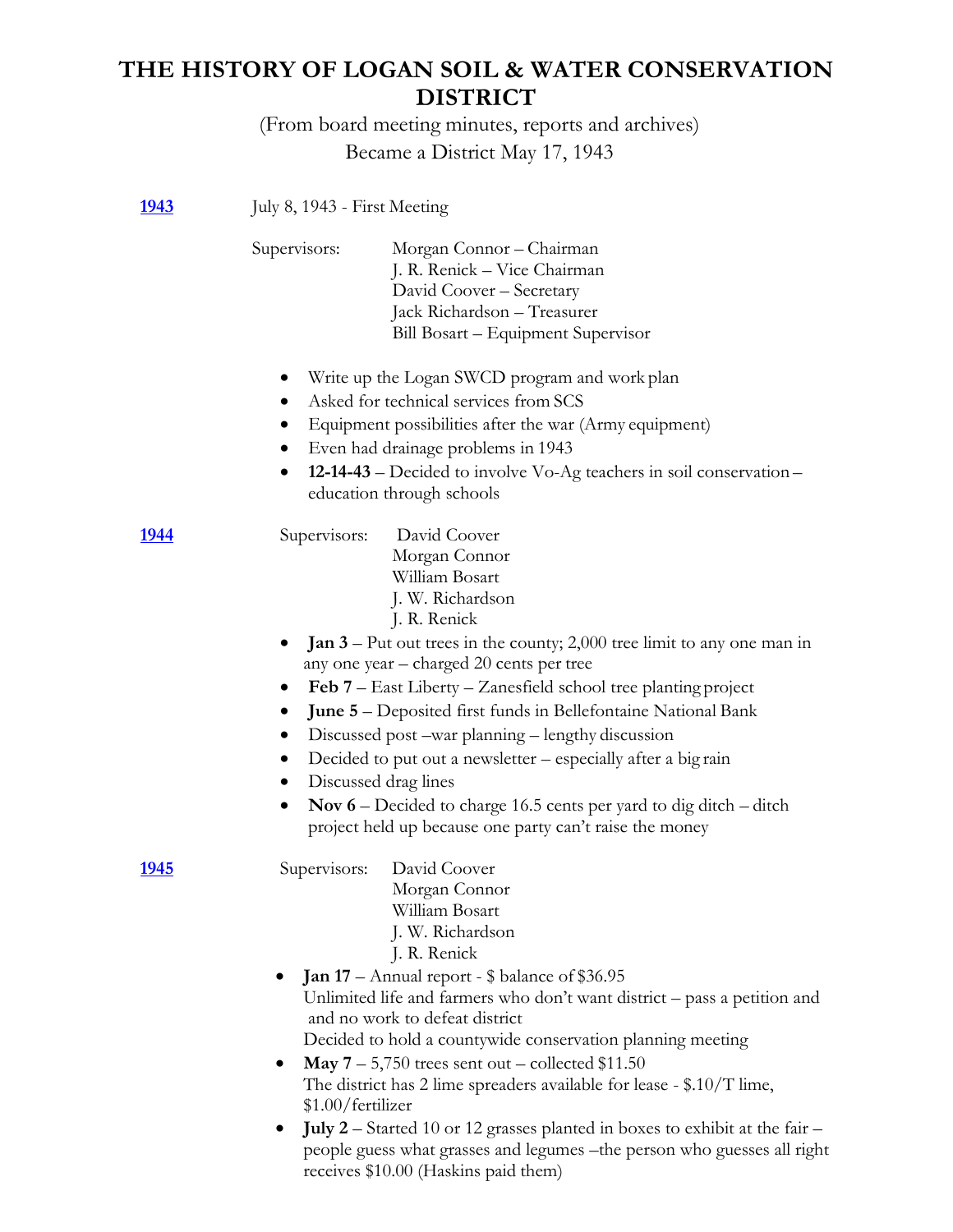• **Nov** – Discussed pasture improvement contest

| <u>1946</u> |                              | Supervisors: David Coover                                                                                                              |
|-------------|------------------------------|----------------------------------------------------------------------------------------------------------------------------------------|
|             |                              | Lloyd Lockwood                                                                                                                         |
|             |                              | J. R. Renick                                                                                                                           |
|             |                              | Boyd Stanfield                                                                                                                         |
|             |                              | James Connor                                                                                                                           |
|             |                              | <b>Jan 10</b> – Annual report: Contour planting $-47.6%$ of cropland should                                                            |
|             |                              | be contoured $-at$ that time only $1\%$ was contoured                                                                                  |
|             |                              | Not much interest in conservation farming - decided that Logan SWCD<br>should purchase a dragline to clean ditches and the Miami River |
|             | $\bullet$<br>THE way to farm | Apr 1 - \$18.65 in banking account, discussed contours, strips, terraces,                                                              |
|             |                              | Set lime spreader rental at \$.15/ac. -fertilizer, \$.05/ac. - lime                                                                    |
|             | $\bullet$                    | May $6$ – Rotary scraper rental \$1/day with a minimum of \$1                                                                          |
|             |                              | Mississippi Valley Conservation School - J. R. Renick and Morgan<br>Connor will represent the district                                 |
|             |                              | Eight petitions to run for Logan SWCD supervisors have been turned in                                                                  |
|             | to the County Agent          |                                                                                                                                        |
|             | $\bullet$                    | Sept 19 - Jay Renick, David Cooper, B. Stanfield elected for 3 year                                                                    |
|             |                              | terms; J. Connor, Lloyd Lockwood elected to serve for 2 years. P.                                                                      |
|             |                              | Booth, Rich Schlumbohm and William Gill were not elected                                                                               |
|             |                              | A motion was passed to unite with the National Soil and Water                                                                          |
|             | Association                  |                                                                                                                                        |
|             |                              | The board decided to hold Logan SWCD meetings in the evening of the<br>first Tuesday of the calendar month                             |
|             |                              | The district owns 2 rotary scrapers and 2 lime spreaders                                                                               |
| 1947        | Supervisors:                 | Lloyd Lockwood                                                                                                                         |
|             |                              | J. R. Renick                                                                                                                           |
|             |                              | Boyd Stanfield                                                                                                                         |
|             |                              | James Connor                                                                                                                           |
|             |                              | David Coover                                                                                                                           |
|             |                              | Terrace demonstration planned for spring                                                                                               |
|             |                              | Approved conservation plans                                                                                                            |
|             |                              | 10,800 trees to be received by various cooperators in the district                                                                     |
|             |                              | B & O System wide Soil Conservation contest - Ohio area                                                                                |
|             |                              | Terrace demonstration to be done in the summer                                                                                         |
|             |                              | 1 <sup>st</sup> ditch project –Hubbel Ditch Project-\$4,776.00 was the full cost of the                                                |
|             | ditch project                |                                                                                                                                        |
|             |                              | Dec 2 – Walter Main – 12 acre plot                                                                                                     |
|             | \$35.11 in the bank          |                                                                                                                                        |
|             |                              | $1 - H$ tractor $- TD18$                                                                                                               |
| 1948        | Supervisors:                 | Lloyd Lockwood                                                                                                                         |
|             |                              | David Coover                                                                                                                           |
|             |                              | Boyd Stanfield                                                                                                                         |

James Connor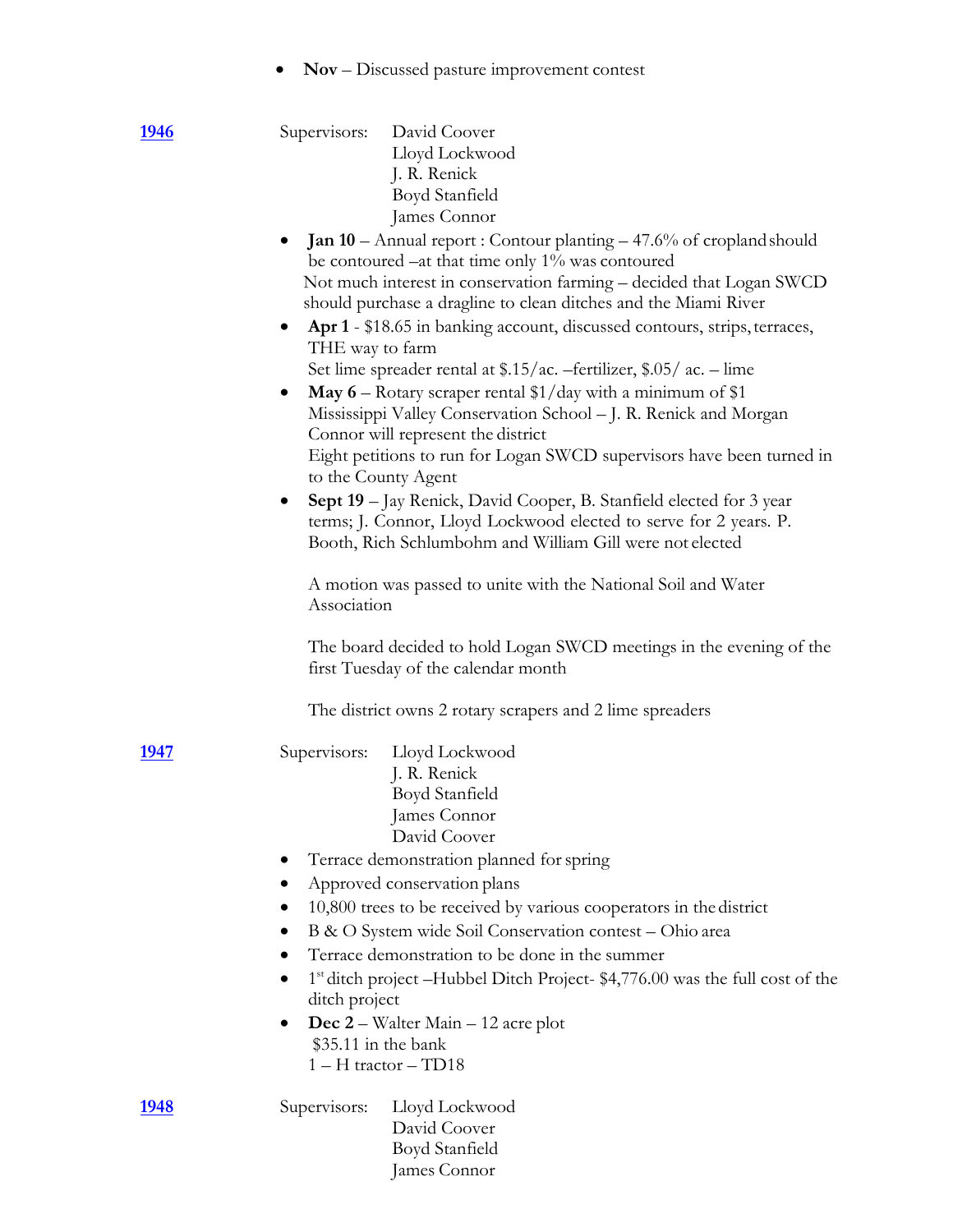|               | <b>Jan 6</b> - \$56.41 in the bank<br>$\bullet$<br>Mar 2 -Goodyear Award started (State)<br>Apr 9 -Program for the first annual meeting was advertised through<br>$\bullet$<br>letters to cooperators and applicants – FMHA Veteran School-VoAg<br>teachers - Farm Bureau and Grange<br><b>July 19</b> – Contour & Level Land Plowing matches held in Clark district<br>$\bullet$<br>Buzz Cummins would win at National level<br>Aug 3 - Held the Election of Supervisors at the Logan County Fair -<br>voting booths at the fairgrounds and the County Agent's office<br>Supervisors decided to enter the Goodyear Contest for the coming<br>year |
|---------------|----------------------------------------------------------------------------------------------------------------------------------------------------------------------------------------------------------------------------------------------------------------------------------------------------------------------------------------------------------------------------------------------------------------------------------------------------------------------------------------------------------------------------------------------------------------------------------------------------------------------------------------------------|
| <u> 1949 </u> | Supervisors: Boyd Stanfield<br>James Connor<br>Lloyd Davis<br>Paul Burkhart<br>J. R. Renick                                                                                                                                                                                                                                                                                                                                                                                                                                                                                                                                                        |
|               | • Mar $1$ – Annual meeting held $@$ Huntsville School February 16 -75<br>attended. Ralph Young, manager of Darbydan Farm spoke on<br>grassland farming                                                                                                                                                                                                                                                                                                                                                                                                                                                                                             |
|               | Aug 2 - Flying Field Day to be held at Supervisor's convenience                                                                                                                                                                                                                                                                                                                                                                                                                                                                                                                                                                                    |
| <u> 1950 </u> | Supervisors: J. R. Renick<br>Boyd Stanfield<br>James Connor<br>Lloyd Davis                                                                                                                                                                                                                                                                                                                                                                                                                                                                                                                                                                         |
|               | May 2 - Plowing Contest - Aug 3 - EB Miller farm operated by<br>E. B. Miller farm operated by Cummins - got sponsors, advertised with<br>posters                                                                                                                                                                                                                                                                                                                                                                                                                                                                                                   |
|               | Aug 1 – Soil Conservation Essay Contest in the schools, work with<br>Farm Bureau on the contest                                                                                                                                                                                                                                                                                                                                                                                                                                                                                                                                                    |
|               | \$65.00 additional donated toward the plowing contest                                                                                                                                                                                                                                                                                                                                                                                                                                                                                                                                                                                              |
|               | <b>Sept 5</b> – Multiflora rose plantings made on farms                                                                                                                                                                                                                                                                                                                                                                                                                                                                                                                                                                                            |
| <u> 1951 </u> | Supervisors:<br>J. R. Renick<br>Boyd Stanfield<br>James Connor<br>Lloyd Davis                                                                                                                                                                                                                                                                                                                                                                                                                                                                                                                                                                      |
|               | Nothing noted in 1951 Archives                                                                                                                                                                                                                                                                                                                                                                                                                                                                                                                                                                                                                     |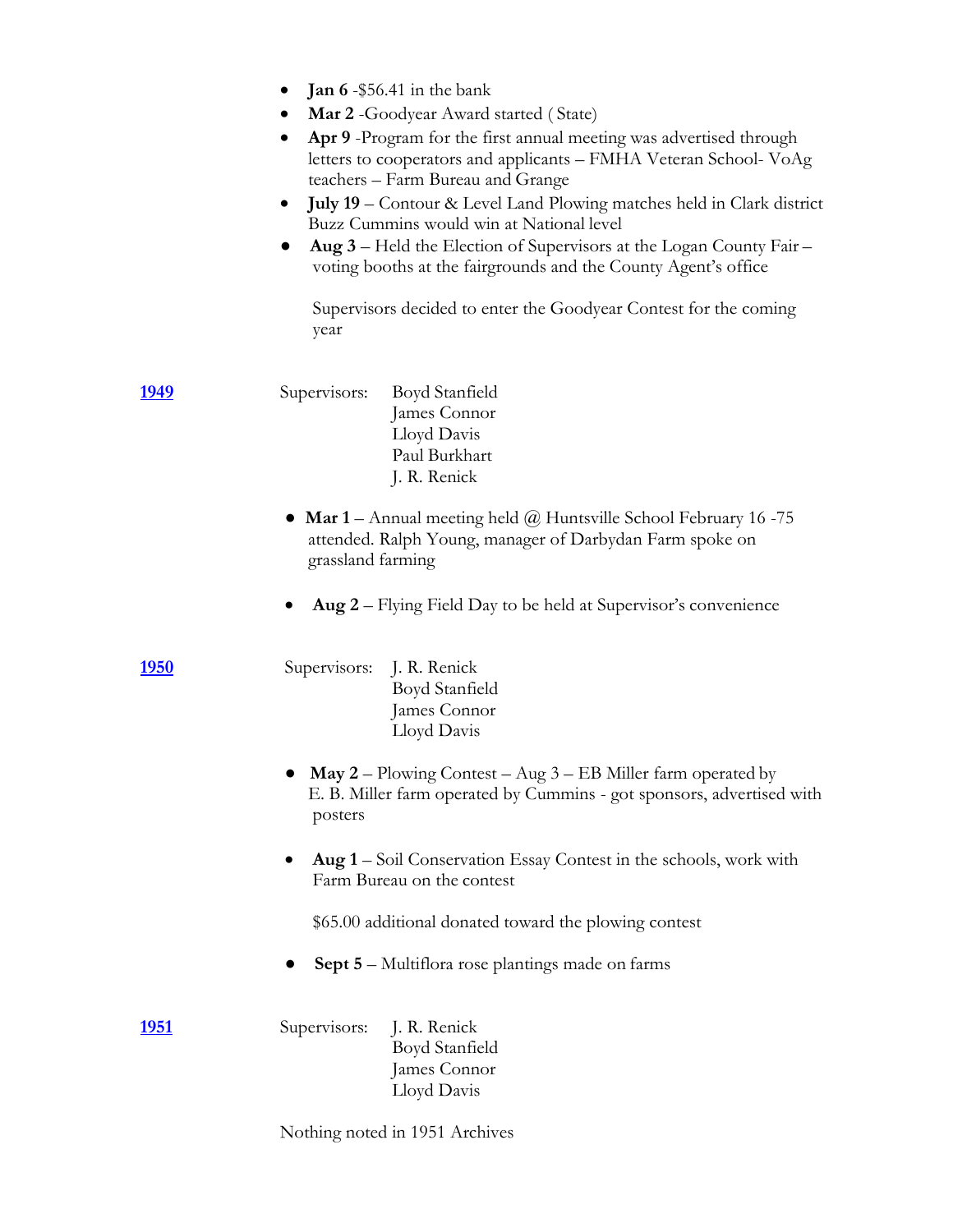| <u> 1952 </u> | Supervisors:<br>Paul Burkhart<br>Phillip Gordon                                                                                                                                                           |  |  |  |  |
|---------------|-----------------------------------------------------------------------------------------------------------------------------------------------------------------------------------------------------------|--|--|--|--|
|               | <b>Oct 1</b> – Fish Sales started – delivery to be made to the Bellefontaine<br>$\bullet$<br>Post office from the U.S. Fish Hatchery                                                                      |  |  |  |  |
|               | <b>Dec 13</b> – Discussed successful programs of the district – Farm Bureau<br>Essay Contest – showing films on conservation – being in the schools –<br>working with Vo-Ag and veteran training teachers |  |  |  |  |
| <u>1953</u>   | Paul Burkhart<br>Supervisors:<br>Phillip Gordon<br>Aden Huber<br>Roe Stanley<br>Clyde Roby                                                                                                                |  |  |  |  |
|               | Discussed the uniting of SCS with Extension Service - voted No                                                                                                                                            |  |  |  |  |
|               | Plowing Contest Banquet - Lewistown School - tickets -\$1.50                                                                                                                                              |  |  |  |  |
|               | January $9th - 10$ year anniversary – arranged program with state                                                                                                                                         |  |  |  |  |
|               | February 4 <sup>th</sup> – Affiliate memberships to National Association Soil<br>Conservation District (\$25.00)                                                                                          |  |  |  |  |
|               | Discussed purchasing trees for schools                                                                                                                                                                    |  |  |  |  |
|               | Ordered fish for Fish Sales                                                                                                                                                                               |  |  |  |  |
|               | Still having plowing contests                                                                                                                                                                             |  |  |  |  |
|               | Counties were divided into 5 areas for each supervisor to cover to<br>solicit for funds for district operations                                                                                           |  |  |  |  |
|               | October $7th$ – Additional on B & C contest                                                                                                                                                               |  |  |  |  |
|               | Supervisors assigned individuals for the following committees:<br>Program Planning<br><b>Finance Committee</b><br><b>Education Committee</b><br>Publicity Committee<br>Legislative Committee              |  |  |  |  |
| <u> 1955 </u> | Supervisors:<br>Phillip Gordon<br>Aden Huber<br>Roe Stanley<br>Clyde Roby<br>John Dally                                                                                                                   |  |  |  |  |
|               | Air Tour held August 10 <sup>th</sup>                                                                                                                                                                     |  |  |  |  |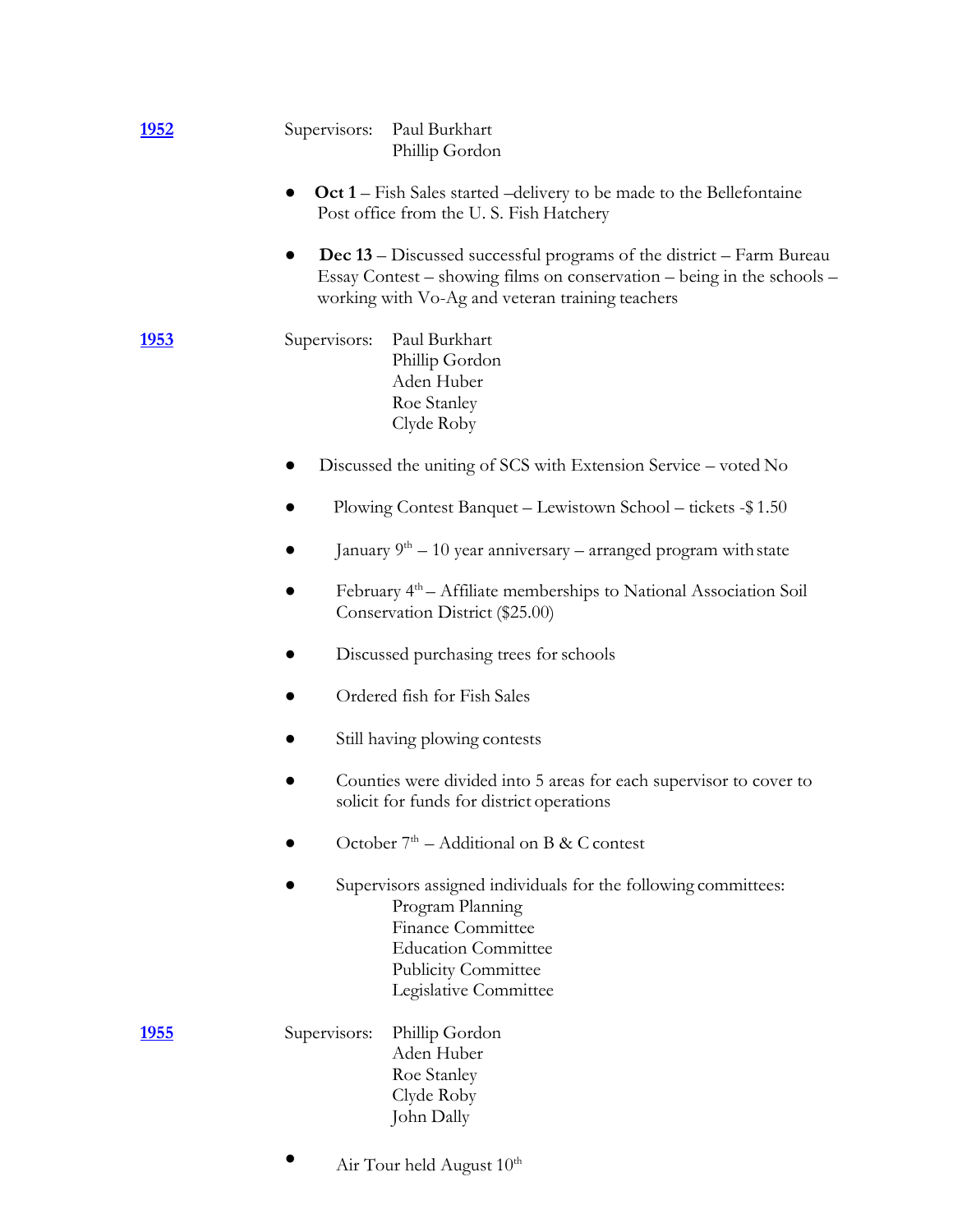• Expenses for Annual Picnic - \$9.00

| <u>1956</u>   | Supervisors:          | Phillip Gordon<br>Roe Stanley<br>Clyde Roby<br>John Dally<br>Luther Keenen                                                                                                                                  |
|---------------|-----------------------|-------------------------------------------------------------------------------------------------------------------------------------------------------------------------------------------------------------|
|               |                       | February 24 <sup>th</sup> – Annual Meeting –Used all Logan County products                                                                                                                                  |
|               |                       | Recognition Rating of Good at State Annual Meeting                                                                                                                                                          |
|               | $\bullet$             | March $12th$ – Soil Stewardship is May 6-12 –purchased material to be<br>issued to all churches in the County (first mention of Soil Stewardship<br>in Logan SWCD minutes) -Supervisors delivered materials |
|               |                       | Field Day and Air Tour to be held in the eastern part of the county                                                                                                                                         |
|               | Supervisors School    | July 16 <sup>th</sup> –Started paying supervisors expenses to attend Summer                                                                                                                                 |
| <u>1957</u>   | Supervisors:          | Roe Stanley<br>Clyde Roby<br>John Dally<br>Luther Keenen<br>Phillip Gordon                                                                                                                                  |
|               | attend                | Supervisors to receive \$1.50 per hour for each monthly meeting they                                                                                                                                        |
|               | local churches        | March $19th - 10,000$ programs for Rural Life Sunday to be observed in                                                                                                                                      |
|               |                       | Queen of Furrow Contest - American Steel & Wire Queen to be<br>crowned at the Jr. Fair                                                                                                                      |
|               |                       | Held the area picnic at Zane Caverns                                                                                                                                                                        |
|               | <b>Annual Meeting</b> | November $19th - V$ oted to purchase 100 posters to advertise the                                                                                                                                           |
| <u>1958</u>   | Supervisors:          | Roe Stanley<br>Clyde Roby<br>N. P. McCollouch<br>J. R. Renick                                                                                                                                               |
|               |                       | Nothing noted in archives                                                                                                                                                                                   |
| <u> 1959 </u> | Supervisors:          | Clyde Roby<br>Baird Wilson<br>N. P. McColloch<br>J. R. Renick                                                                                                                                               |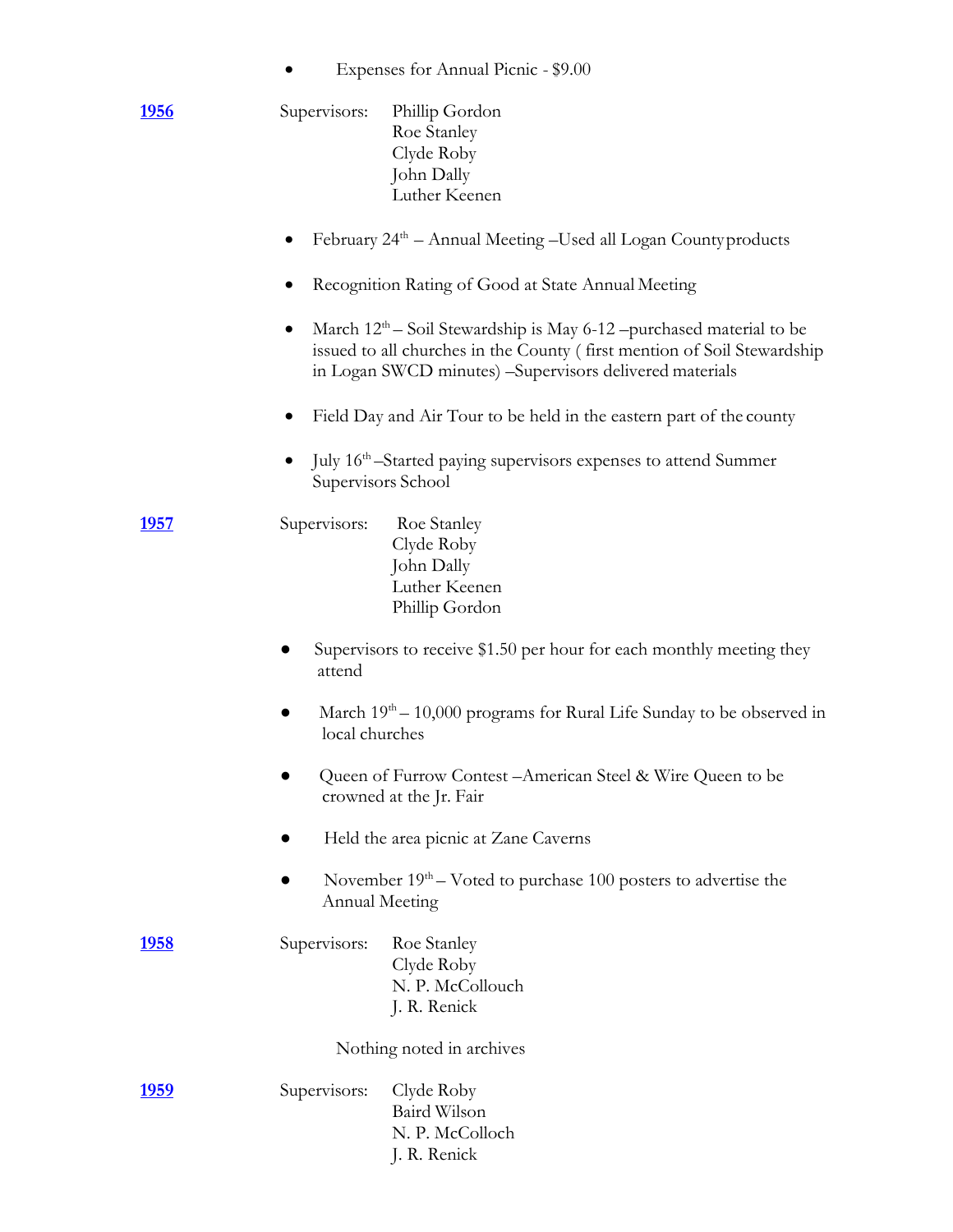March 17 – Distributed films on conservation to area schools April 21 – Field day for Ministers – Walter Cove will contact ministers – took ministers out and showed practices in the county  $\bullet$  July 21<sup>st</sup> - \$1,420.00 per district / maximum to be received -\$250,000.00 was set aside from the state budget for matching funds from County Commissioners • November  $17<sup>th</sup>$  – Hired secretary for the office  $$ 2,400.00$  presented at the board meeting – received \$1,200.00 fro County Commissioners for State Match First District employee hired –Secretary- Louisa F. Kinnard – November 1959 **1960** Supervisors: Clyde Roby Baird Wilson N. P. McColloch J. R. Renick February 16 – Prior to February, 1960, every supervisor was contacted before a bill was paid – motion was made that the board chairman can authorize payment • May 17<sup>th</sup> - "Story of Land" and "Wonder of Water" booklets to be handed out to children – Supervisors will take the booklets to the schools • December  $13<sup>th</sup>$  – The 1961 budget will not be less than \$3,000.00 -\$1,500 presented to County Commissioners, with state funds to be matched 1:1 **1961** Supervisors: Clyde Roby Baird Wilson N. P. McColloch J. R. Renick • January 11<sup>th</sup> – West Mansfield High School site of Annual Meeting-\$2.00 for tickets – the Titus Barbershop quartet was the entertainment –"Earth is the Lord's showed at the end of the program  $\bullet$  January 27<sup>th</sup> – Special award – Goodyear Award was discussed Reorganization notice given to Ohio Soil Conservation Commission March 21 - \$15.25 for Soil Stewardship material –ordered 1,000 church programs April 11 – the very first Land Judging Contest was held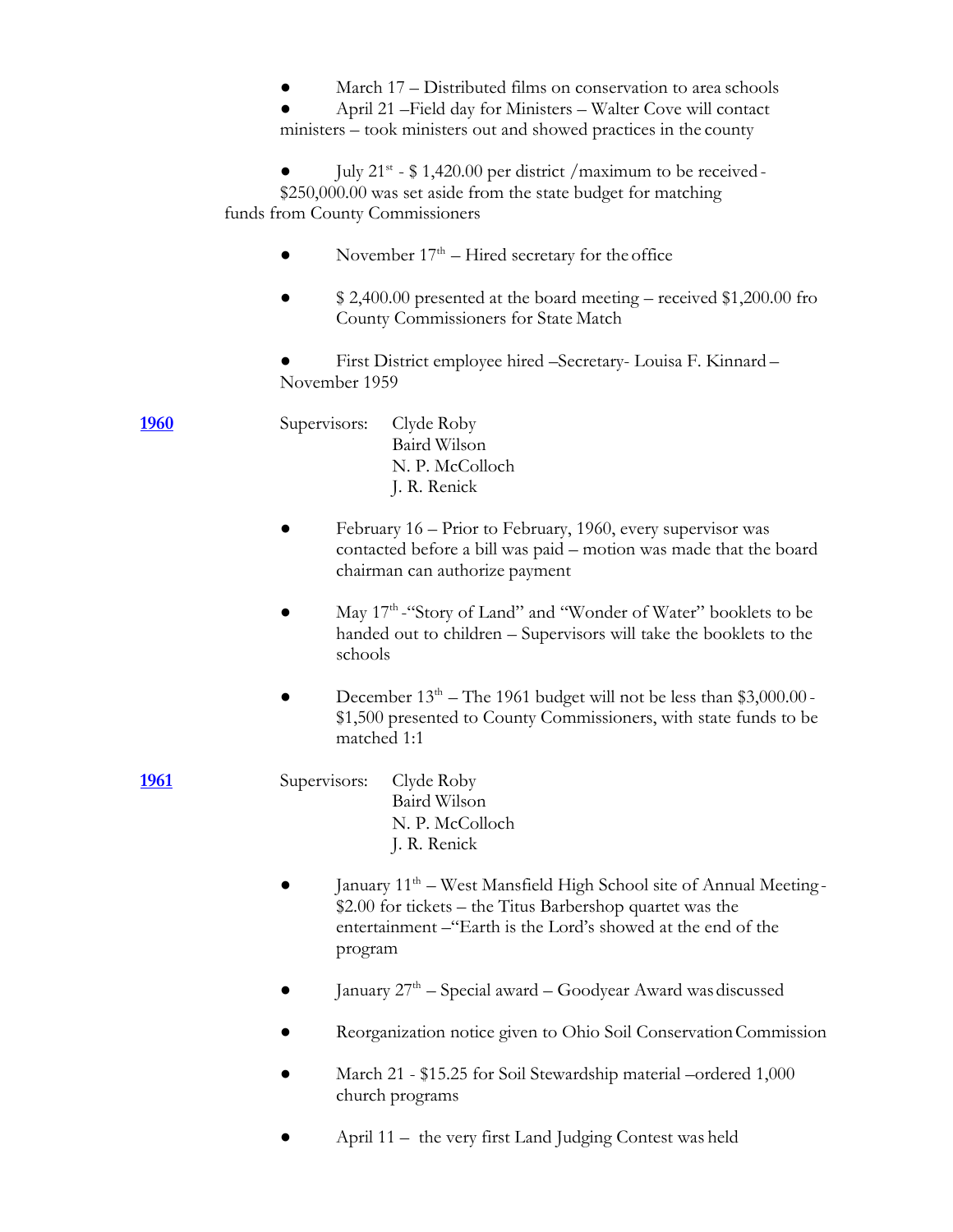| <u> 1962</u> | Supervisors: Clyde Roby<br>Ray R Rothhar<br>N.P. McCollock<br>Clifford Cretcher<br>J.R. Renick<br>W.U.C.: Walter Dove                                                                                                                                                                                                                                                                                                                                             |
|--------------|-------------------------------------------------------------------------------------------------------------------------------------------------------------------------------------------------------------------------------------------------------------------------------------------------------------------------------------------------------------------------------------------------------------------------------------------------------------------|
|              | Mr. McColloch was named official delegate of the January 23-25 State<br>$\bullet$<br>Federation of SCD.                                                                                                                                                                                                                                                                                                                                                           |
|              | Plans were made with area churches to observe Soil Stewardship Sunday,<br>May 27. Sixteen churches participated in Soil Stewardship Sunday.                                                                                                                                                                                                                                                                                                                       |
|              | Charles Rinehart, Conservationist Aide, reported that the following<br>$\bullet$<br>accomplishments for the first six months of the year: 7817 feet of open<br>ditches completed, 7000 feet of surface field ditches, 7.0 acre of waterways, 2<br>ponds, 160 acres of contouring, 31 miles of tile, 21 new cooperators were<br>recruited, and 21 basic plan were written.                                                                                         |
|              | Bus Cummins was appointed to represent Logan County at the Plowing<br>Contest in Auglaize County                                                                                                                                                                                                                                                                                                                                                                  |
|              | The Board of Supervisors took a county wide tour to observe the farming<br>practices and various points of interest throughout Logan County.                                                                                                                                                                                                                                                                                                                      |
| <u> 1963</u> | Clyde L. Roby<br>Supervisors:<br>Ray R. Rothhar<br>Herbert Milroy<br>J.R. Renick<br>N.P.McColloch<br>W.U.C.: Walter Dove<br>Conservation Technician: Charles Rinehart                                                                                                                                                                                                                                                                                             |
|              | Logan County Commissioners and Board of Supervisors approved 5 Muddy<br>Creek-Glady Creek watershed applications as in accordance with Public Law<br>566. This watershed project includes acreage in Champaign County.<br>Landowners in the watershed are enthused about the project. Correcting the<br>problems could improve the productivity of the land on an average of \$10.00<br>to \$50.00 per acre. This was the first watershed project for the county. |
|              | The Supervisors agreed to submit a \$2400.00 budget request to the County<br>Commissioners.                                                                                                                                                                                                                                                                                                                                                                       |
|              | Charles Rinehart reported that to date he has had 44 ACP referrals, 28,622<br>feet of tile, 1 spring development, 1 structure, 6 pond surveys, 1 waterway                                                                                                                                                                                                                                                                                                         |

and 2 group jobs.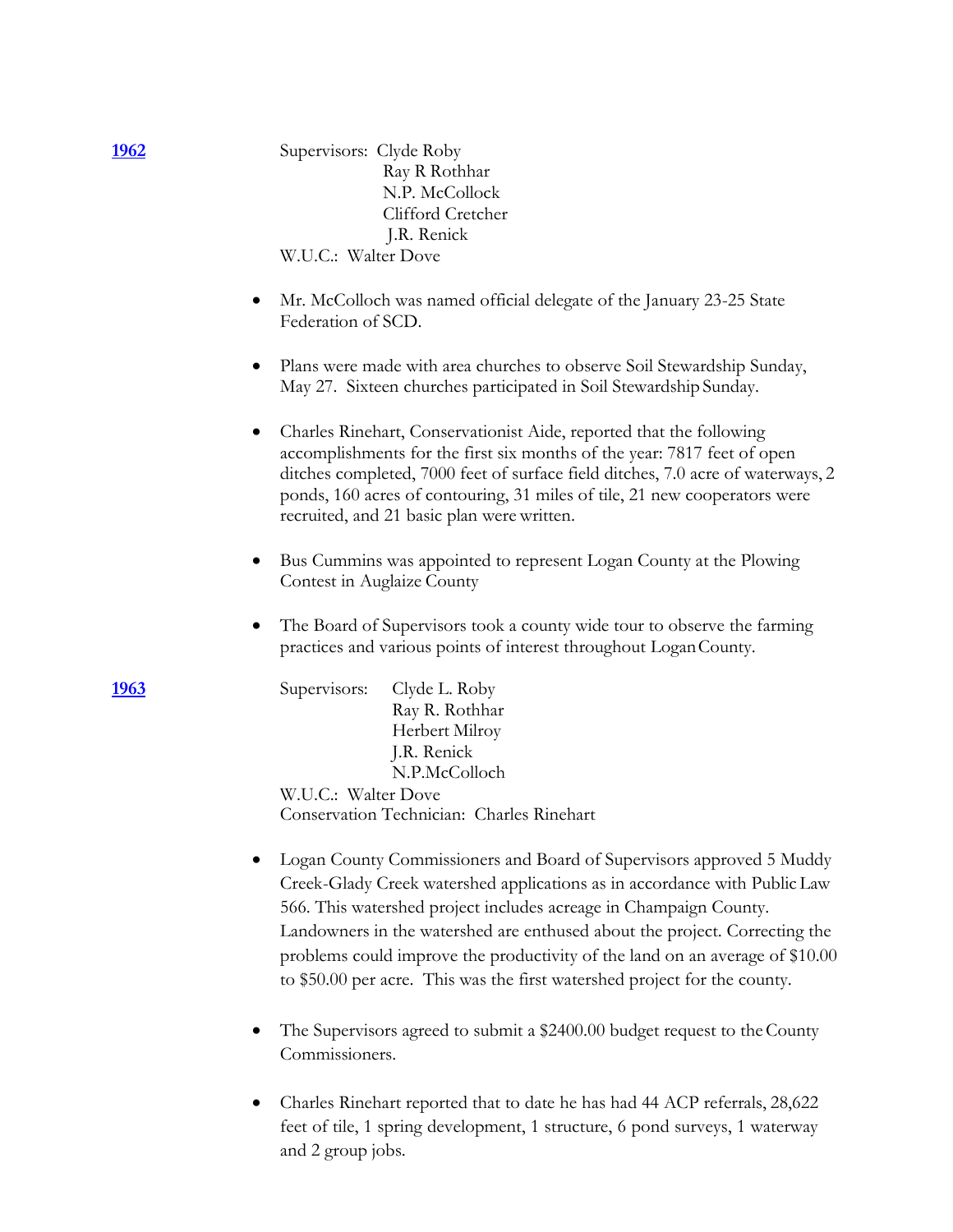|               | Budget constraints prompted the Board of Supervisors to conduct a fund<br>solicitation with new and existing cooperator.                                                                                                           |
|---------------|------------------------------------------------------------------------------------------------------------------------------------------------------------------------------------------------------------------------------------|
|               | July 12, 1963 fish sales included 4900 fish delivered to 11 cooperators for 13<br>$\bullet$<br>acres of ponds.                                                                                                                     |
|               | The regular monthly meeting was conducted at Bowling Green University in<br>conjunction with the Annual Supervisors School.                                                                                                        |
|               | Walter Dove comprised a booklet on Soil and Water Conservation Needs in<br>Logan County.                                                                                                                                           |
|               | The Logan Soil Conservation District was changed to Logan Soil and Water<br>Conservation District.                                                                                                                                 |
|               | House Bill 104 establishes the special fund account effective January 1, 1964.                                                                                                                                                     |
|               | Ladies auxiliary established.                                                                                                                                                                                                      |
| 1964          | Supervisors:<br>Clyde L Roby<br>Ray R Rothhar<br>Herbert J. Milroy<br>J.R. Renick<br>N.P. McColloch<br>W.U.C.:<br>Walter Dove<br>Conservation Technician: Charles Rinehart                                                         |
|               | Cooperator recognition programs were established for forestry and wildlife<br>conservation.                                                                                                                                        |
|               | The District Clerk was hired on a full time basis. The salary is<br>\$240.00/month effective July 1, 1964. Annual leave and paid holidays are<br>included as benefits.                                                             |
|               | Charles Rinehart reported 2 group drainage jobs are pending, 127 ACP<br>referrals received, 4 acres of waterways completed, 2 acres of ponds, 1 spring<br>development and 68414 feet of tile drainage have been completed in 1964. |
|               | Robert Smithers is recognized as outstanding farmer for 1963.                                                                                                                                                                      |
| <u> 1965 </u> | Herbert J. Milroy<br>Supervisors:<br>Ray R. Rothhar<br>Nevin R. Smith<br>N.P.McColloch<br>J.R. Renick                                                                                                                              |
|               | Walter Dove<br>W.U.C.:<br>Conservationist Technician:<br>Charles Rinehart                                                                                                                                                          |

• Willard Roby was selected as outstanding farmer of the year for 1964.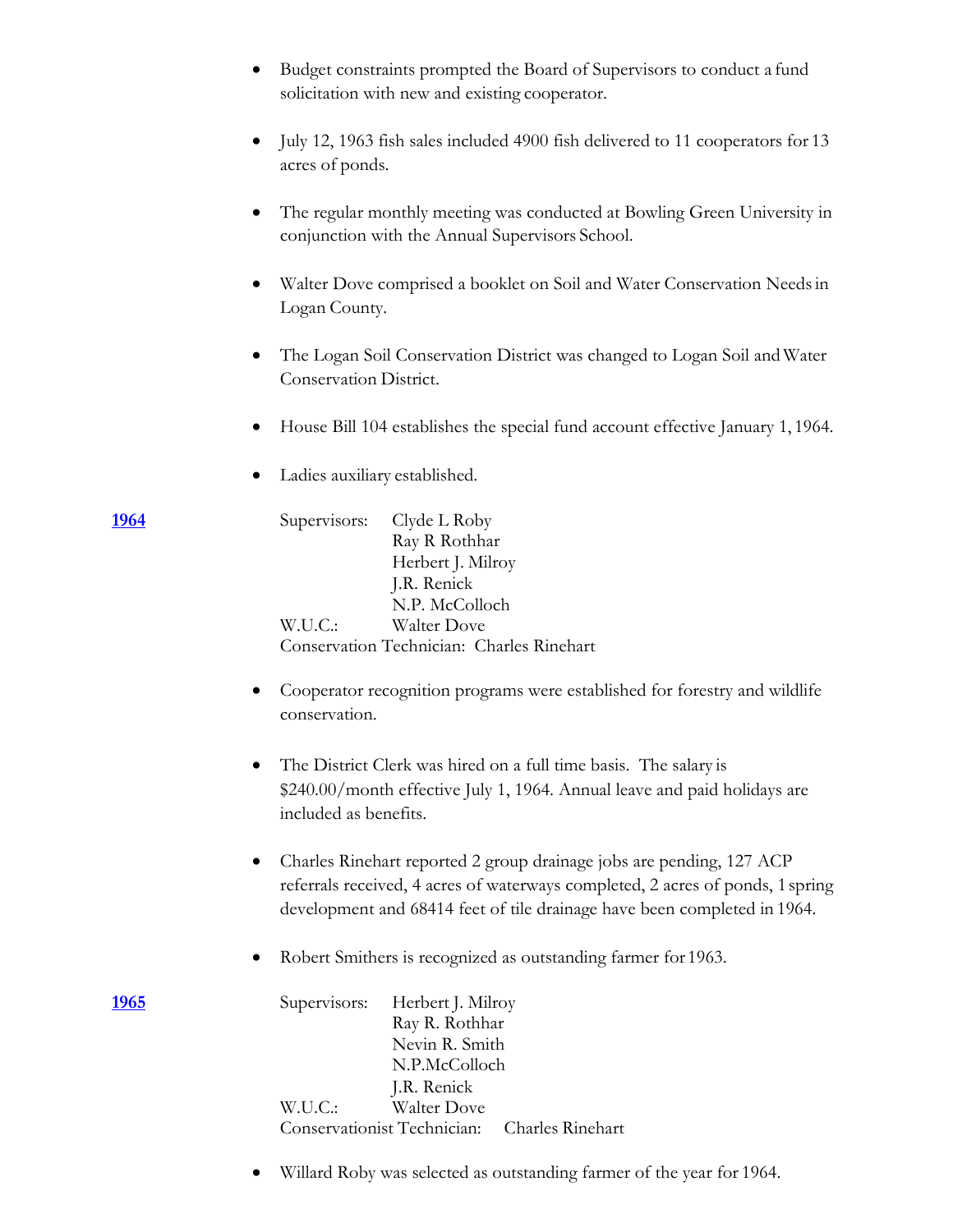|              | Logan SWCD received recognition of an "Excellent" rating as determined by<br>the standards of The Distinctive Service Program by the Ohio. Federation of<br>Soil Conservation Districts. |
|--------------|------------------------------------------------------------------------------------------------------------------------------------------------------------------------------------------|
|              | Dwight Spencer represented Logan SWCD at the Conservation Education<br>$\bullet$<br>Association at Ohio State University.                                                                |
|              | David Nesser assumes roles of W.U.C. due to Walter Dove's health<br>$\bullet$<br>concerns.                                                                                               |
| <u> 1966</u> | Supervisors:<br>Herbert J. Milroy<br>Ray R Rothhar<br>N.P. McColloch<br>Nevin R. Smith<br>J.R. Renick                                                                                    |
|              | W.U.C.<br>David Nesser<br>Conservation Technician: Charles Rinehart                                                                                                                      |
|              | The Division of Land & Soils was contacted expressing the need for a county<br>$\bullet$<br>wide soil survey to be completed in the near future.                                         |
|              | The Board of Supervisors make plans to work with the science teachers in<br>$\bullet$<br>the Logan County Schools to establish a good science fair program.                              |
|              | Riverside School science students tour conservation practices in Logan<br>$\bullet$<br>County.                                                                                           |
|              | Earnest J. Shroyer was introduced as the $1000th$ co-operator to sign with the<br>$\bullet$<br>Logan District.                                                                           |
| 1967         | Supervisors:<br>Herbert J. Milroy<br>Ray Rothhar<br>N.P. McColloch<br>Cyril Woodward<br>Nevin Smith<br>Lloyd Lockwood                                                                    |
|              | David Nesser<br>W.U.C.:                                                                                                                                                                  |
|              | Conservation Technician: Charles Rinehart                                                                                                                                                |
|              | The supervisors sponsored one local youth to Ohio Forestry Camp. They                                                                                                                    |
|              | will pay \$25.00, the youth will pay the balance.                                                                                                                                        |
|              | Federal Land bank representative presents Science Program Awards to<br>٠                                                                                                                 |
|              | Logan County winners: John Kerr and Mary Ellen Montgomery.                                                                                                                               |
|              | Construction contract for the "large lake" at Camp Myeerah Girl Scout<br>٠<br>Council has been awarded and will commence soon.                                                           |
|              |                                                                                                                                                                                          |
|              | J.R. Renick was presented a plaque for 18 years of service as a District<br>$\bullet$<br>Supervisor.                                                                                     |
|              |                                                                                                                                                                                          |
|              | A Denmark native will be visiting Logan County to observe American<br>$\bullet$<br>methods of agriculture.                                                                               |
|              |                                                                                                                                                                                          |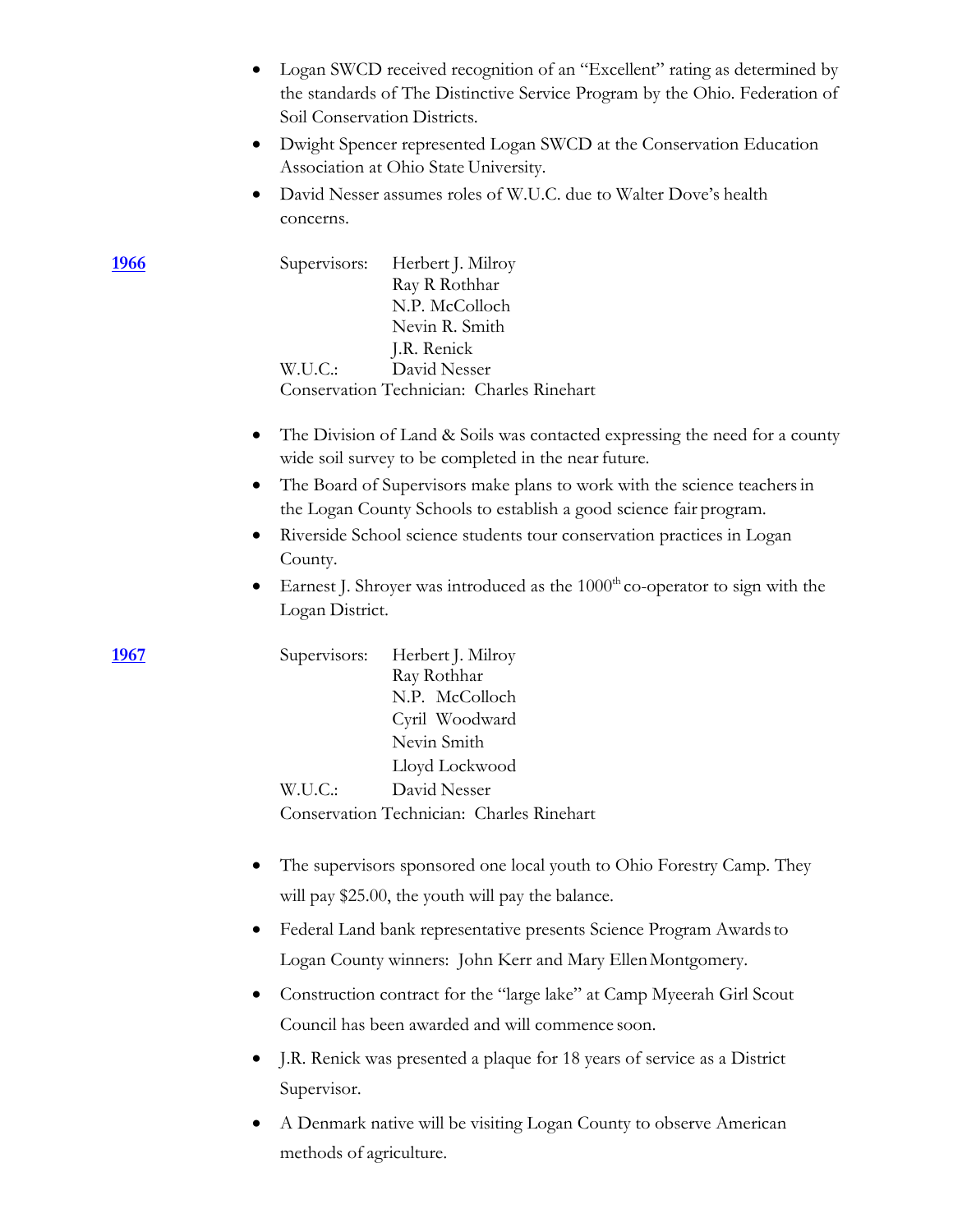|  |  | J.R. Renick was designated the outstanding farmer of the year. |  |  |
|--|--|----------------------------------------------------------------|--|--|
|  |  |                                                                |  |  |

• The Board of Supervisors purchased a 3M copier.

|               | The Doard of Duple visols puremased a 3m copier.                                                                                                                                   |
|---------------|------------------------------------------------------------------------------------------------------------------------------------------------------------------------------------|
| <u> 1968 </u> | Supervisors:<br>Herbert J. Milroy<br>Richard Schlumbohm<br>Cyril Woodward<br>Nevin Smith<br>Lloyd Lockwood<br>W.U.C.:<br>David Nesser<br>Conservation Technician: Charles Rinehart |
|               | Secretary Louise Kinnard retired; Karen Blosser was hired as her                                                                                                                   |
|               | replacement.                                                                                                                                                                       |
|               | Some of the board meetings were held at supervisors' homes.                                                                                                                        |
|               | Ohio State University reported that Logan County will pay \$2000 per year                                                                                                          |
|               | for five years for a soil survey.                                                                                                                                                  |
|               | Plans were make to observe the district's 25 <sup>th</sup> anniversary.<br>٠                                                                                                       |
|               | Plans for a new office building are underway, completion date is projected to                                                                                                      |
|               | be June 10.                                                                                                                                                                        |
|               | Karen Tennant is the current secretary.                                                                                                                                            |
|               | State Representative, Rodney Hughes, was a guest at the December 17<br>$\bullet$                                                                                                   |
|               | meeting. He presented his intention to introduce legislation merging Soil and                                                                                                      |
|               | Water Conservation Districts with the Department of Natural Resources.                                                                                                             |
|               | The supervisors were supportive of the proposed legislation.                                                                                                                       |
|               | The Supervisors submitted a resolution to the Highway Research Center<br>$\bullet$                                                                                                 |
|               | Planning Commission stating that "plans should be set up to control                                                                                                                |
|               | sediment and water management during construction of the Research Center<br>so that any landowner on the fringe will not be affected adversely."                                   |
|               | Office relocated from the West Columbus location to 817 S. Detroit,<br>٠                                                                                                           |
|               | Bellefontaine.                                                                                                                                                                     |
|               | Cyril Woodward installed a waterway which was the first to utilize mulch<br>$\bullet$                                                                                              |
|               | netting to stabilize the slopes while the grass become established.                                                                                                                |
| 1969          | Supervisors: Nevin Smith<br>Cyril Woodard<br>Richard Schlumbohm<br>Lloyd Lockwood<br>Herbert Milroy                                                                                |

W.U.C.: David Nesser

**1969**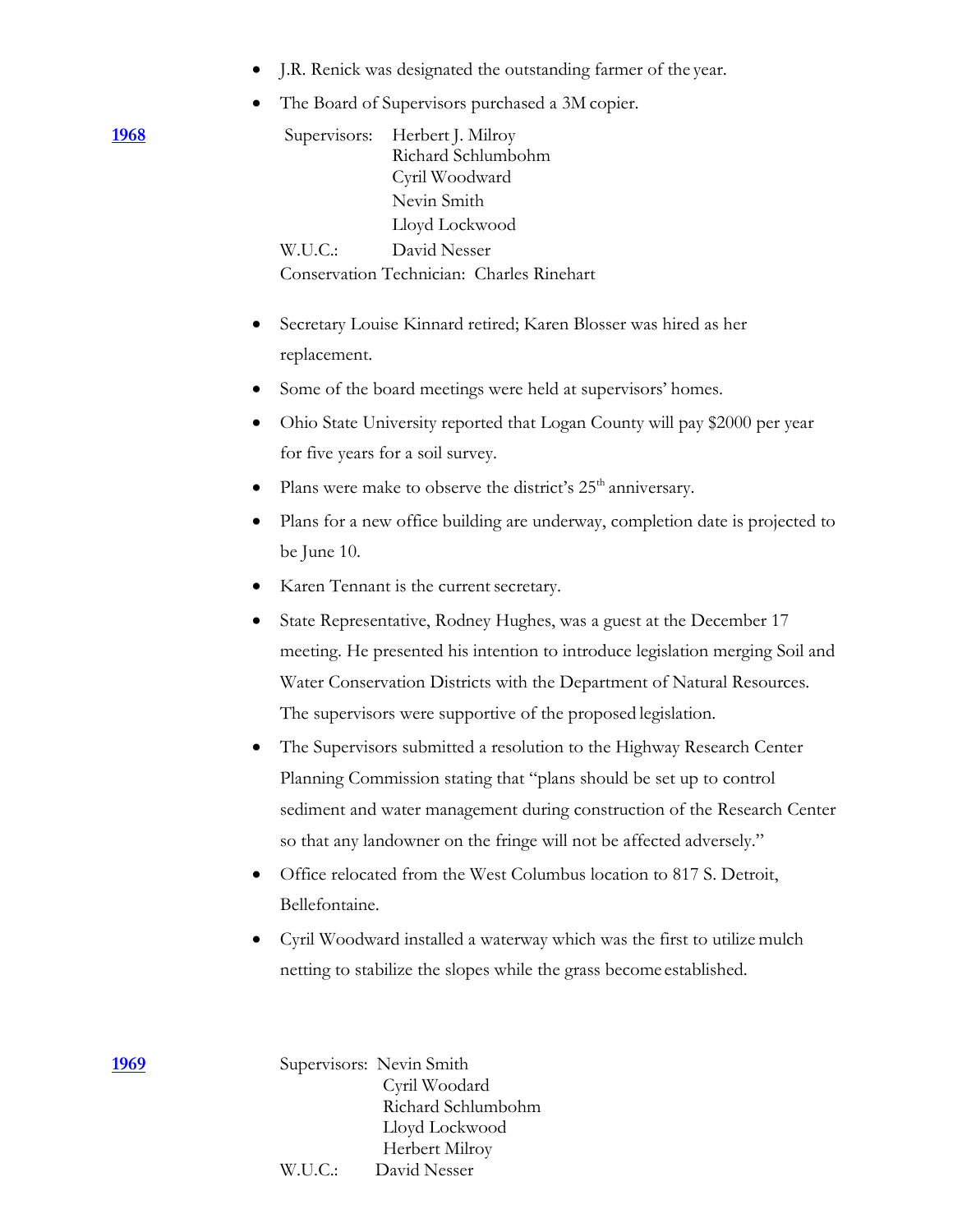Conservation Technician: Charles Rinehart Secretary: Karen Tennant Conservation Trainee: Roy Roush

- Nevin Smith and Lloyd Lockwood represented the District at the Highway Research Center official meeting in Columbus. Soils maps of the proposed area are being prepared to provide to the Highway Research Centerofficials.
- The District will sponsor a delegate to the State Conservation Camp.
- Karen Tennant resigned her position as office secretary. Gertrude Porter was hired to fill the position.
- Logan County Fish and Game are installing a pond. There is some concern regarding the suitable of the soils at the pond site.
- Mr. & Mrs. Don Miller were presented the Goodyear Award as outstanding farmers.

**1970** Supervisors: Nevin Smith Cyril Woodard Richard Schlumbohm Lloyd Lockwood Herbert Milroy W.U.C.: David Nesser Conservation Technician: Charles Rinehart Secretary: Gertrude Porter

- The Supervisors planned and executed a round-table meeting of local agriculture-business professionals and stakeholders to discuss agriculture and conservation issues. Topics included conservation education in the local schools, county sewage disposal, poster program for youth sponsored by the garden clubs, farms tours, and the changes in the rural character of Logan County.
- Karen Wood and Paul Whitehill were recognized as the Conservation Project Award recipients.
- The Goodyear Conservation Award for the Outstanding Farmer of the Year was presented to Glen Outland.
- Meetings and plans for the Metz Ditch commences in 1970. The Metz Ditch is a 9,699 acre ditch project cooperating with Auglaize County with 400 acres in Logan County. Approximately 125 landowners are included in the watershed, estimated project cost is \$62,000. The project appeared to be well received however an injunction was filed against the project. The injunction was legally upheld. An appeal mayensue.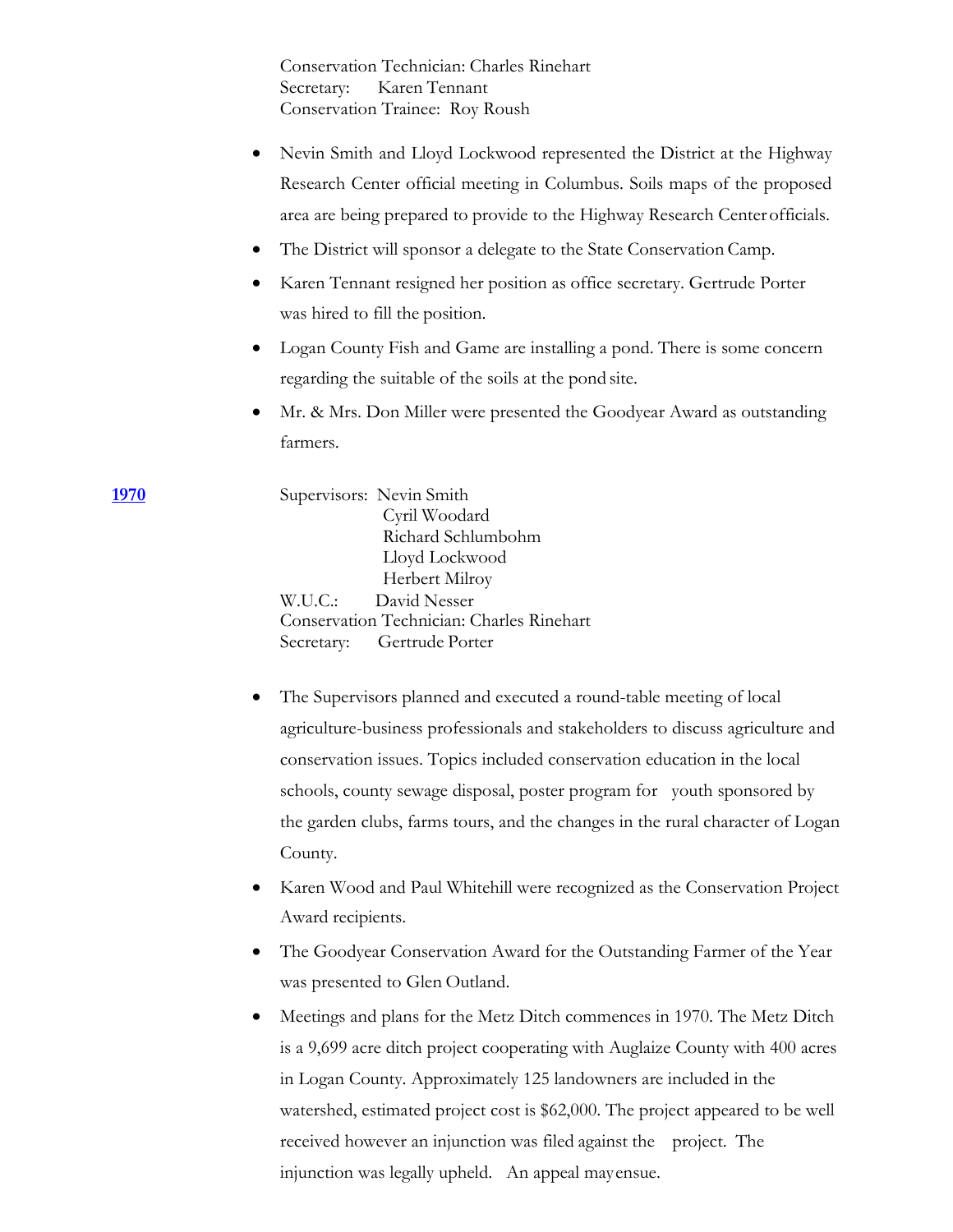**1971** Supervisors: Nevin Smith Cyril Woodard Richard Schlumbohm Lloyd Lockwood Herbert Milroy W.U.C.: David Nesser Conservation Technician: Charles Rinehart Secretary: Gertrude Porter

- The benefits of a locally established Resource, Conservation and Development agency are being considered. The agency would be state and federally funded.
- Mr. and Mrs. Alvin Hanson were the recipients of the 1971 Goodyear Outstanding Farmer of the year award.
- The benefits of county wide building and subdivision regulations were discussed. Correspondence was submitted to the Bellefontaine City Council suggesting erosion and sediment control regulation for building and subdivision expansion.
- Joyce Madden and Charlotte Jenny were the recipients of the 1971Ohio Youth Conservation Awards contest.
- The Metz Ditch Project is underway, approximately on echird completed, approximately \$21,000 costsincurred.
- Bellefontaine National Bank sponsored conservation booklets to 750 Logan County  $5<sup>th</sup>$  grade students.
- Tom Rapp was hired as a part-time conservation technician aid.

**1972** Supervisors: Nevin Smith Cyril Woodard Richard Schlumbohm Lloyd Lockwood Herbert Milroy W.U.C.: David Nesser Conservation Technician: Charles Rinehart, Tom Rapp Secretary: Gertrude Porter

> • A planning meeting including educators, clergy, and government agency representatives discussed conservation education and awareness for children and adults living and working in Logan County. The group agreed that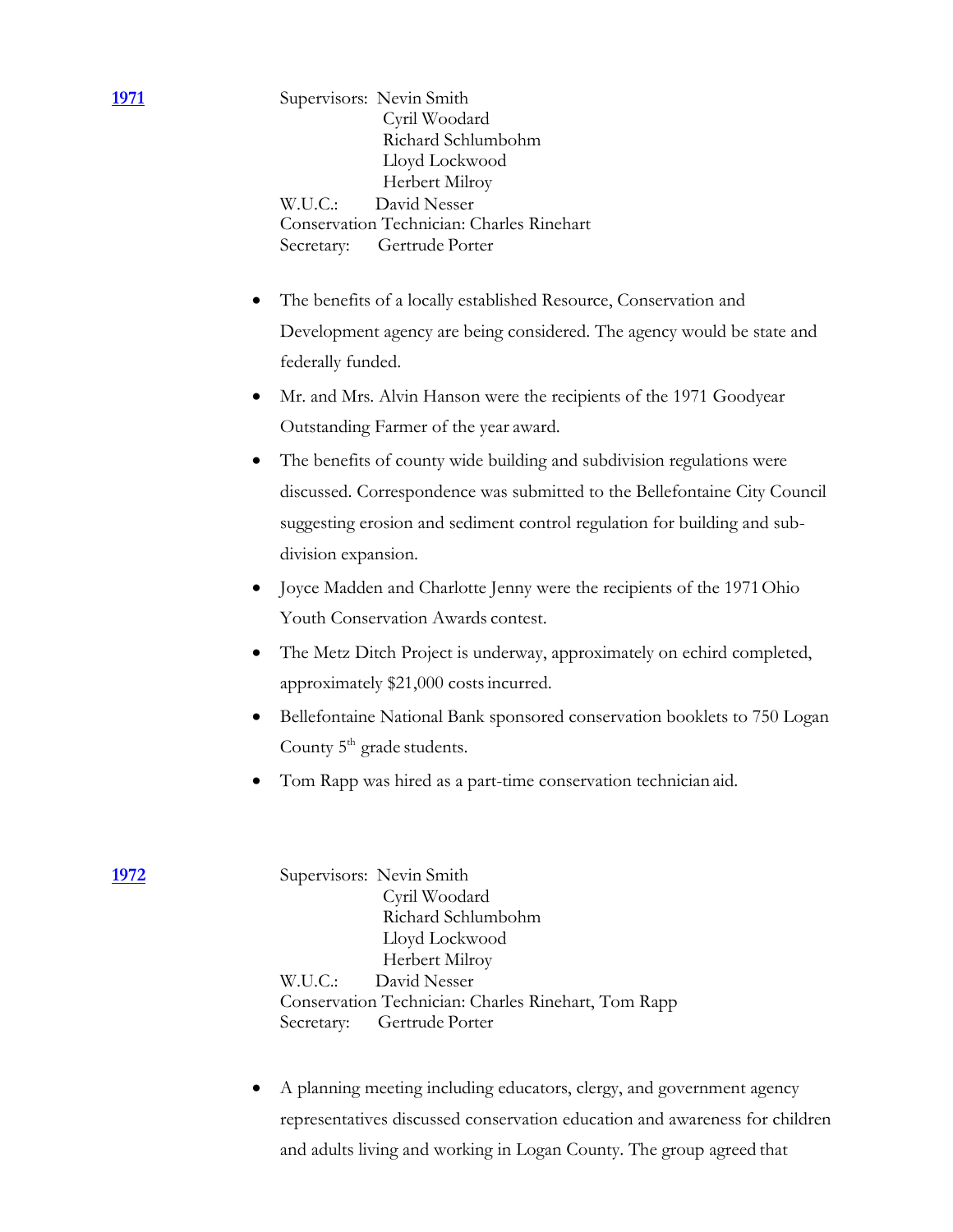conservation workshops, field days and farm tours would promote information and awareness of the need and benefit of proven conservation practices.

- Bob Stoll attended forestry camp. The District contributed \$10.00 toward his expenses.
- Logan County welcomed Harold Schneider as the new Extension Agent.
- Oil slick on Bokengehales resulted from improper disposal of local industries by-products.
- District conducted a successful teacher workshop at Riverside schools; next year workshop will include all schools within county.
- Mr. and Mrs. Walter Beatty and sons received the Outstanding Farm Family of the Year for 1972.
- Tom Rapp leaves District employment to become full time OSU student.

**1973** Supervisors: Nevin Smith Paul Wish Richard Schlumbohm Todd Gordon Herbert Milroy W.U.C.: David Nesser Soil Conservationist: Wesley Beery Conservation Technician: Charles Rinehart Secretary: Gertrude Porter

- Logan Soil and Water District relocates to 324 Rd 11, Bellefontaine, OH.
- Logan Soil and Water District provides soil interpretations to assist insewage disposal permits.
- Nevin Smith establishes no till test plots to rejuvenate pastures on hisfarm.
- The supervisors elected to focus on land use planning and better use of soil survey info for non-farm planning as a top priority for 1973.
- Michael Strayer was hired as a full time district aide.
- Dale Young flew district personnel over the county to take picture to use as educational tools.

**1974** Supervisors: Nevin Smith Paul Wish Willis Bayliss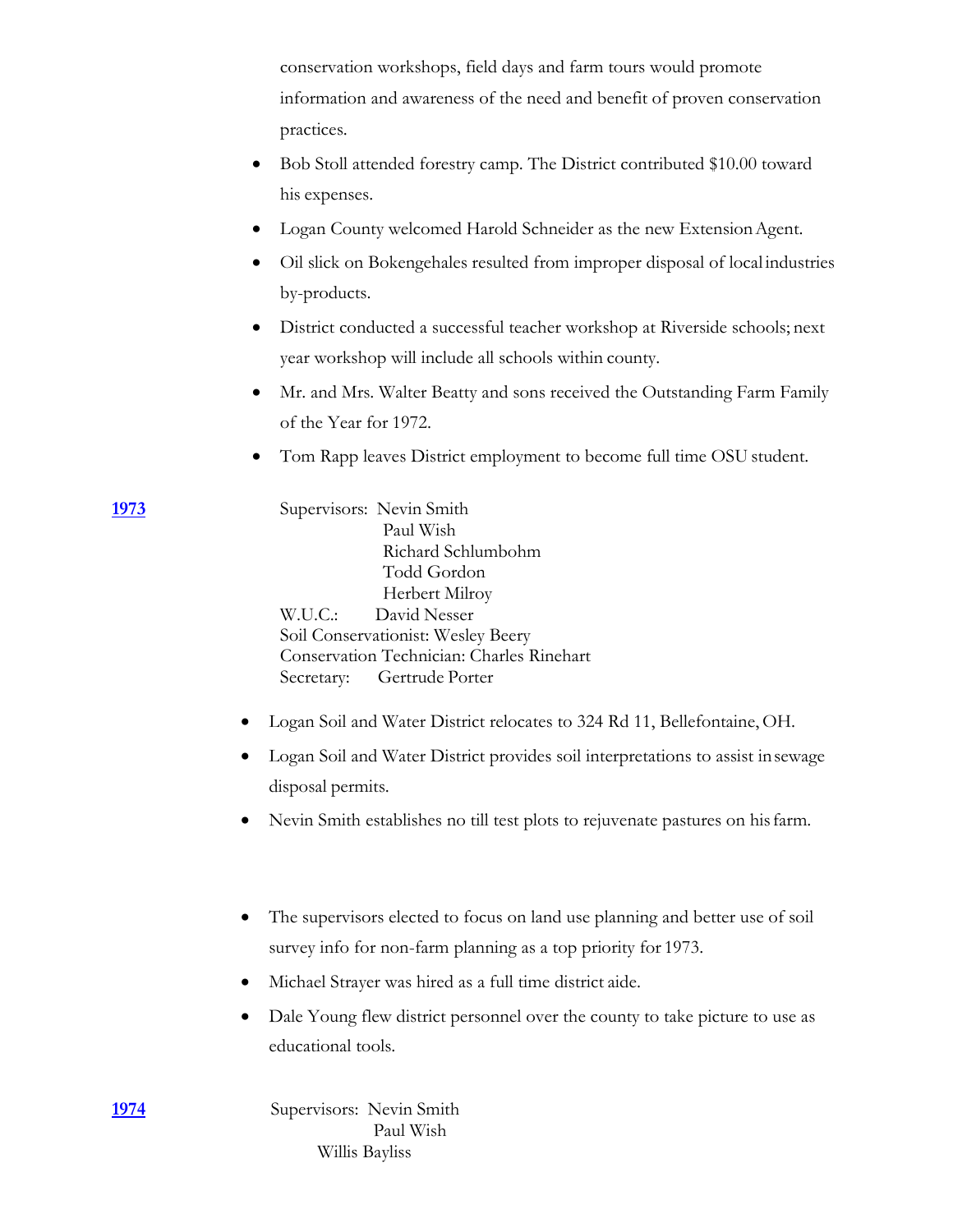|               | Todd Gordon<br>Herbert Milroy<br>David Nesser<br>W.U.C.:<br>Soil Conservationist: Wesley Beery<br>Conservation Technician: Charles Rinehart<br>Secretary: Gertrude Porter                                                                     |
|---------------|-----------------------------------------------------------------------------------------------------------------------------------------------------------------------------------------------------------------------------------------------|
|               | District Supervisors explore the feasibility of the District assuming                                                                                                                                                                         |
|               | responsibility for ditch maintenance.                                                                                                                                                                                                         |
|               | District met with county mayors regarding conservation problems in county.                                                                                                                                                                    |
|               | The group was responsive to the presentation.                                                                                                                                                                                                 |
|               | Roberts Smithers was recognized as the "Teacher of the Year".<br>٠                                                                                                                                                                            |
|               | The District purchased 2 walkie talkies for use in the field, especially helpful to<br>the survey team.                                                                                                                                       |
|               | Bob Smithers, teacher at Riverside Schools, is the recipient of the "Teacher of                                                                                                                                                               |
|               | the Year, Allis Chalmers Education Award in Environmental Conservation".                                                                                                                                                                      |
|               | The annual tree sales resulted in 210 tree packets sold.<br>٠                                                                                                                                                                                 |
| <u> 1975 </u> | Supervisors: Nevin Smith<br>Paul Wish<br>Willis Bayliss<br>Todd Gordon<br>Herbert Milroy<br>District Conservationist: David Nesser<br>Conservation Technician: Charles Rinehart<br>Secretary: Gertrude Porter<br>S.C.S. Trainee: Gary Bassett |
|               | James Duff received a merit certificate for furnishing a woodland magazine                                                                                                                                                                    |
|               | to all school libraries and to the Bellefontaine Examiner.                                                                                                                                                                                    |
|               | Kemp Carter was hired as a full time district aide.                                                                                                                                                                                           |
|               | Great Miami River needs to have trees cleared from bank to curtail flooding<br>problems.                                                                                                                                                      |
|               | District Supervisors explored the possibilities of developing a land lab at                                                                                                                                                                   |
|               | Western Elementary.                                                                                                                                                                                                                           |
| <u> 1976</u>  | Supervisors: Nevin Smith<br>Paul Wish<br>Willis Bayless<br>Don Wildermuth<br>Herbert Milroy<br>David Nesser<br>District Cons.:<br>Conservation Technician: Charles Rinehart<br>Secretary:<br>Gertrude Porter<br>S.C.S. Trainee: Gary Bassett  |
|               | ODNR Service Forester Jim Bartlett is working on land labs for the city<br>$\bullet$                                                                                                                                                          |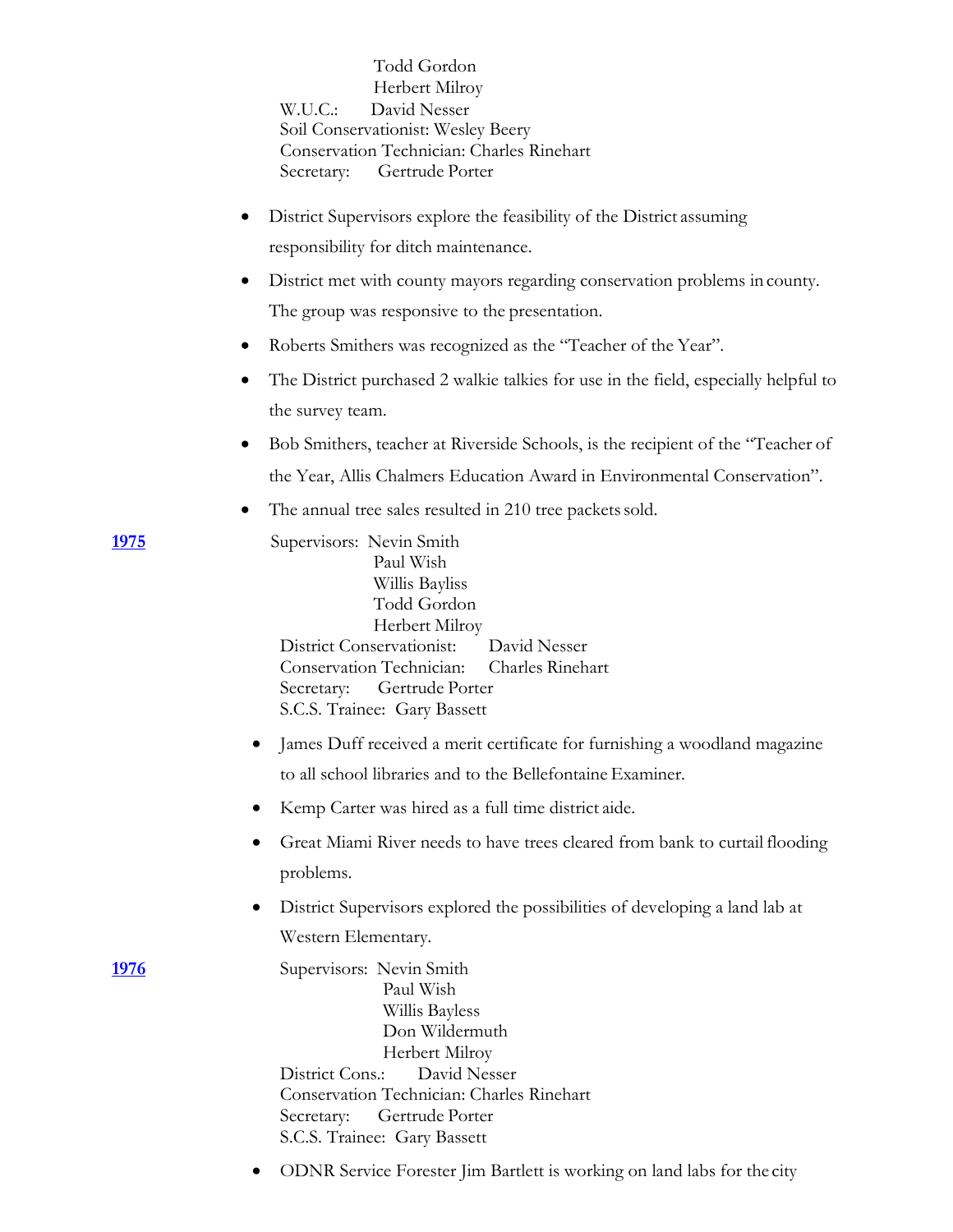| • Received a "Thank you" from Western Elementary for the land lab and tree |
|----------------------------------------------------------------------------|
| planting                                                                   |

- 5,000 plants sold in wildlife packets
- Information was compiled on the Madriver Flood Plain survey
- A Forestry Field Day was held at John Middleton's farm in Champaign County through Top of Ohio RC&D

**1977** Supervisors: Nevin Smith Paul Wish Willis Bayless Don Wildermuth Steve Schlumbohm District Conservationist: David Nesser Conservation Technician- Charles Rinehart Soils Conservationist –Charles McClusky, Jr. District Secretary-Gertrude Porter

- The Board still had work committees in place
- Gertrude Porter retired as District Secretary in September andGrace Kauffman was hired for the position. Grace's start date was June 18, 1977
- \$25,000 was designated through Top of Ohio RC&D for the re-seeding of 70 acres along U. S. Rt. 33
- Ed Core elected as Supervisor replacing Paul Wish –September
- Science teachers are checking streams in the county for water quality

**1978** Supervisors: Nevin Smith Willis Bayless Don Wildermuth Steve Schlumbohm Ed Core, Jr. District Conservationist: David Nesser Soil Conservationist: Robert Drown District Secretary: Grace Kauffman Soil Conservationist Trainee: Randy Whitaker District Aide: David Stutz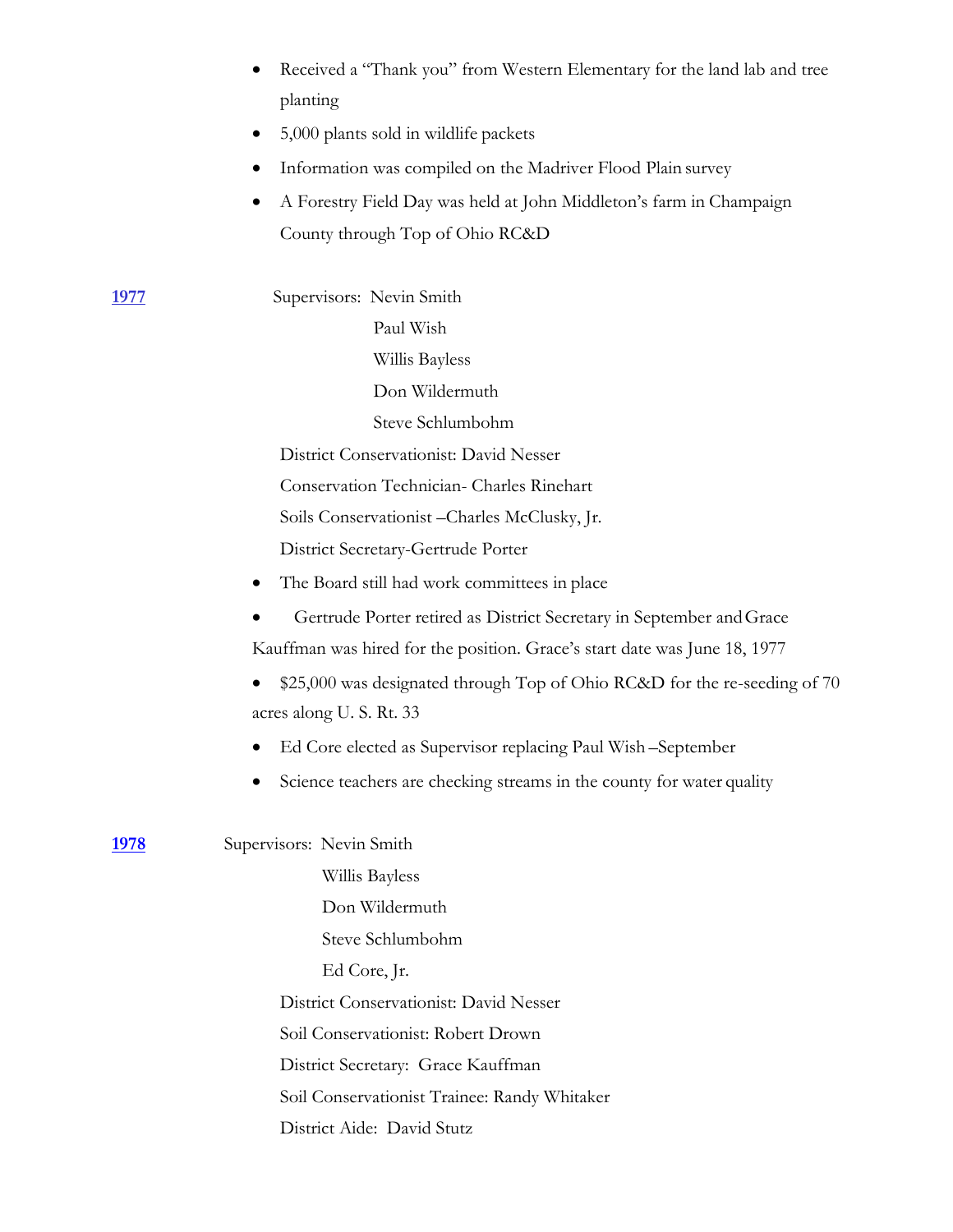- The Board decided to start ordering seedlings from a nursery because It would help improve the district account
- Land Judging was held at the Paul Wish Farm
- Drive It Yourself Tour was held
- Lowell Howell was the Cooperator of the Year
- Logan SWCD elected to co-sponsor a proposal for South Fork

Miami River Flood Hazard Analysis. Belle Center village, LUC, County Commissioners are also sponsoring.

• Clean Water Act legislation enacted impacting activities of conservation agencies.

• Logan SWCD will provide technical assistance to Bellefontaine City Schools in determining the flood potential and water control measure for proposed high school recreation field.

**1979** Supervisors: Steve Schlumbohm, Chairman Willis Bayless, Fiscal Agent Nevin Smith, Secretary Don Wildermuth, Member Ed Core, Vice-Chairman Herbert Milroy, Associate Supervisor Lloyd Lockwood, Associate Supervisor District Conservationist: David Nesser Soil Conservationist: Randy Whitaker Secretary: Grace Kauffman Soil Conservation Technician: Charles Rinehart District Aide: Monte Stratton

> The board reviewed the working agreements that we have with villages and other agencies. They adopt a program outlining long-time objectives to provide assistance to people urging protection and improvement of each acre of land to its capability and treatment of its needs, for better conservationpractices.

• First telephone listing for Logan SWCD.

• Board members expressed concern about many farmers converting pastures to corn, soybean production and the potential impact on the pollution abatement program.

**1980** Supervisors: Willis Bayless Nevin Smith Steve Schlumbohm Don Wildermuth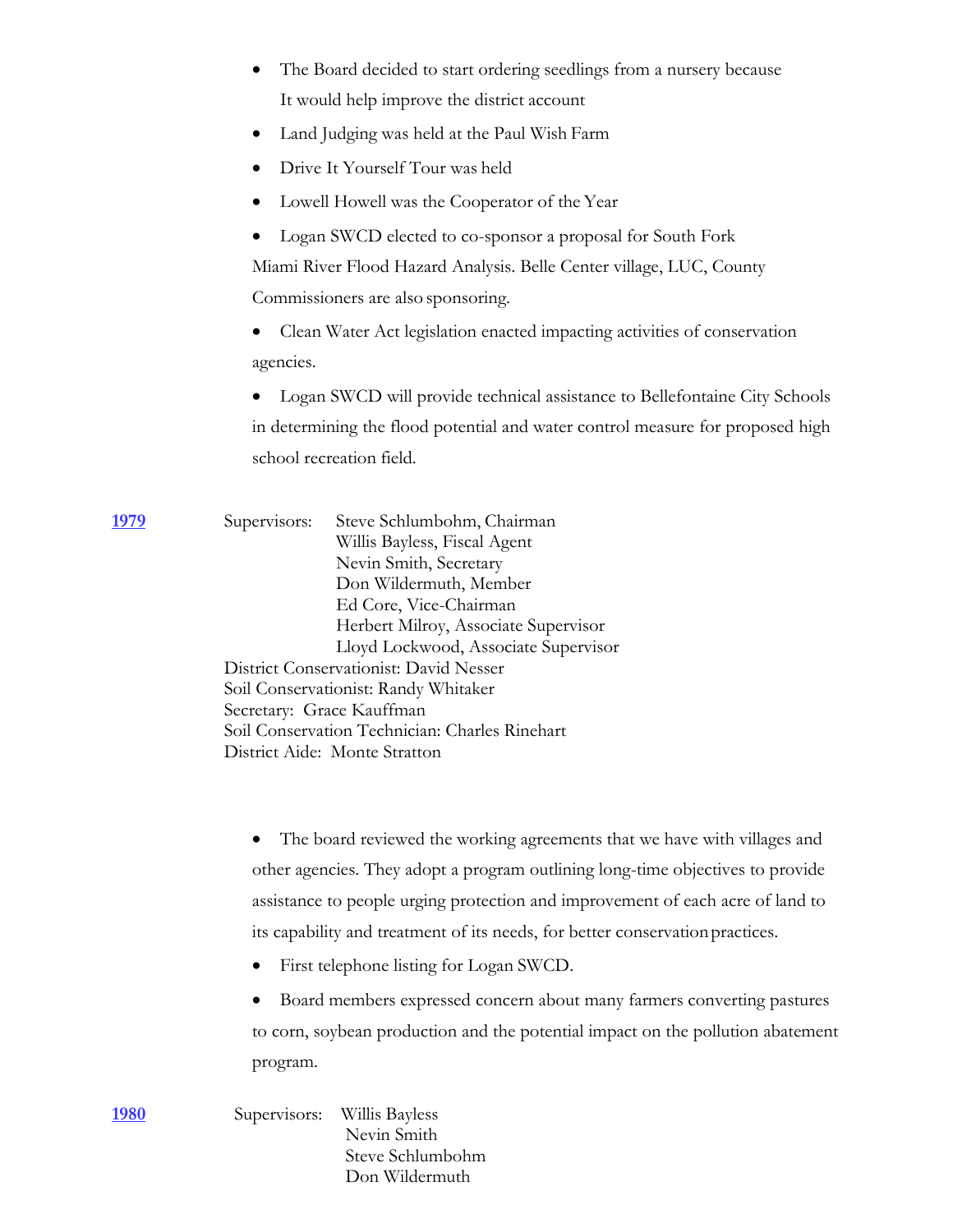|               | Ed Core<br>District Conservationist:<br>David Nesser<br>Soil Conservation Technician: Charles Rinehart<br>District Aide: Monte Stratton<br>District Secretary: Grace Kauffman<br>Logan Soil Survey reports are available for public distribution.<br>Wheeler Group Ditch project                                                                                                                                                                           |
|---------------|------------------------------------------------------------------------------------------------------------------------------------------------------------------------------------------------------------------------------------------------------------------------------------------------------------------------------------------------------------------------------------------------------------------------------------------------------------|
| <u>1981</u>   | Supervisors: Ed Core, Jr.<br>Willis Bayless<br>Nevin Smith<br>Don Wildemuth<br>Steve Schlumbohm<br>District Conservationist: David Nesser<br>Soil Conservation Technician: Charles Rinehart<br>District Aide: Monte Stratton<br>District Secretary: Grace Kauffman                                                                                                                                                                                         |
|               | Jake Jeffrey, County Commissioner met with board.<br>No till meeting held at Camp Wilson sponsored by Logan Co. Extension,<br>ASCS, Logan SWCD and Paul Young, representative from Ortho Chemical.<br>Pine Avenue School will plan a program around planting tree seedlings with<br>Jim Bartlett, USDA Service Forester.<br>Bob Stoll, Soil Conservationist, begins working at the Bellefontaine office 3<br>days per week. Status is permanent part-time. |
|               | The Supervisors identify top priorities: 1. Appreciation of erosion control, 2.<br>Conservation Education, 3. Drainage, 4. Conservation Tillage, 5. Training and<br>supervision of staff<br>Peggy Smith, Soil and Water Ladies Auxiliary representative, provided a<br>program on conservation for the Pagola Garden Club.                                                                                                                                 |
| <u> 1982 </u> | Supervisors: Ed Core, Jr<br>Nevin R Smith<br>Willis Bayless<br>Steve Schlumbohm<br>Tom Rapp<br>District Conservationist: David Nesser<br>Soil Conservationist: Rod Morris<br>District Technician Aide: Shelley Brecount<br>Secretary: Grace Kauffman                                                                                                                                                                                                       |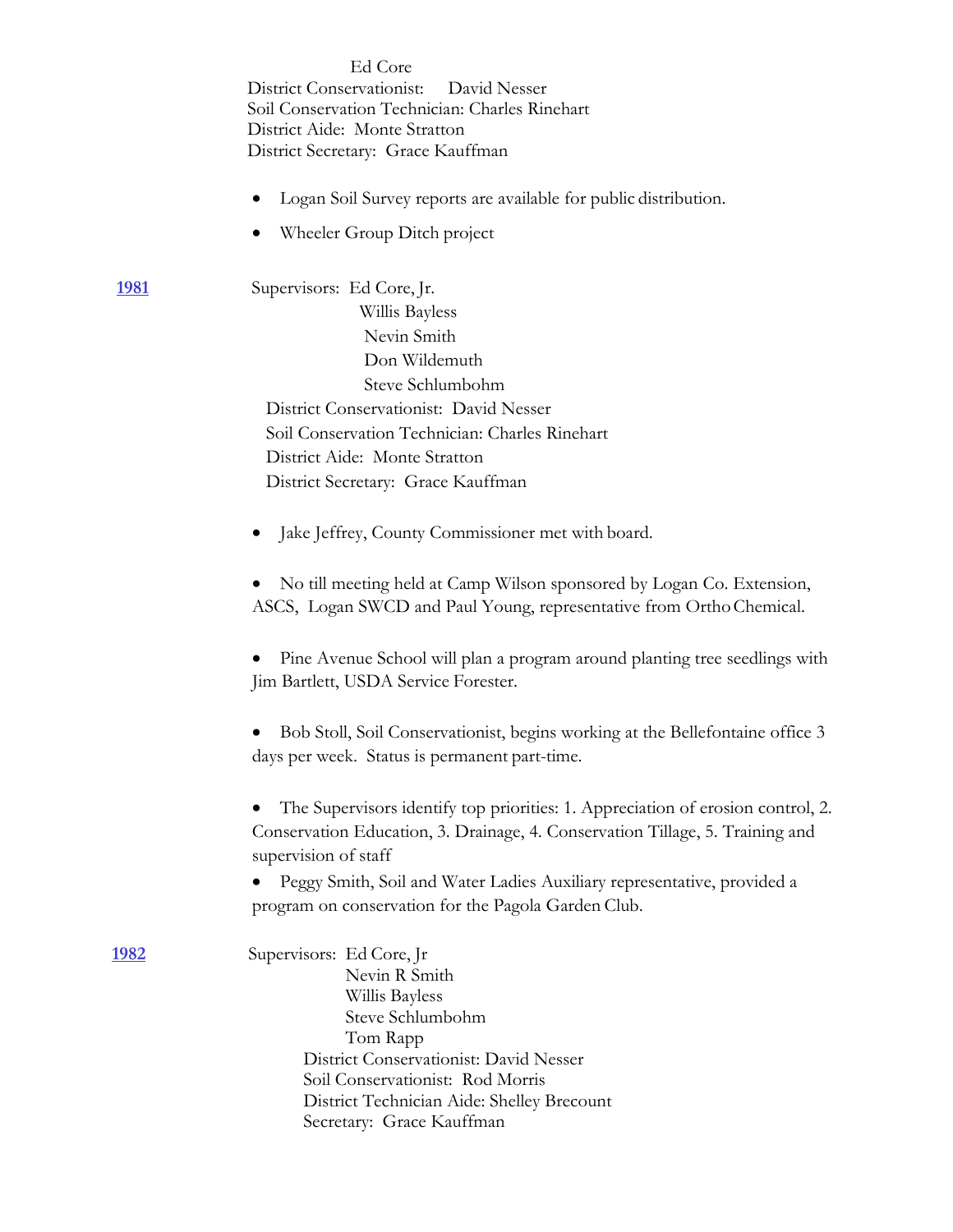|              | Signs are distributed to recognize cooperators who employ no till farming<br>practices.                                                   |
|--------------|-------------------------------------------------------------------------------------------------------------------------------------------|
|              | Grace Kauffman has a windbreak display at DeGraff Pioneer Days.                                                                           |
|              | Discussion concerning the landfill and dumping detoxified waste is a<br>common topic thoughout the county.                                |
|              | Measures to control flooding for East Liberty, Zanesfield, West Liberty<br>football field and Michican Ave., Bellefontaine are discussed. |
| 1983         | Supervisors: Ed Core, Jr                                                                                                                  |
|              | Nevin R Smith                                                                                                                             |
|              | Willis Bayless                                                                                                                            |
|              | Jerry Beatty                                                                                                                              |
|              | Tom Rapp                                                                                                                                  |
|              | District Conservationist: David Nesser                                                                                                    |
|              | Soil Conservationist: Rod Morris                                                                                                          |
|              | District Technician Aide: Shelley Brecount                                                                                                |
|              | Secretary: Grace Kauffman                                                                                                                 |
|              | No till meeting at Logan Co Fairgrounds emphasizing soil types, seeds and                                                                 |
|              | spraying equipment. Public appreciation for the benefits of no till for soil                                                              |
|              | savings is gaining a toehold.                                                                                                             |
|              | RC & D will expand to include Miami, Clark, Hardin, Shelby and Madison<br>Counties.                                                       |
|              | Test plots of no till beans and conventional soybeans are established at<br>Benjamin Logan High School farm.                              |
|              | Bob Stoll becomes a full time employee.                                                                                                   |
|              | Curt Smith, County Wildlife Officer provides information on turkey program<br>and wildlife habitat.                                       |
| <u> 1984</u> | Supervisors: Tom Rapp                                                                                                                     |
|              | Nevin Smith                                                                                                                               |
|              | Willis Bayless                                                                                                                            |
|              | Ed Core, Jr.                                                                                                                              |
|              | Jerry Beatty                                                                                                                              |
|              | District Conservationist: David Nesser                                                                                                    |
|              | Soil Conservationist: Bob Stoll                                                                                                           |
|              | District Technician Aide: Cheryl Erwin                                                                                                    |
|              | District Secretary: Grace Kauffman                                                                                                        |
|              | Logan SWCD Board of Supervisors purchase a no till drill for \$9,950.00.                                                                  |
|              | the drill will be available to rent for \$15.00/acre minimum base charge of                                                               |
|              | \$150.00. 24 contract for drill rental are signed.                                                                                        |
|              | Windbreak at Western Elementary is established.                                                                                           |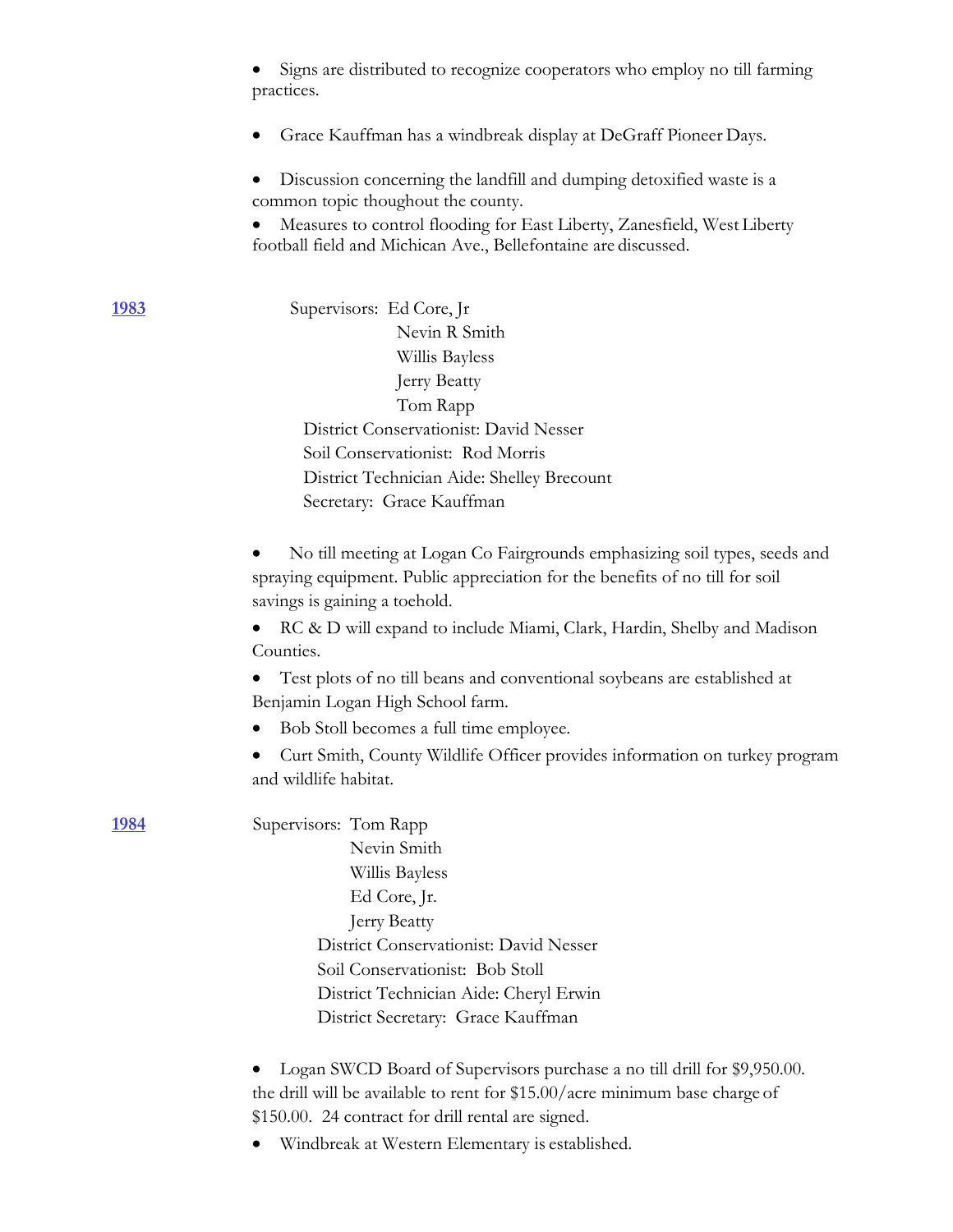|              | Plans for flood prevention practices at the West Mansfield Conservation<br>Club are completed. Construction to commence.                                                                                                                                                                                                                                                                                                                                                                                                                                                                             |
|--------------|------------------------------------------------------------------------------------------------------------------------------------------------------------------------------------------------------------------------------------------------------------------------------------------------------------------------------------------------------------------------------------------------------------------------------------------------------------------------------------------------------------------------------------------------------------------------------------------------------|
| <u> 1985</u> | Supervisors: Tom Rapp<br>Nevin Smith<br><b>Harvey Bayless</b><br>William Fraser<br>Jerry Beatty<br>Acting District Conservationist: Bob Stoll<br>District Technician Aide: Shelley Brecount<br>District Secretary: Grace Kauffman                                                                                                                                                                                                                                                                                                                                                                    |
|              | Smaller, more use friendly walkie-talkies are purchased as a useful tool for<br>crews completing field surveys.<br>Discussions to co-locate agriculture based agencies under one roof or expand<br>existing office square footage in a remodel project.<br>Field Day at Ron Smith farm.                                                                                                                                                                                                                                                                                                              |
| <u>1986</u>  | Supervisors: Jerry Beatty<br>Nevin Smith<br>Robert Smithers<br>William Fraser<br>Tom Rapp<br>District Conservationist: Bob Stoll<br>District Technician Aide: Dan Levan<br>District Secretary: Grace Kauffman<br>Soil Conservationist: Mark Rose                                                                                                                                                                                                                                                                                                                                                     |
|              | District Program Administrator: Shelley Brecount<br>Board of Supervisors consider requiring mulch netting on waterways to<br>minimize washouts that can occur before the seeding is well established.<br>NRCS allocates a permanent soil conservation position to the Bellefontaine<br>Field Office.<br>Shelley Brecount provides educational programs for Logan County schools<br>when not assisting with field work.<br>Robert Smithers hosts a pond clinic at his farm.<br>The District becomes a partner with Soil Conservation Service and<br>Division of Soil and Water memo of understanding. |
| 1987         | Supervisors: Tom Rapp<br>Jerry Beatty<br>Nevin Smith                                                                                                                                                                                                                                                                                                                                                                                                                                                                                                                                                 |

# William Fraser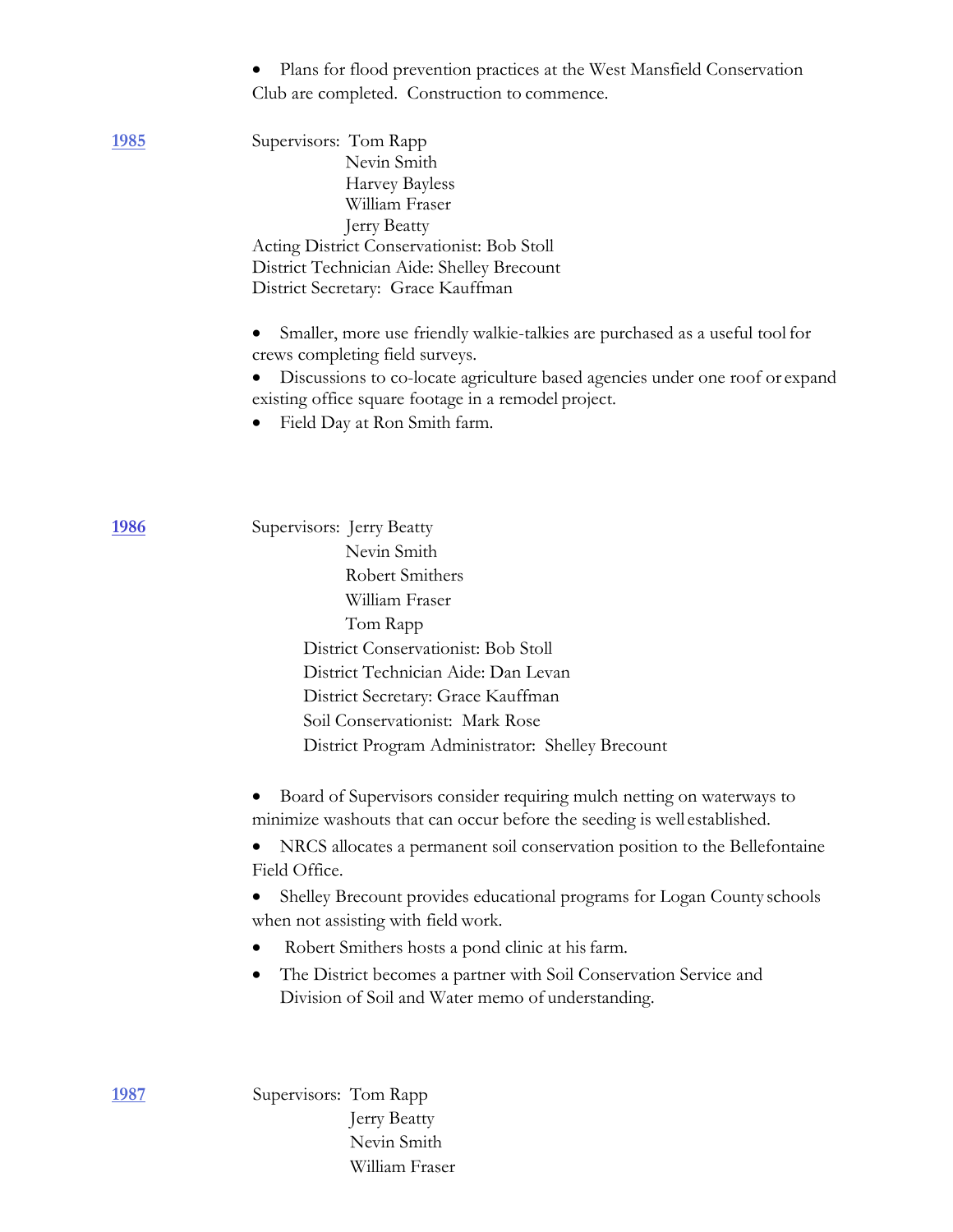|              | Robert Smithers                                                                                                                                                                    |
|--------------|------------------------------------------------------------------------------------------------------------------------------------------------------------------------------------|
|              | District Conservationist: Bob Stoll                                                                                                                                                |
|              | Soil Conservationist: Mark Rose                                                                                                                                                    |
|              | Soil Conservationist: Lynn Miller                                                                                                                                                  |
|              | District Program Administrator: Shelley Brecount                                                                                                                                   |
|              | District Technician: Dan LeVan                                                                                                                                                     |
|              | District Secretary: Grace Kauffman                                                                                                                                                 |
|              | The Supervisors purchase a 1982 truck for \$1800.00.<br>٠                                                                                                                          |
|              | The office telephone system was upgraded.                                                                                                                                          |
|              | Grace Kauffman retires from Logan Soil and Water.                                                                                                                                  |
|              | Mark Rose represents the SWCD office on the Logan County Hazardous                                                                                                                 |
|              | Waste Committee.                                                                                                                                                                   |
|              | Logan SWCD and RC &D conduct a Storm Water Management Workshop.                                                                                                                    |
| <u> 1988</u> | Supervisors: Frank Phelps                                                                                                                                                          |
|              | William Fraser                                                                                                                                                                     |
|              | Robert Smithers                                                                                                                                                                    |
|              | Nevin Smith                                                                                                                                                                        |
|              | Mike McCarren                                                                                                                                                                      |
|              | District Secretary: Melinda Ledley                                                                                                                                                 |
|              | District Technician: Jim Phillips                                                                                                                                                  |
|              | District Aide: Lorre Culp                                                                                                                                                          |
|              | District Conservationist: Bob Stoll                                                                                                                                                |
|              | Soil Conservationist: Mark Rose                                                                                                                                                    |
|              | Soil Conservationist: Lori Bullen                                                                                                                                                  |
|              | Soil Conservation Technician: Lynn Miller                                                                                                                                          |
|              | The Board of Supervisors participates in a Multiflora Rose Control Program<br>that provides cost-share funds for landowners who are struggling with multiflora<br>rose overgrowth. |
|              | The Supervisors purchases a new copier for \$4100.00.<br>$\bullet$                                                                                                                 |
|              | The Supervisors purchase a Haybuster drill from Lindale Farm.<br>$\bullet$                                                                                                         |
|              | Anne Brienza, of Camp Willson, is contracted to conduct education                                                                                                                  |
|              | programs for the District.                                                                                                                                                         |
| <u> 1989</u> | Supervisors: Frank Phelps                                                                                                                                                          |
|              | William Fraser                                                                                                                                                                     |
|              | Robert Smithers                                                                                                                                                                    |
|              | Nevin Smith                                                                                                                                                                        |
|              | Mike McCarren                                                                                                                                                                      |
|              | District Secretary: Carmel Elliot                                                                                                                                                  |
|              | District Technician: Jim Phillips                                                                                                                                                  |
|              | District Technician Aide: Kirk Neer                                                                                                                                                |
|              | District Aide: Lorre Culp                                                                                                                                                          |
|              | District Conservationist: Bob Stoll                                                                                                                                                |
|              | Soil Conservationist: Brian Thomas                                                                                                                                                 |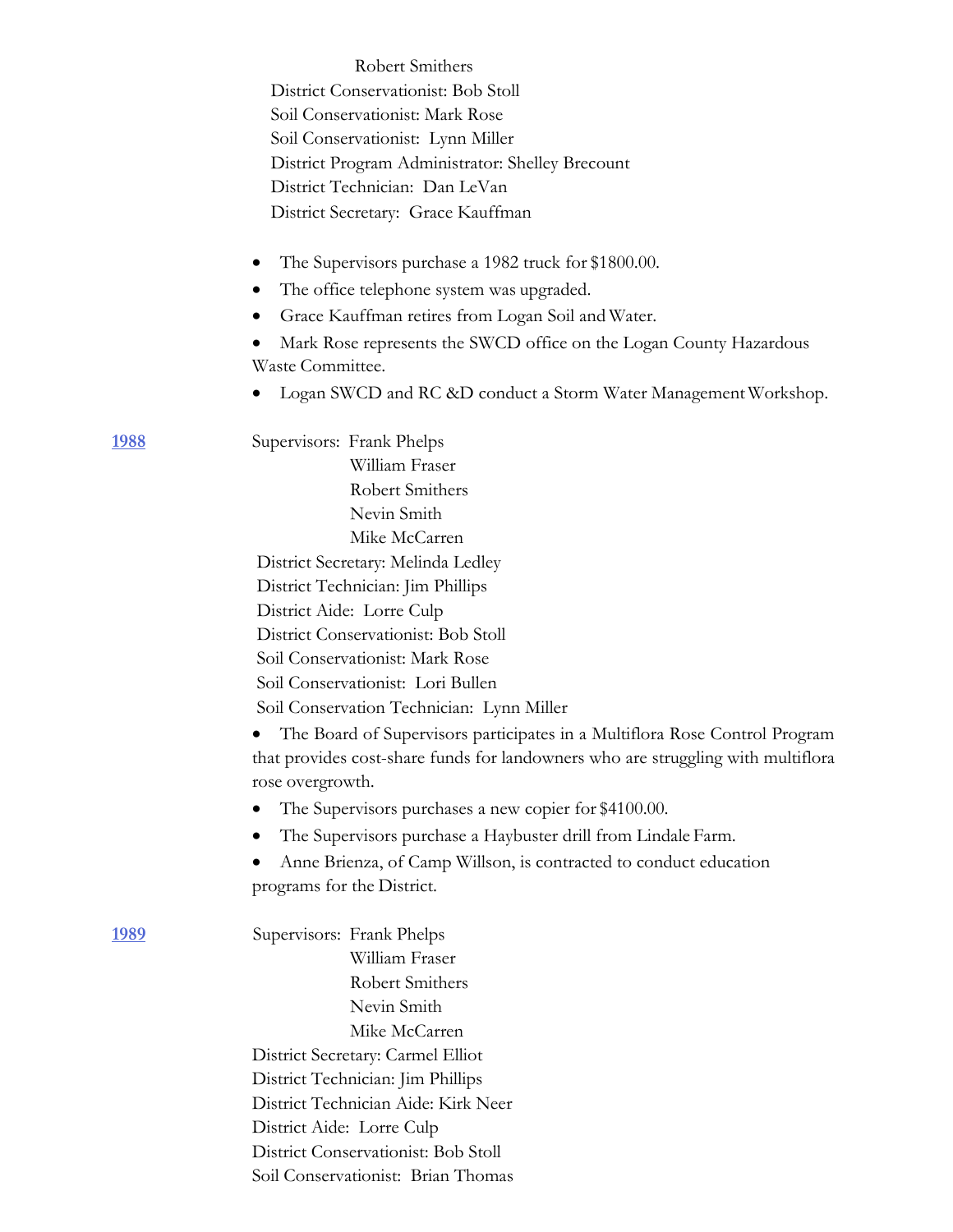| Soil Conservationist: Dick Rush                                                                                                                                          |  |
|--------------------------------------------------------------------------------------------------------------------------------------------------------------------------|--|
| Soil Conservation Technician: Lynn Miller                                                                                                                                |  |
| Earth Team Volunteer: John DeWitt                                                                                                                                        |  |
|                                                                                                                                                                          |  |
| Netting Trailer is designed per the District's specifications. Charlie                                                                                                   |  |
| Kotterman built the trailer.                                                                                                                                             |  |
| Computer usage and Farm Bill requirements begin to dominate District                                                                                                     |  |
| staff's workload.                                                                                                                                                        |  |
| A tour to BASF, Illinois, is organized by Bob Stoll.                                                                                                                     |  |
| A poster contest is organized by the District. Logan County first, second<br>and third graders may participate.                                                          |  |
| The District participates in managing the County Conservation Farm.                                                                                                      |  |
| Bob Smithers resigns as supervisors to assume the role of coordinator of the                                                                                             |  |
| District's education program.                                                                                                                                            |  |
| John DeWitt, Earth team volunteer, collects water samples for analysis from<br>the Mad River.                                                                            |  |
| Supervisors: Frank Phelps                                                                                                                                                |  |
| William Fraser                                                                                                                                                           |  |
| Greg Knight                                                                                                                                                              |  |
| Nevin Smith                                                                                                                                                              |  |
| Mike McCarren                                                                                                                                                            |  |
| District Secretary: Carmel Elliot                                                                                                                                        |  |
| District Technician: Jim Phillips                                                                                                                                        |  |
| District Technician: Steve Searson                                                                                                                                       |  |
| District Aide: Lorre Culp                                                                                                                                                |  |
| District Aide: Vicky Boots                                                                                                                                               |  |
| District Conservationist: Bob Stoll                                                                                                                                      |  |
| Soil Conservationist: Brian Thomas                                                                                                                                       |  |
| Soil Conservationist: Dick Rush                                                                                                                                          |  |
| Soil Conservation Technician: Lynn Miller                                                                                                                                |  |
| Earth Team Volunteer: John DeWitt                                                                                                                                        |  |
| Forestry Field is held at Camp Kirkmont.                                                                                                                                 |  |
| Indian Lake Watershed Project hires staff to implement the watershed grant<br>goals and objectives.                                                                      |  |
| The office spaced shared by the District and the Soil Conservation Service is<br>expanded.                                                                               |  |
| Group formed opposed to the development of a landfill in Hardin Co. due<br>to concerns about the negative effects a landfill could have on the Indian Lake<br>Watershed. |  |
| The rain simulator is a popular feature of local education programs.<br>$\bullet$                                                                                        |  |
| 600 students participate in the District's poster contest.                                                                                                               |  |
| The District participates in Logan County's Christmas tree recycling<br>program.                                                                                         |  |

**1990**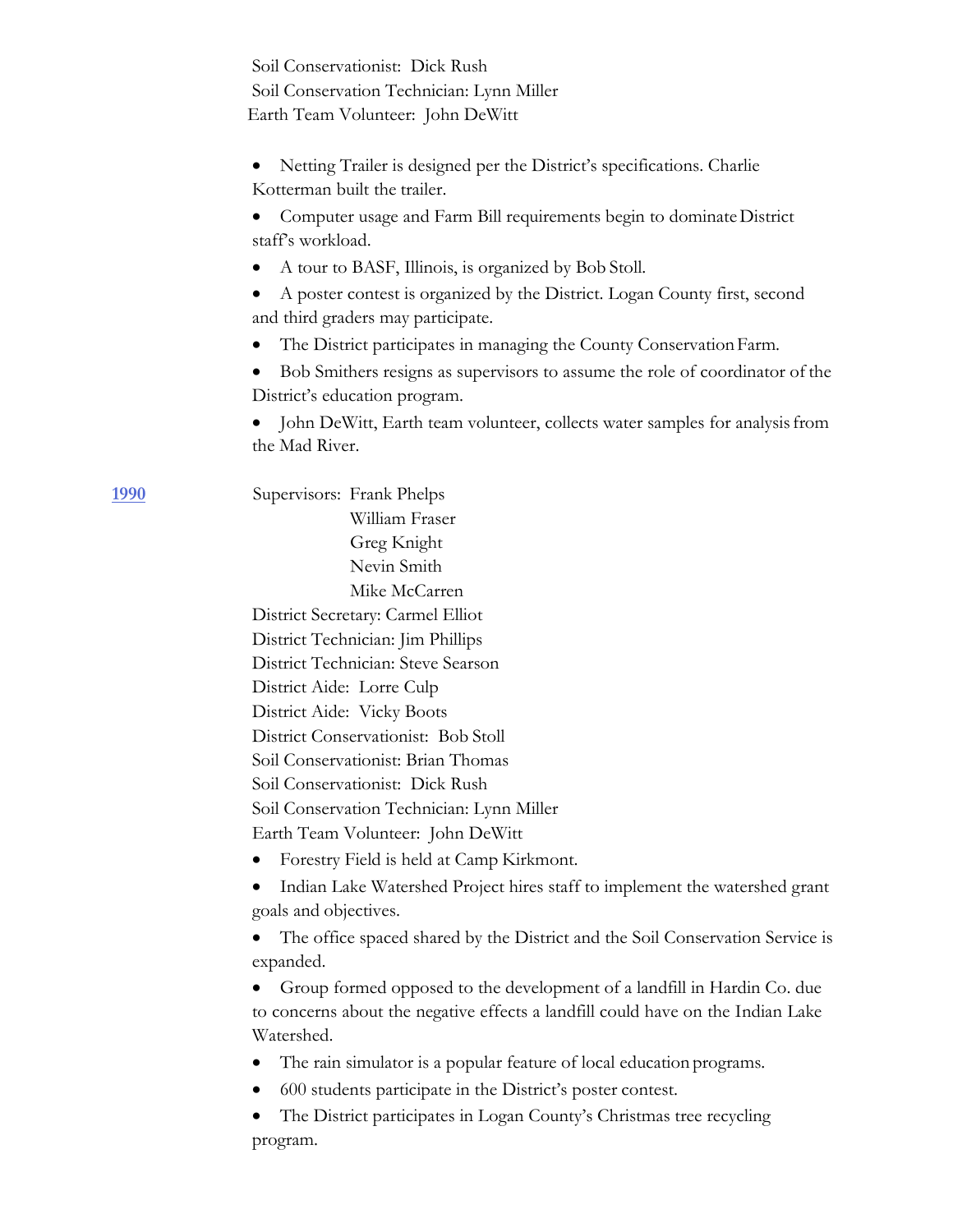|                           | Supervisors: Frank Phelps                                                                  |
|---------------------------|--------------------------------------------------------------------------------------------|
|                           | William Fraser                                                                             |
|                           | Greg Knight                                                                                |
|                           | Nevin Smith                                                                                |
|                           | Mike McCarren                                                                              |
|                           | District Secretary: Carmel Elliot                                                          |
|                           | District Technician: Jim Phillips                                                          |
|                           | District Technician: Steve Searson                                                         |
|                           | District Aide: Lorre Culp                                                                  |
|                           | District Conservationist: Bob Stoll                                                        |
|                           | Soil Conservationist: Brian Thomas                                                         |
|                           | Soil Conservation Technician: Lynn Miller                                                  |
|                           | Earth Team Volunteer: John DeWitt                                                          |
|                           | Indian Lake Watershed Team: Martin Joyce, Tim Bartee, Robin Leonard,<br><b>Vicky Boots</b> |
|                           | Education Coordinator: Jay Hunt                                                            |
|                           | Jay Hunt is hired as education coordinator, replacing Bob Smithers, who                    |
|                           | elected to retire from the position.                                                       |
|                           | Conservation and Agronomy Field day is conducted at the county farm.                       |
|                           |                                                                                            |
| Farmer of the Year.       | Ohio Farmer magazine recognizes Nevin and Peggy Smith as the Ohio                          |
|                           |                                                                                            |
|                           | District computer hardware is upgraded.                                                    |
|                           | William Fraser                                                                             |
|                           | Greg Knight                                                                                |
|                           | Nevin Smith                                                                                |
|                           | Mike McCarren                                                                              |
|                           | District Secretary: Carmel Elliot                                                          |
|                           | District Technician: Jim Phillips                                                          |
|                           | District Technician: Steve Searson                                                         |
| District Aide: Lorre Culp |                                                                                            |
|                           | District Conservationist: Bob Stoll                                                        |
|                           | Soil Conservationist: Brian Thomas                                                         |
|                           | Soil Conservation Technician: Lynn Miller                                                  |
|                           | Indian Lake Watershed Team: Martin Joyce, Tim Bartee, Robin                                |
|                           | Leonard, Vicky Boots                                                                       |
|                           | Education Coordinator: Barb Kuck                                                           |
|                           | Barb Kuck is hired as educational coordinator to replace Jay Hunt.                         |
|                           | Homeowners guide to Conservation is developed with Ohio Dept. of                           |
|                           | Natural Resource grant funds procured by Indian Lake Watershed team.                       |
|                           | Logan SWCD and Champaign SWCD combine efforts to conduct a Pond                            |
|                           | Clinic and Forestry Field Day.                                                             |
|                           | The District receives a grant from the USDA Forestry Service for Discovery                 |
| Center trailer.           |                                                                                            |
|                           |                                                                                            |

**1992** 

**1991**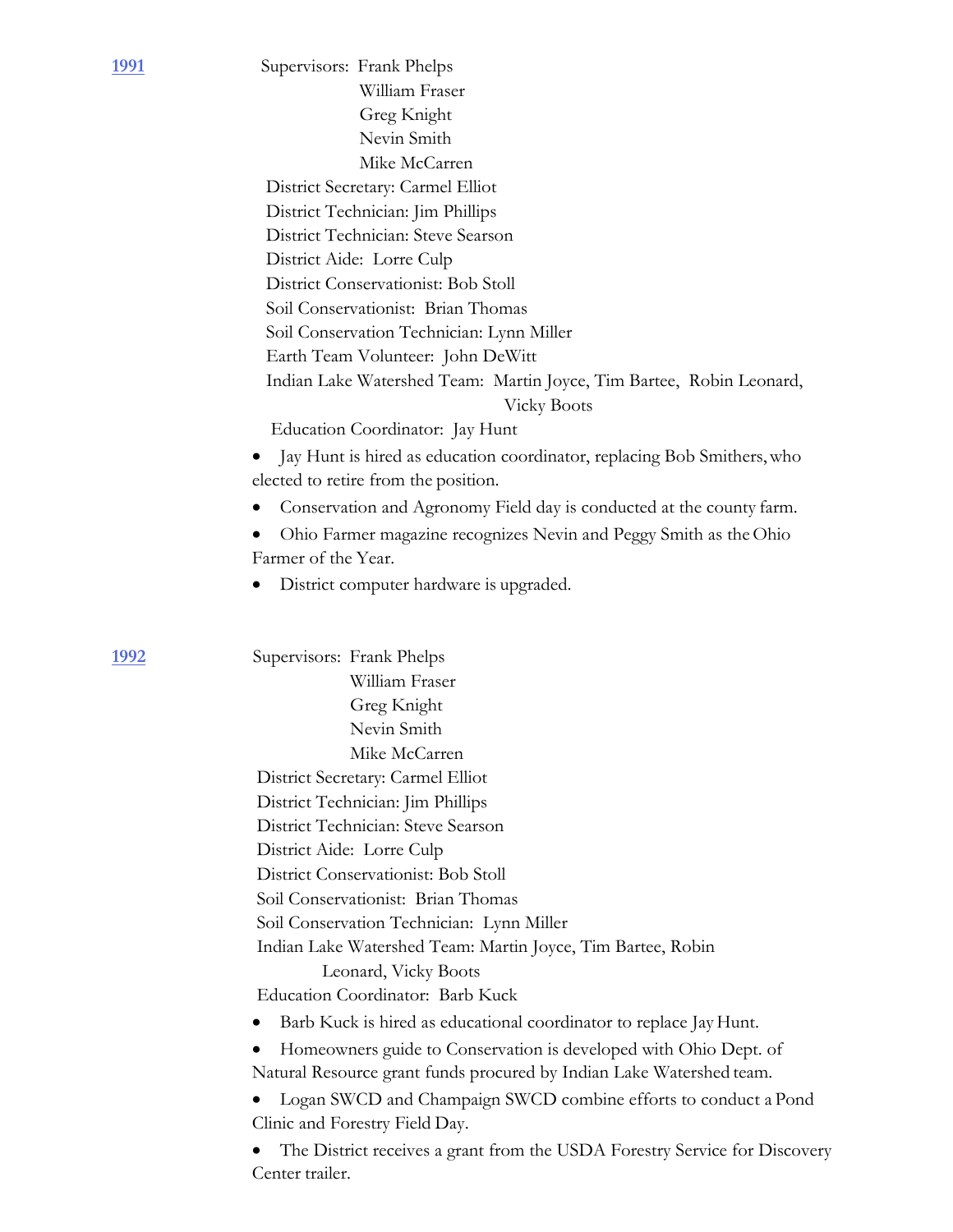|              | District organized a county education committee.                                              |  |  |  |  |
|--------------|-----------------------------------------------------------------------------------------------|--|--|--|--|
|              | A Logan County fly over farm tour was conducted.                                              |  |  |  |  |
|              | Plans to establish a Darby Creek Joint Board are considered.                                  |  |  |  |  |
| <u> 1993</u> | Supervisors: Frank Phelps                                                                     |  |  |  |  |
|              | William Fraser                                                                                |  |  |  |  |
|              | Greg Knight                                                                                   |  |  |  |  |
|              | Nevin Smith                                                                                   |  |  |  |  |
|              | Mike McCarren                                                                                 |  |  |  |  |
|              | District Secretary: Carmel Elliot                                                             |  |  |  |  |
|              | District Technician: Jim Phillips                                                             |  |  |  |  |
|              | District Technician: Steve Searson                                                            |  |  |  |  |
|              | District Aide: Lorre Culp                                                                     |  |  |  |  |
|              | District Conservationist: Bob Stoll                                                           |  |  |  |  |
|              | Soil Conservationist: Brian Thomas                                                            |  |  |  |  |
|              | Soil Conservation Technician: Lynn Miller                                                     |  |  |  |  |
|              | Earth Team Volunteer: John DeWitt                                                             |  |  |  |  |
|              | Indian Lake Watershed Team: Dick Neff, Vicky Boots                                            |  |  |  |  |
|              | Education Coordinator: Barb Kuck                                                              |  |  |  |  |
|              | The Supervisors purchase a new copier.                                                        |  |  |  |  |
|              | \$300,000 in grants funds from Ohio Environmental Protection Agency is                        |  |  |  |  |
|              | awarded for streambank stabilization on the Mad River.                                        |  |  |  |  |
|              | Bokes Creek watershed project commences.                                                      |  |  |  |  |
|              | Rosebrook Group project begins, Steve Searson is project coordinator.                         |  |  |  |  |
|              | Supervisors sponsor a contest to design a logo for the Discovery Center<br>Education trailer. |  |  |  |  |
| <u> 1994</u> | Supervisors: Frank Phelps                                                                     |  |  |  |  |
|              | Jim Patton                                                                                    |  |  |  |  |
|              | Greg Knight                                                                                   |  |  |  |  |
|              | Nevin Smith                                                                                   |  |  |  |  |
|              | Mike McCarren                                                                                 |  |  |  |  |
|              | District Secretary: Carmel Elliot                                                             |  |  |  |  |
|              | District Technician: Jim Phillips                                                             |  |  |  |  |
|              | District Technician: Steve Searson                                                            |  |  |  |  |
|              | District Aide: Lorre Culp                                                                     |  |  |  |  |
|              | District Conservationist: Bob Stoll                                                           |  |  |  |  |
|              | Soil Conservationist: Gretchen Miller                                                         |  |  |  |  |
|              | Soil Conservation Technician: Lynn Miller                                                     |  |  |  |  |
|              | Indian Lake Watershed Team: Athel Dodds, Vicky Boots                                          |  |  |  |  |
|              | Education Coordinator: Barb Kuck                                                              |  |  |  |  |
|              |                                                                                               |  |  |  |  |

- Emery Ditch is nearly completed.
- The District sponsors a Lease Hunting ProjectWorkshop.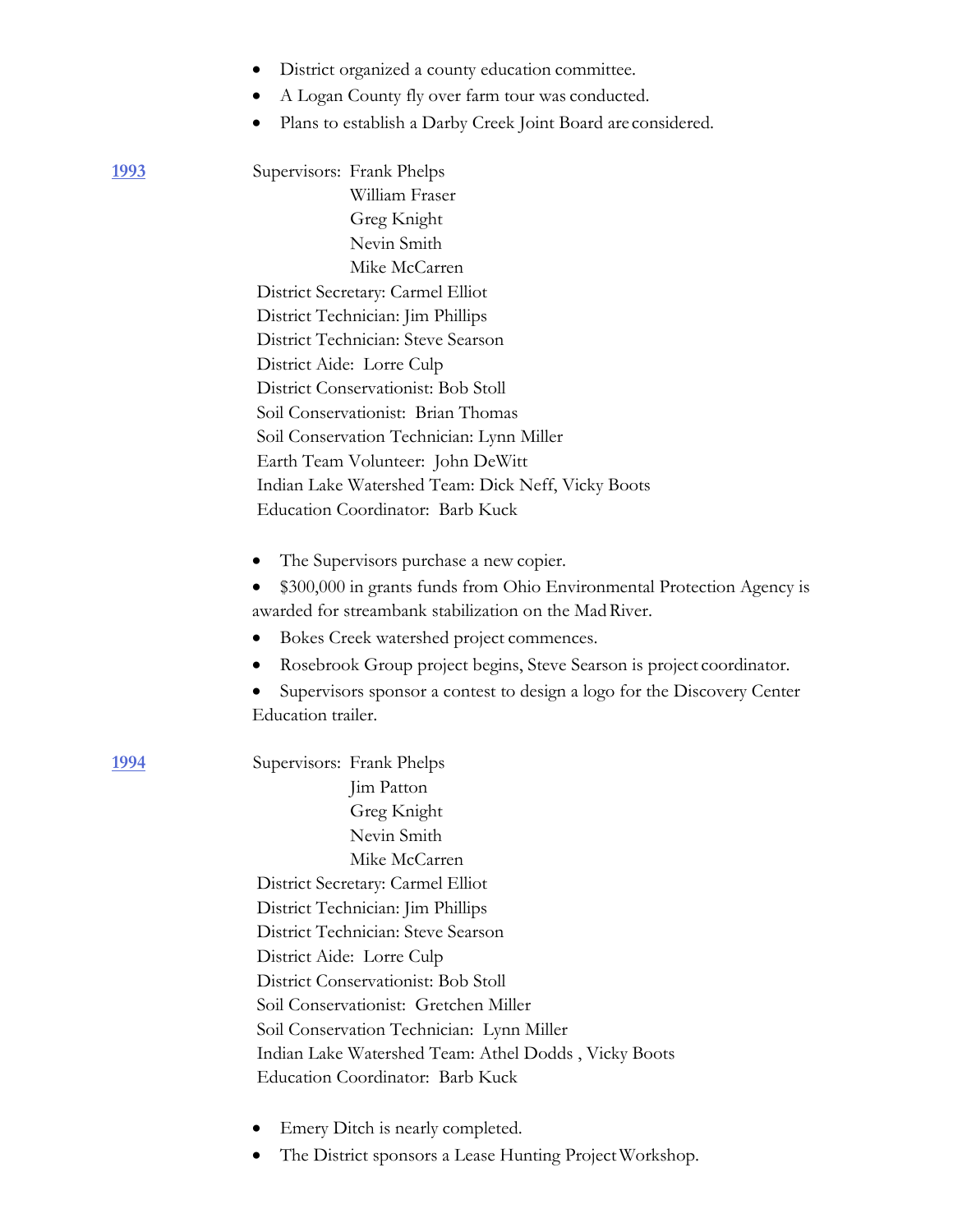|               | The District collaborates with the Logan Co Health Dept. in applying for<br>Issue One grant funds for the purpose of capping sinkholes.<br>The District assists Indian Lake Watershed Project establish an intensive<br>grazing site on former conservation reserve program acreage. |  |  |  |
|---------------|--------------------------------------------------------------------------------------------------------------------------------------------------------------------------------------------------------------------------------------------------------------------------------------|--|--|--|
|               |                                                                                                                                                                                                                                                                                      |  |  |  |
| <u> 1995 </u> | Supervisors:<br>Mike McCarren - Chairman<br>Nevin Smith - Vice Chairman<br>Frank Phelps - Fiscal Agent<br>Jim Patton - Secretary<br>Joe Elliott - Member                                                                                                                             |  |  |  |
|               | District Employees:<br>Lorre Culp-Secretary<br>Barb Kuck - Education Coordinator<br>Jim Phillips - District Technician<br>Carmel Elliott - Administrative Assistant<br>Steve Searson - District Technician                                                                           |  |  |  |
|               | USDA/NRCS:<br><b>Bob Stoll- District Conservationist</b><br>Lynn Miller -NRCS Soils Conservationist                                                                                                                                                                                  |  |  |  |
|               | Indian Lake Watershed Project: Greg Nageotte-Executive Director<br>Vicky Boots - Executive Secretary                                                                                                                                                                                 |  |  |  |
|               | Ditch Projects: Rosebrook Ditch Project, McClure Ditch Project, Elder<br>Cline legal hearing                                                                                                                                                                                         |  |  |  |
|               | Mad River Filter Strip Project, received a 319 grant for the project                                                                                                                                                                                                                 |  |  |  |
|               | Forestry Field Day held in September at Camp Willson                                                                                                                                                                                                                                 |  |  |  |
|               | Annual Meeting held at Goshen Friends Church. Entertainment was Steve<br>Newman the World Walker; catered by Port-A-Cook                                                                                                                                                             |  |  |  |
|               | Conservation Farm Family - Don & Gloria Henry                                                                                                                                                                                                                                        |  |  |  |
|               | Teacher of the Year – Rick Kennedy                                                                                                                                                                                                                                                   |  |  |  |
|               | Received a mini-grant through Madmen Trout Club                                                                                                                                                                                                                                      |  |  |  |
| <u> 1996</u>  | Nevin Smith - Chairman<br>Supervisors:<br>Frank Phelps - Vice Chairman<br>Jim Patton - Fiscal Agent<br>Joe Elliot – Secretary<br>Mike McCarren - Member                                                                                                                              |  |  |  |
|               | Lorre Culp-Secretary<br>District Employees:<br>Barb Kuck - Education Coordinator<br>Jim Phillips - District Technician<br>Carmel Elliott - Administrative Assistant<br>Steve Searson - District Technician                                                                           |  |  |  |

Kristen Ammons –Summer Intern USDA/NRCS: Bob Stoll- District Conservationist Indian Lake Watershed Project: Greg Nageotte-Executive Director Vicky Boots –Executive Secretary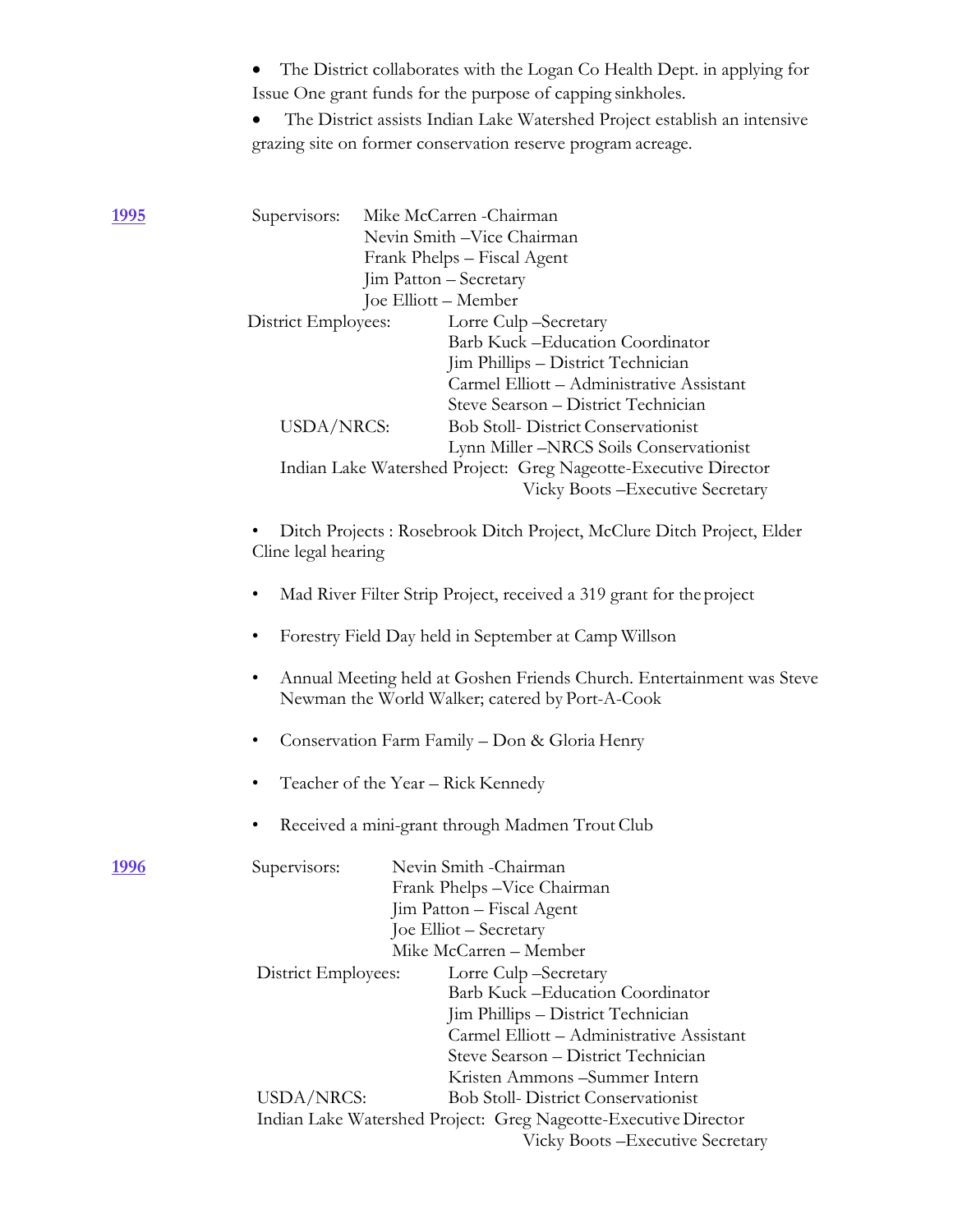|               | Ditch Projects approved: Hartzler Ditch, Red Slough Ditch, E. B. Fry Ditch<br>and South Fork Ditch                                                                                                                                                                                                                                                                                                                                                                                                                                                                                                                                                                                                                                                                                                                                                                                                                                                            |
|---------------|---------------------------------------------------------------------------------------------------------------------------------------------------------------------------------------------------------------------------------------------------------------------------------------------------------------------------------------------------------------------------------------------------------------------------------------------------------------------------------------------------------------------------------------------------------------------------------------------------------------------------------------------------------------------------------------------------------------------------------------------------------------------------------------------------------------------------------------------------------------------------------------------------------------------------------------------------------------|
|               | Completed Ditch Projects: Rosebrook Ditch, Elder Cline Ditch<br>٠                                                                                                                                                                                                                                                                                                                                                                                                                                                                                                                                                                                                                                                                                                                                                                                                                                                                                             |
|               | Lynn Miller left the NRCS Bellefontaine Field Office<br>٠                                                                                                                                                                                                                                                                                                                                                                                                                                                                                                                                                                                                                                                                                                                                                                                                                                                                                                     |
|               | Employee job descriptions were developed<br>٠                                                                                                                                                                                                                                                                                                                                                                                                                                                                                                                                                                                                                                                                                                                                                                                                                                                                                                                 |
|               | Logan SWCD received the Distinctive Service Award<br>٠                                                                                                                                                                                                                                                                                                                                                                                                                                                                                                                                                                                                                                                                                                                                                                                                                                                                                                        |
|               | The Christmas Tree Recycling program was turned over the Litter &<br>٠<br>Recycling                                                                                                                                                                                                                                                                                                                                                                                                                                                                                                                                                                                                                                                                                                                                                                                                                                                                           |
|               | The 53rd Annual Meeting was held at Goshen Friends Church, Pete Inglin<br>was the emcee, Jim Patton, Frank Phelps, Karl Sieg and Dennis Wischmeyer ran<br>for 2 Supervisor positions. Jim Patton and Frank Phelps were re-elected as<br>Supervisors                                                                                                                                                                                                                                                                                                                                                                                                                                                                                                                                                                                                                                                                                                           |
|               | Conservation Farm Family -Bob and Jay Ackley<br>٠                                                                                                                                                                                                                                                                                                                                                                                                                                                                                                                                                                                                                                                                                                                                                                                                                                                                                                             |
|               | Forestry Stewardship Award - Roger Brown<br>٠                                                                                                                                                                                                                                                                                                                                                                                                                                                                                                                                                                                                                                                                                                                                                                                                                                                                                                                 |
| <u> 1997 </u> | Nevin Smith -Chairman<br>Supervisors:<br>Frank Phelps - Vice Chairman<br>Jim Patton - Fiscal Agent<br>Joe Elliot – Secretary<br>Mike McCarren - Member                                                                                                                                                                                                                                                                                                                                                                                                                                                                                                                                                                                                                                                                                                                                                                                                        |
|               | District Employees:<br>Lorre Culp-Secretary<br>Barb Kuck -Education Coordinator<br>Jim Phillips - District Technician<br>Carmel Elliott - Administrative Assistant<br>Steve Searson - District Technician<br>Kristen Ammons-Summer Intern<br>USDA/NRCS:<br><b>Bob Stoll- District Conservationist</b><br>Indian Lake Watershed Project: Jerry Tussing - Executive Director<br>Vicky Boots - Executive Secretary                                                                                                                                                                                                                                                                                                                                                                                                                                                                                                                                               |
|               | Ditch Projects - E. B. Fry Ditch Project bid went to Leon Billenstine;<br>$\bullet$<br>Commissioners upheld their decision for the E. B. Fry Ditch project to<br>continue; Board members decided that the Hartzler Ditch Project could not<br>continue without the help of Champaign SWCD<br>The 54th Annual Meeting was held at Goshen Friends Church, catered by<br>$\bullet$<br>Port-A-Cook<br>Bill Mitchell and Doug Lininger ran for one Logan SWCD Supervisor<br>٠<br>position as Mike McCarren decided not to run again<br>Bill Mitchell was elected as Logan SWCD Supervisor with his term beginning<br>$\bullet$<br>January 1, 1998<br>The Chuck Fulkerson Family was Conservation Farm Family of the Year<br>٠<br>Chris Swisher was Teacher of the Year<br>$\bullet$<br>A Forestry Field Day was held at Camp Willson with 150 attending<br>٠<br>Technicians designed, surveyed and laid out 18,480 feet of waterways and 4<br>٠<br>rock structures |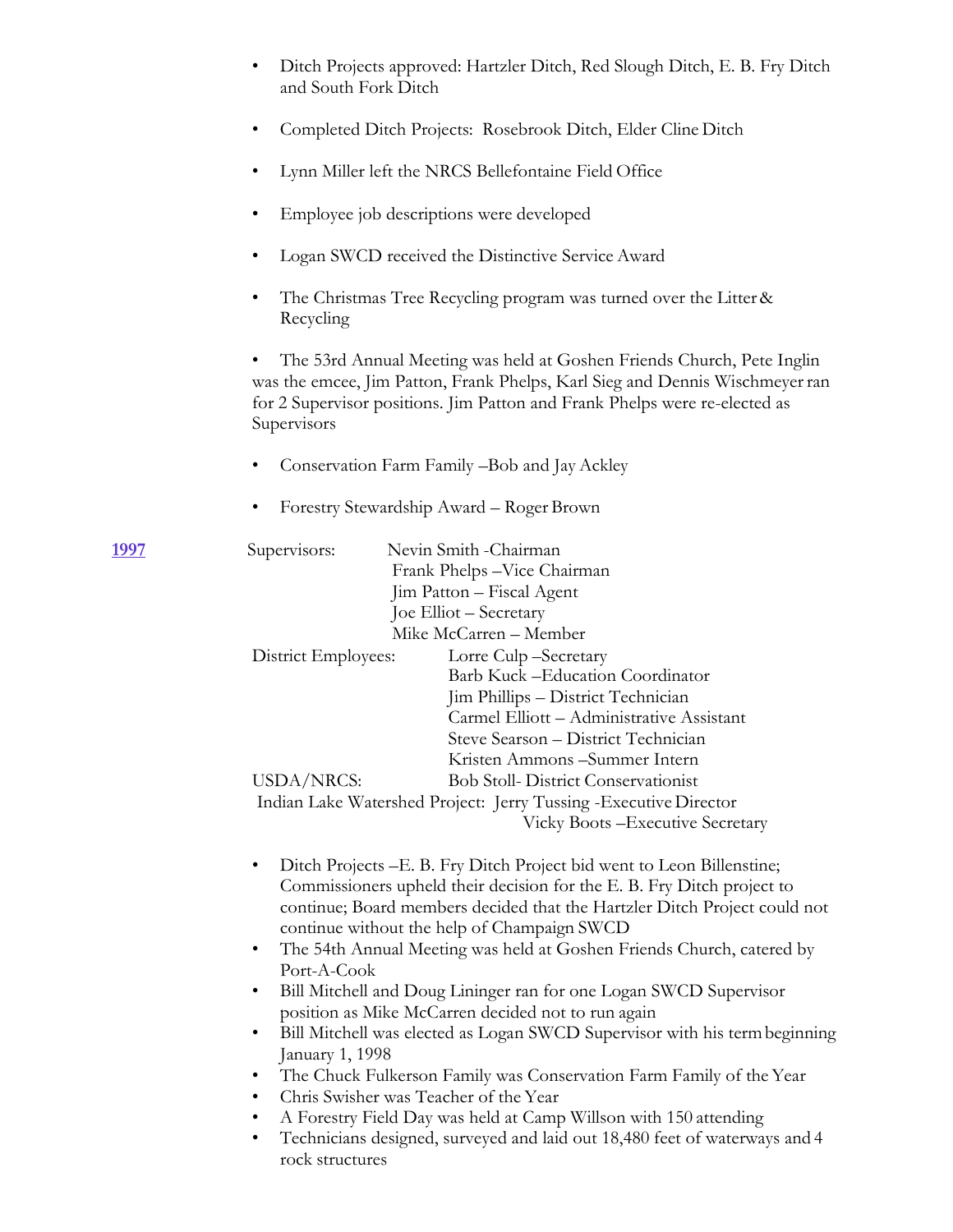| <u> 1998</u> | Supervisors:                                                                                                                  | Frank Phelps-Chairman<br>Jim Patton - Vice Chairman<br>Joe Elliot - Fiscal Agent<br>Bill Mitchell - Secretary                                                                                                                                                  |  |  |  |  |
|--------------|-------------------------------------------------------------------------------------------------------------------------------|----------------------------------------------------------------------------------------------------------------------------------------------------------------------------------------------------------------------------------------------------------------|--|--|--|--|
|              | District Employees:                                                                                                           | Nevin Smith-Member<br>Lorre Culp-Secretary<br>Barb Kuck -Education Coordinator<br>Jim Phillips - District Technician<br>Carmel Elliott - Administrative Assistant<br>Steve Searson - District Technician<br>Joe Shultz - MNM College Intern                    |  |  |  |  |
|              | USDA/NRCS:                                                                                                                    | Jason Bell -Summer Intern<br><b>Bob Stoll- District Conservationist</b><br>Indian Lake Watershed Project: Jerry Tussing - Executive Director<br>Vicky Boots - Executive Secretary                                                                              |  |  |  |  |
|              | Tennessee.                                                                                                                    | Employees attended the NACD National Convention in Nashville,                                                                                                                                                                                                  |  |  |  |  |
|              |                                                                                                                               | A Lunker Structure was built at Hall-Fawcett Park.                                                                                                                                                                                                             |  |  |  |  |
|              | There was talk of Miami River Project with Shelby County.<br>٠                                                                |                                                                                                                                                                                                                                                                |  |  |  |  |
|              | Received an education grant of \$21,500 from Tamplin Trust.<br>٠                                                              |                                                                                                                                                                                                                                                                |  |  |  |  |
|              | ٠                                                                                                                             | The 55th Annual Meeting was held at the Eagle's catered by Port-A-Cook.                                                                                                                                                                                        |  |  |  |  |
|              | Robyn Uebele was elected for one supervisor position vacated by Nevin<br>Smith.                                               |                                                                                                                                                                                                                                                                |  |  |  |  |
|              | Nevin Smith began serving as Associate Supervisor.<br>٠                                                                       |                                                                                                                                                                                                                                                                |  |  |  |  |
|              | Bob Stoll became lead District Conservationist for Champaign, Shelby and<br>٠<br>Logan Counties                               |                                                                                                                                                                                                                                                                |  |  |  |  |
|              | Received \$6,900.00 from Champaign SWCD for work a snag and clear and<br>٠<br>habitat project near Mad River Sportsman's Club |                                                                                                                                                                                                                                                                |  |  |  |  |
| <u> 1999</u> | Supervisors:                                                                                                                  | Frank Phelps-Chairman<br>Jim Patton - Vice Chairman<br>Joe Elliot - Fiscal Agent<br>Bill Mitchell - Secretary<br>Robyn Uebele-Member                                                                                                                           |  |  |  |  |
|              | Associate Supervisor: Nevin Smith                                                                                             |                                                                                                                                                                                                                                                                |  |  |  |  |
|              | District Employees:                                                                                                           | Lorre Culp-Secretary<br>Barb Kuck – Education Coordinator<br>Jim Phillips - District Technician<br>Carmel Elliott - Administrative Assistant<br>Steve Searson - District Technician<br>Lisa Warne - Grazing Project Summer Intern<br>Jason Bell –Summer Intern |  |  |  |  |
|              | USDA/NRCS:                                                                                                                    | <b>Bob Stoll- District Conservationist</b>                                                                                                                                                                                                                     |  |  |  |  |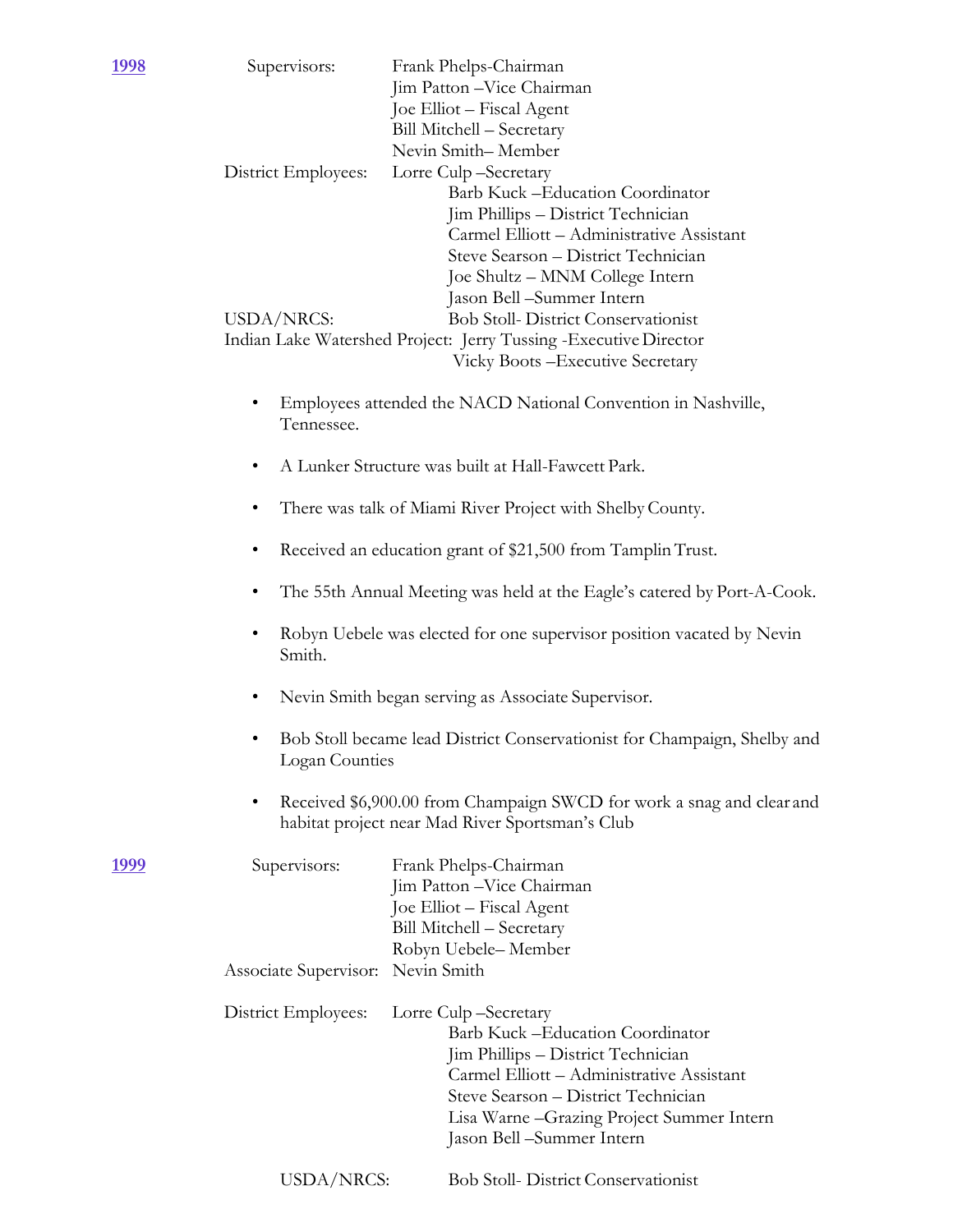|                                                                     | ٠                                                                                                                                                                                                                                                                                                                                                                                     | County Elementary Schools              | Indian Lake Watershed Project: Jerry Tussing - Executive Director<br>Vicky Boots - Executive Secretary<br>Author Cris Peterson was contracted with to present sessions at the Logan                                                                                                                                           |  |
|---------------------------------------------------------------------|---------------------------------------------------------------------------------------------------------------------------------------------------------------------------------------------------------------------------------------------------------------------------------------------------------------------------------------------------------------------------------------|----------------------------------------|-------------------------------------------------------------------------------------------------------------------------------------------------------------------------------------------------------------------------------------------------------------------------------------------------------------------------------|--|
|                                                                     | ٠                                                                                                                                                                                                                                                                                                                                                                                     |                                        | Public hearing on the Miami South Fork Snag and Clear Project.                                                                                                                                                                                                                                                                |  |
|                                                                     | County Commissioners table the McClure Ditch petition, landowners<br>$\bullet$<br>withdraw from the petition process, agree to repair ditch independently.<br>Baughman, Meyer, Covault Ditch is delayed while Shelby SWCD is replacing<br>٠<br>a conservation field technician.<br>Bellefontaine Envirothon team receives first place advancing to state<br>$\bullet$<br>competition. |                                        |                                                                                                                                                                                                                                                                                                                               |  |
|                                                                     |                                                                                                                                                                                                                                                                                                                                                                                       |                                        |                                                                                                                                                                                                                                                                                                                               |  |
|                                                                     |                                                                                                                                                                                                                                                                                                                                                                                       |                                        |                                                                                                                                                                                                                                                                                                                               |  |
|                                                                     | ٠                                                                                                                                                                                                                                                                                                                                                                                     |                                        | Survey data collection for Baughman Ditch is completed.                                                                                                                                                                                                                                                                       |  |
|                                                                     | ٠                                                                                                                                                                                                                                                                                                                                                                                     |                                        | McClure Ditch legal public hearing it held. Project will proceed as planned.                                                                                                                                                                                                                                                  |  |
|                                                                     | Karl Sieg Family is presented the Good Year Award.<br>$\bullet$                                                                                                                                                                                                                                                                                                                       |                                        |                                                                                                                                                                                                                                                                                                                               |  |
|                                                                     | Bruce Smith is recognized as the Conservation Teacher of the Year.                                                                                                                                                                                                                                                                                                                    |                                        |                                                                                                                                                                                                                                                                                                                               |  |
| <u> 2000</u>                                                        | Supervisors:                                                                                                                                                                                                                                                                                                                                                                          |                                        | Jim Patton-Chairman<br>Joe Elliot - Vice Chairman<br>Bill Mitchell - Fiscal Agent<br>Robyn Uebele - Secretary<br>Frank Phelps - Member                                                                                                                                                                                        |  |
|                                                                     | District Employees:<br>USDA/NRCS:                                                                                                                                                                                                                                                                                                                                                     |                                        | Lorre Culp-Secretary<br>Barb Kuck -Education Coordinator<br>Jim Phillips - District Technician<br>Carmel Elliott - Administrative Assistant<br>Steve Searson - District Technician<br>Jason Bell – Summer Intern<br><b>Bob Stoll, District Conservationist</b><br>Indian Lake Watershed Project: Jack Webb-Executive Director |  |
|                                                                     |                                                                                                                                                                                                                                                                                                                                                                                       |                                        | Vicky Boots – Executive Secretary<br>Funding Total \$ 201,778.22- County Appropriations: \$102,000.00                                                                                                                                                                                                                         |  |
| Waterways Installed<br>Waterways on 2001 schedule 30, 23,900 ft     |                                                                                                                                                                                                                                                                                                                                                                                       | 31 acres, 21,500 ft.                   | State Match funds: 1 payment of \$99,778.22                                                                                                                                                                                                                                                                                   |  |
| Wetlands<br><b>Site Reviews</b><br>Tree Sale                        |                                                                                                                                                                                                                                                                                                                                                                                       | $7, 19$ acres<br>12<br>2,021 seedlings |                                                                                                                                                                                                                                                                                                                               |  |
| Warm season grass seedings<br>Nutrient Management<br>Ditch Projects |                                                                                                                                                                                                                                                                                                                                                                                       | 403 acres                              | 7,881 acres, assisted 28 producers<br>South Fork Joint Ditch Project, McClure Ditch & W. E. Laughlin<br>Ditch Project-completed spring of 2000<br>Mad River Enhancement Project-completed Fall 2000                                                                                                                           |  |

Ditch Projects to be completed Jacobs Ditch, Leach Ditch, Baughman Ditch

• Assessment notice for the Miami River project was posted-Feb.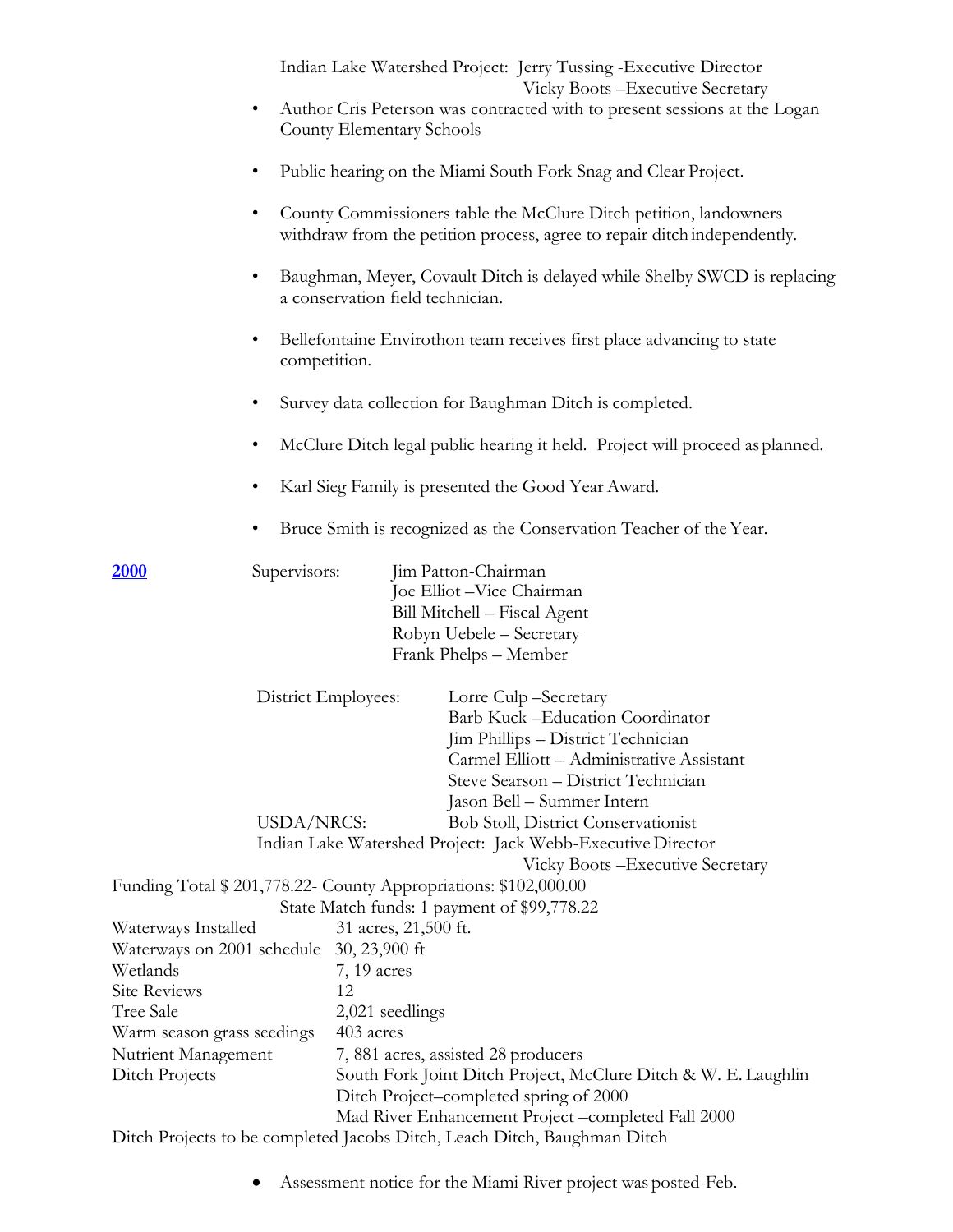|                                                     | project.                                                                                                                                                                                                    | Logan SWCD Supervisors accepted the Mad River Stream Stabilization                                                                                                                                            |  |  |  |
|-----------------------------------------------------|-------------------------------------------------------------------------------------------------------------------------------------------------------------------------------------------------------------|---------------------------------------------------------------------------------------------------------------------------------------------------------------------------------------------------------------|--|--|--|
|                                                     | Carmel Elliott announced her retirement effective at the end of 2000.                                                                                                                                       |                                                                                                                                                                                                               |  |  |  |
|                                                     |                                                                                                                                                                                                             | Held the Laughlin Petitioned Ditch project hearing, accepted & approved.                                                                                                                                      |  |  |  |
|                                                     |                                                                                                                                                                                                             | Southfork Petitioned Ditch Petition completed -cost \$113,390.00.                                                                                                                                             |  |  |  |
|                                                     |                                                                                                                                                                                                             | Mad River Steam Project recommended to Logan County Commissioners.                                                                                                                                            |  |  |  |
|                                                     | 57th Annual Meeting/Appreciation Dinner held at the Logan County Fair<br>Grounds - supervisor candidates: Joe Elliot, Tim Lyden, David Campbell, Jack<br>Graham - Tim Lyden elected, Joe Elliot re-elected. |                                                                                                                                                                                                               |  |  |  |
|                                                     |                                                                                                                                                                                                             | Conservation Family of the Year -Don Spath.                                                                                                                                                                   |  |  |  |
|                                                     |                                                                                                                                                                                                             | Teacher of the Year - Phil Forsythe; catered by Phil's Cardinal.                                                                                                                                              |  |  |  |
| Technician's Tour held in Logan County in the Fall. |                                                                                                                                                                                                             |                                                                                                                                                                                                               |  |  |  |
|                                                     | Elliott's retirement.                                                                                                                                                                                       | Deb Roberts hired for the Administrative Assistant position due to Carmel                                                                                                                                     |  |  |  |
|                                                     |                                                                                                                                                                                                             | McClure Petitioned Ditch project was approved.                                                                                                                                                                |  |  |  |
|                                                     | natural resources".                                                                                                                                                                                         | Logan SWCD's mission statement was adopted: "It is the goal of Logan Soil<br>and Water Conservation District to promote stewardship of soil, water and other                                                  |  |  |  |
| <b>2001</b>                                         | Supervisors:                                                                                                                                                                                                | Jim Patton - Chairman<br>Joe Elliot - Vice Chairman<br>Tim Lyden-Fiscal Agent<br>Robyn Uebele -Secretary                                                                                                      |  |  |  |
|                                                     | Frank Phelps-Member<br>Associate Supervisor: Doug Henry                                                                                                                                                     |                                                                                                                                                                                                               |  |  |  |
|                                                     | District Employees:                                                                                                                                                                                         | Lorre Culp-Secretary<br>Barb Kuck -Education Coordinator<br>Jim Phillips - District Technician<br>Deb Roberts - Administrative Assistant<br>Steve Searson - District Technician<br>Jason Bell – Summer Intern |  |  |  |
|                                                     | USDA/NRCS:                                                                                                                                                                                                  | <b>Bob Stoll, District Conservationist</b>                                                                                                                                                                    |  |  |  |
|                                                     | Indian Lake Watershed Project: Jack Webb-Executive Director<br>Vicky Boots - Executive Secretary                                                                                                            |                                                                                                                                                                                                               |  |  |  |
|                                                     |                                                                                                                                                                                                             | Funding Total \$192,608.96 - County Appropriations: \$102,000.00<br>State Match funds: 1 payment of \$90,608.90                                                                                               |  |  |  |
| Waterways to install                                |                                                                                                                                                                                                             | 43 acres; 59,000 ft.<br>$\Omega$                                                                                                                                                                              |  |  |  |

CRP Filter Strips 4; 21,000 ft. Wetlands installed 11 acres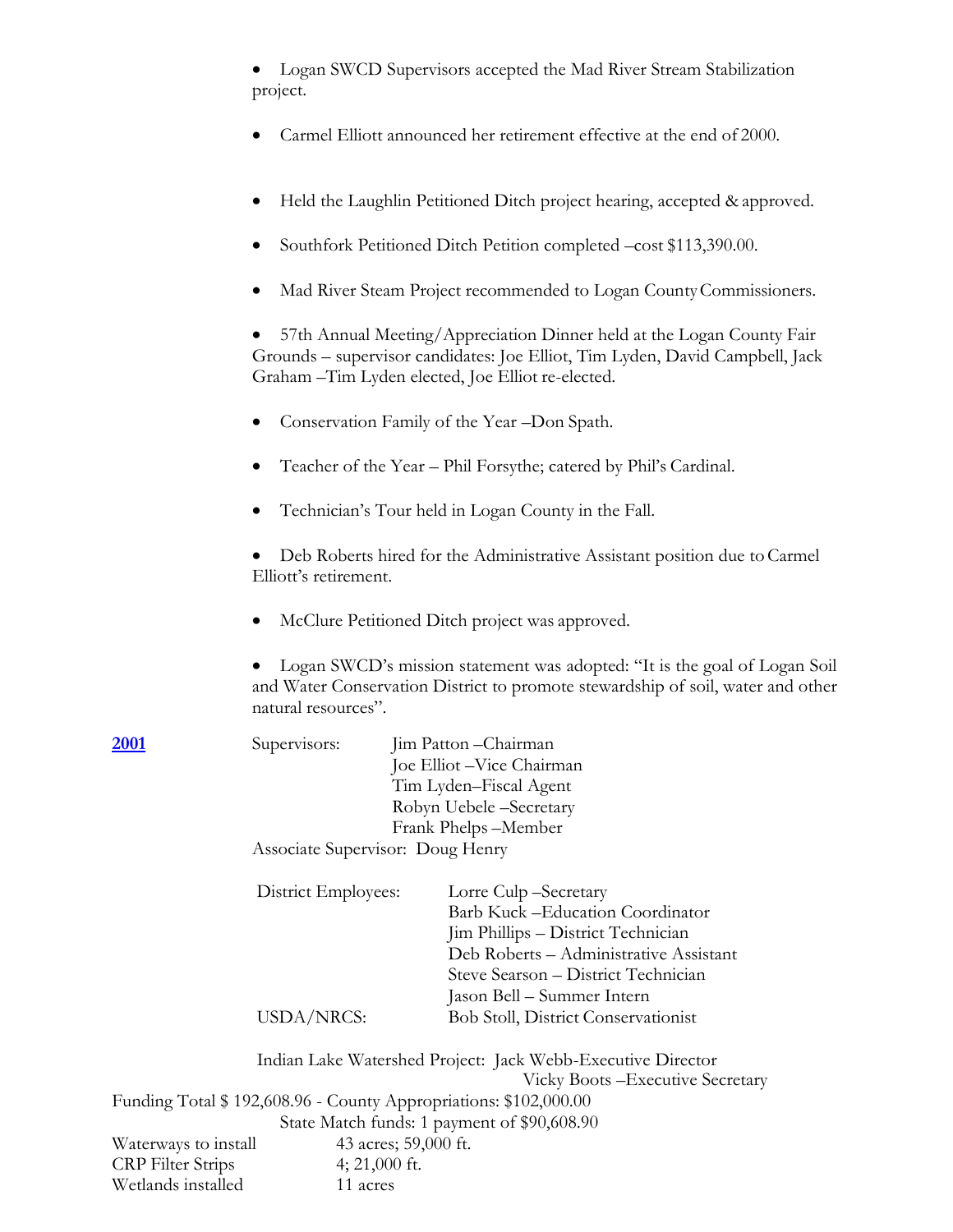| <b>Site Reviews</b><br>Tree Sale<br>Nutrient Management    | 3<br>1,508 seedlings<br>Warm Season Grass seedings 23.2 acres<br>391 acres |                                                                                                                                                                                                                                   |  |  |  |
|------------------------------------------------------------|----------------------------------------------------------------------------|-----------------------------------------------------------------------------------------------------------------------------------------------------------------------------------------------------------------------------------|--|--|--|
|                                                            | Supervisor Hall of Fame.                                                   | Nevin Smith, Past Logan SWCD Supervisor was inducted into Federation's                                                                                                                                                            |  |  |  |
|                                                            | Leased the County Farm.                                                    |                                                                                                                                                                                                                                   |  |  |  |
|                                                            |                                                                            | Ramsey Homestead was the 2001 Conservation Family of the Year.                                                                                                                                                                    |  |  |  |
|                                                            |                                                                            | Teacher of the Year: Deanne Beaver, Riverside 6 <sup>th</sup> grade teacher.                                                                                                                                                      |  |  |  |
|                                                            | maintenance.                                                               | McClure Ditch petitioned ditch project was completed and placed on county                                                                                                                                                         |  |  |  |
|                                                            | wetland project on the airport project.                                    | City of Bellefontaine donated \$20,000.00 to Riverside Schools for their                                                                                                                                                          |  |  |  |
|                                                            | Rum Creek and Green Ditch was petitioned.                                  |                                                                                                                                                                                                                                   |  |  |  |
|                                                            |                                                                            | Jason Bell hired as District Technician.                                                                                                                                                                                          |  |  |  |
|                                                            |                                                                            | Mad River Stream Bank restoration completed.                                                                                                                                                                                      |  |  |  |
| <u>2002</u>                                                | Supervisors:                                                               | Jim Patton - Chairman<br>Joe Elliot - Vice Chairman<br>Tim Lyden-Fiscal Agent<br>Robyn Uebele -Secretary<br>Frank Phelps-Member                                                                                                   |  |  |  |
|                                                            | Associate Supervisor: Doug Henry                                           |                                                                                                                                                                                                                                   |  |  |  |
|                                                            | District Employees:                                                        | Lorre Culp-Secretary<br>Barb Kuck -Education Coordinator<br>Jim Phillips - District Technician<br>Deb Roberts - Administrative Assistant<br>Steve Searson - District Technician<br>Jason Bell - Summer Intern/District Technician |  |  |  |
|                                                            | <b>USDA/NRCS:</b>                                                          | <b>Bob Stoll, District Conservationist</b>                                                                                                                                                                                        |  |  |  |
|                                                            |                                                                            | Indian Lake Watershed Project: Jack Webb-Executive Director<br>Vicky Boots - Executive Secretary                                                                                                                                  |  |  |  |
|                                                            |                                                                            | Funding Total \$197,155.79 County Appropriations: \$102,000.00                                                                                                                                                                    |  |  |  |
|                                                            |                                                                            | State Match funds: 1 payment of \$95,155.79                                                                                                                                                                                       |  |  |  |
| Waterways to install<br>Wetland to install<br>Site reviews | 30 acres<br>3                                                              | 33 acres, 59,000 ft.                                                                                                                                                                                                              |  |  |  |
| Tree Sale                                                  | 3,760 seedlings                                                            |                                                                                                                                                                                                                                   |  |  |  |
| Warm Season Grass seedings 25 acres<br>Nutrient Management | 391 acres                                                                  |                                                                                                                                                                                                                                   |  |  |  |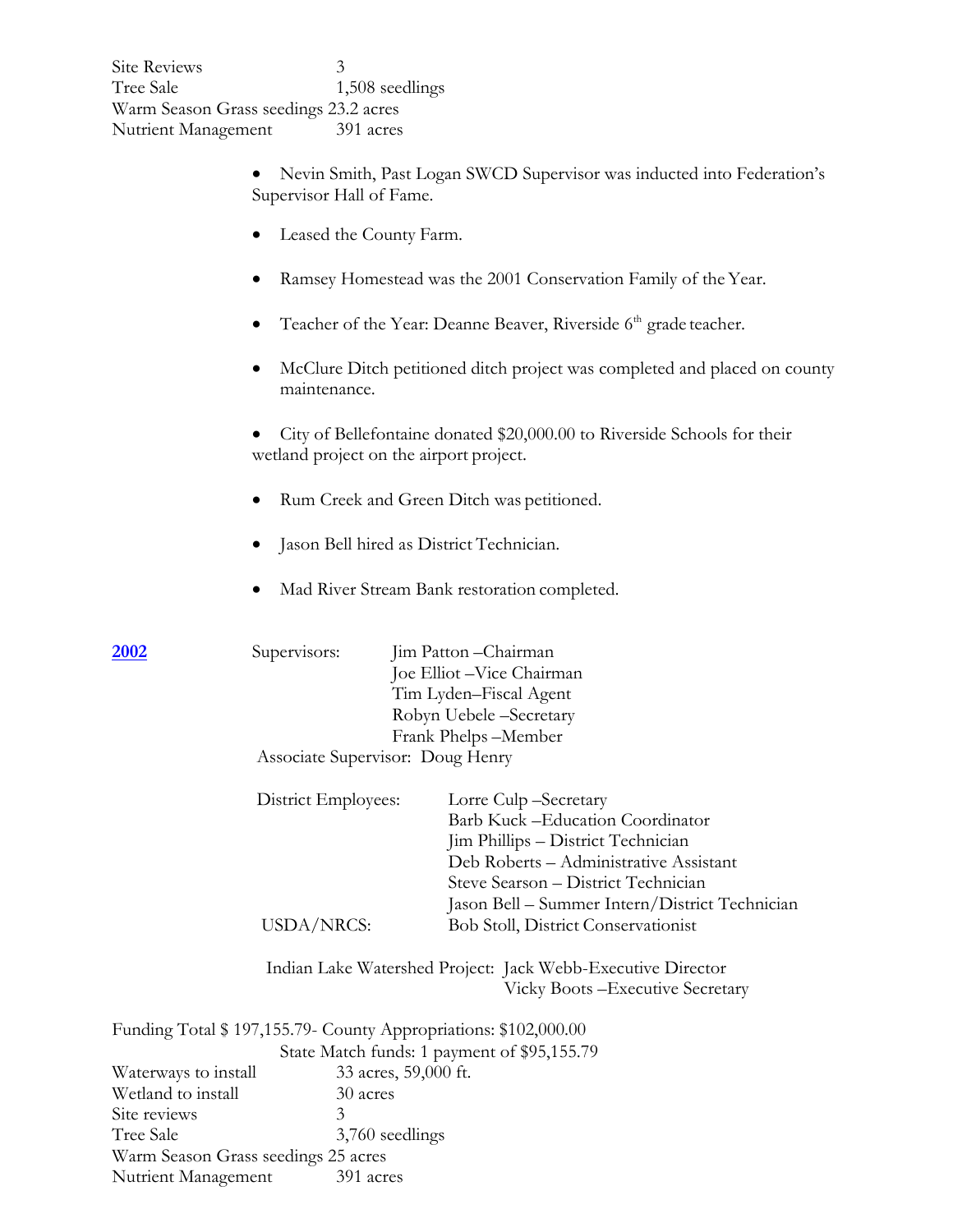|                                                                                                                                                                 | ٠                                                                                                | Chevy Truck purchased in February.                                                                                                                   |                                                                                                                                   |                                                                                                                                                                                             |                                                                                                                                                                |
|-----------------------------------------------------------------------------------------------------------------------------------------------------------------|--------------------------------------------------------------------------------------------------|------------------------------------------------------------------------------------------------------------------------------------------------------|-----------------------------------------------------------------------------------------------------------------------------------|---------------------------------------------------------------------------------------------------------------------------------------------------------------------------------------------|----------------------------------------------------------------------------------------------------------------------------------------------------------------|
|                                                                                                                                                                 | $\bullet$                                                                                        | Benjamin Logan Envirothon Team placed second at the Area IV<br>Envirothon; placed second at the Ohio Envirothon in Aquatics.                         |                                                                                                                                   |                                                                                                                                                                                             |                                                                                                                                                                |
|                                                                                                                                                                 | $\bullet$                                                                                        | Jason began working full-time as District Technician.                                                                                                |                                                                                                                                   |                                                                                                                                                                                             |                                                                                                                                                                |
|                                                                                                                                                                 | $\bullet$                                                                                        | 59th Annual Meeting held August 22, 2002 at the Logan County Fair<br>Grounds Grange Building.                                                        |                                                                                                                                   |                                                                                                                                                                                             |                                                                                                                                                                |
|                                                                                                                                                                 |                                                                                                  | Phelps was re-elected and Lauren Ledley was elected.                                                                                                 |                                                                                                                                   |                                                                                                                                                                                             | 2003 Supervisor candidates for 2 positions: current supervisor Frank Phelps,<br>Lauren Ledley and Louise Dunham. Jim Patton did not run for re-election. Frank |
|                                                                                                                                                                 | $\bullet$                                                                                        | Phelps Family - Farm Family of the Year.                                                                                                             |                                                                                                                                   |                                                                                                                                                                                             |                                                                                                                                                                |
|                                                                                                                                                                 | ٠                                                                                                | Teacher of the Year - Kim Weiss, Benjamin Logan FFA teacher.                                                                                         |                                                                                                                                   |                                                                                                                                                                                             |                                                                                                                                                                |
|                                                                                                                                                                 | ٠                                                                                                | O. S. Black Ditch and Spellman Ditch petitions were accepted.                                                                                        |                                                                                                                                   |                                                                                                                                                                                             |                                                                                                                                                                |
|                                                                                                                                                                 | $\bullet$                                                                                        | Jason Bell hired as full-time District Technician - June 2002.                                                                                       |                                                                                                                                   |                                                                                                                                                                                             |                                                                                                                                                                |
| 2003                                                                                                                                                            | Supervisors:                                                                                     | Associate Supervisor: Doug Henry                                                                                                                     | Joe Elliot-Chairman<br>Tim Lyden - Vice Chairman<br>Robyn Uebele-Fiscal Agent<br>Frank Phelps -Secretary<br>Lauren Ledley -Member |                                                                                                                                                                                             |                                                                                                                                                                |
|                                                                                                                                                                 |                                                                                                  | District Employees:                                                                                                                                  | Lorre Culp -Secretary                                                                                                             | Barb Kuck -Education Coordinator<br>Jim Phillips - District Technician<br>Deb Roberts - Administrative Assistant<br>Steve Searson - District Technician<br>Jason Bell - District Technician |                                                                                                                                                                |
|                                                                                                                                                                 | USDA/NRCS:                                                                                       |                                                                                                                                                      | <b>Bob Stoll, District Conservationist</b>                                                                                        |                                                                                                                                                                                             |                                                                                                                                                                |
|                                                                                                                                                                 | Indian Lake Watershed Project: Jack Webb-Executive Director<br>Vicky Boots - Executive Secretary |                                                                                                                                                      |                                                                                                                                   |                                                                                                                                                                                             |                                                                                                                                                                |
|                                                                                                                                                                 |                                                                                                  | Funding Total \$210,891.76- County Appropriations: \$110,000.00 (8% increase)                                                                        |                                                                                                                                   | State Match funds: 1 payment of \$100,891.76                                                                                                                                                |                                                                                                                                                                |
| Waterways installed<br>Cost Estimate of waterways<br><b>Site Reviews</b><br>8<br><b>Tree Sales</b><br>Wetlands Installed<br>Current Ditch projects on the list: |                                                                                                  | 35; 29 acres; 41,439 ft. - Estimate of soil saved -7,800 tons<br>\$375,000.00; Estimated cost share -\$295,000.00<br>4,050 seedlings<br>$4;30$ acres |                                                                                                                                   |                                                                                                                                                                                             |                                                                                                                                                                |
| *Baughman Joint Ditch<br>*O. S. Black Ditch                                                                                                                     |                                                                                                  | *Green Joint Ditch<br>*Spellman Ditch                                                                                                                |                                                                                                                                   | *Stiles Ditch<br>*Mayor Painter Ditch                                                                                                                                                       | *McKees Creek<br>*Miami River                                                                                                                                  |

• The Phelps Family received the Core4 Conservation Award for 2002.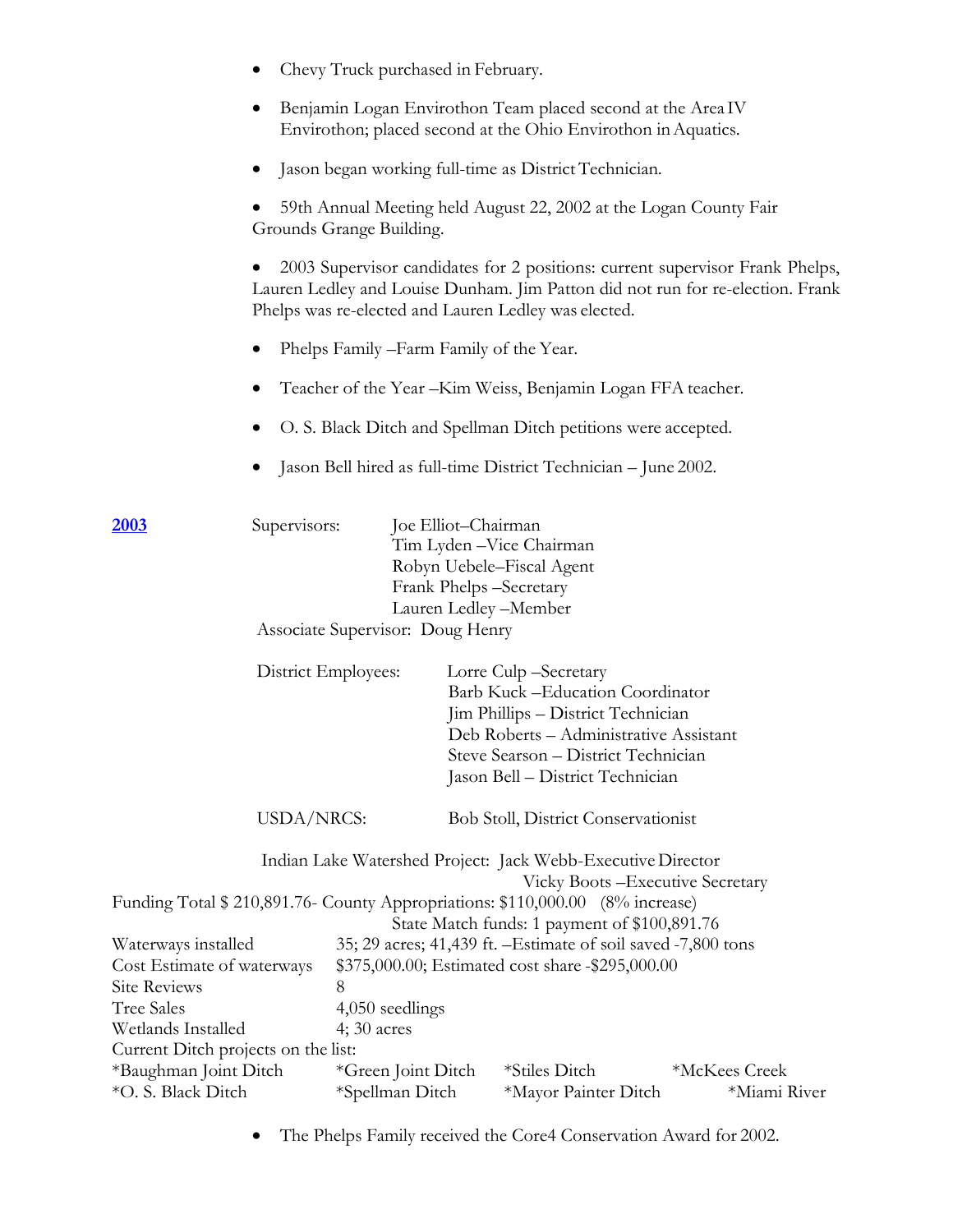- The Leach Ditch project was approved by the Logan SWCD Supervisors and Logan County Commissioners
- Soils Digitizing began for Logan County
- Participated in the Logan County Drive It Yourself Tour
- 60th Annual Meeting held August 21st at Riverside Schools

• Joe Elliot chose not to serve as supervisor for 2004. Candidates for 2 supervisor positions are current supervisor Tim Lyden, Jeff Beelman and Matt Wilson. Tim Lyden was re-elected for another 3 year term and Jeff Beelman was also elected to serve as supervisor.

- Jim Phillips, District Technician, retired in May, passed away, May 23, 2003.
- Conservation Farm Family Jeff & Dawn Beelman.
- Teacher of the Year –Cindy Plank, 8th grade Science teacher, Bellefontaine Middle School.
- Contracted with Author Marcia Schonberg to visit and educate Logan County Elementary Schools students. Author of "B is for Buckeyes" and "Cardinal Numbers".
- Area IV Envirothon-One Riverside team placed 3rd and a Bellefontaine team placed 9th out of 98 teams.
- Jason Bell assumed duties of District Technician/MNM Specialist.
- May 13, 2003 Logan County Land Trust's first official meeting.

| Tim Lyden - Chairman                                                           |  |  |
|--------------------------------------------------------------------------------|--|--|
| Frank Phelps - Vice Chairman                                                   |  |  |
| Robyn Uebele–Fiscal Agent                                                      |  |  |
| Lauren Ledley -Secretary                                                       |  |  |
| Jeff Beelman -Member                                                           |  |  |
| Lorre Culp-Secretary<br>District Employees:                                    |  |  |
| Barb Kuck - Education Coordinator                                              |  |  |
| Deb Roberts - Administrative Assistant                                         |  |  |
| Steve Searson - District Technician                                            |  |  |
| Jason Bell – District Technician                                               |  |  |
| <b>USDA/NRCS:</b><br><b>Bob Stoll, District Conservationist</b>                |  |  |
| Indian Lake Watershed Project: Jack Webb-Executive Director                    |  |  |
| Vicky Boots – Executive Secretary                                              |  |  |
| Funding Total \$ 211,979.00- County Appropriations: \$102,000.00 (8% decrease) |  |  |
| State Match funds: 1 payment of \$109,979.00                                   |  |  |
| 67; 67,210 ft. -10 waterways were cancelled                                    |  |  |
| Waterways installed<br>Wetlands installed<br>4; 30 acres (began in 2003)       |  |  |
|                                                                                |  |  |
| 4,050 seedlings                                                                |  |  |
| \$97,556.00                                                                    |  |  |
|                                                                                |  |  |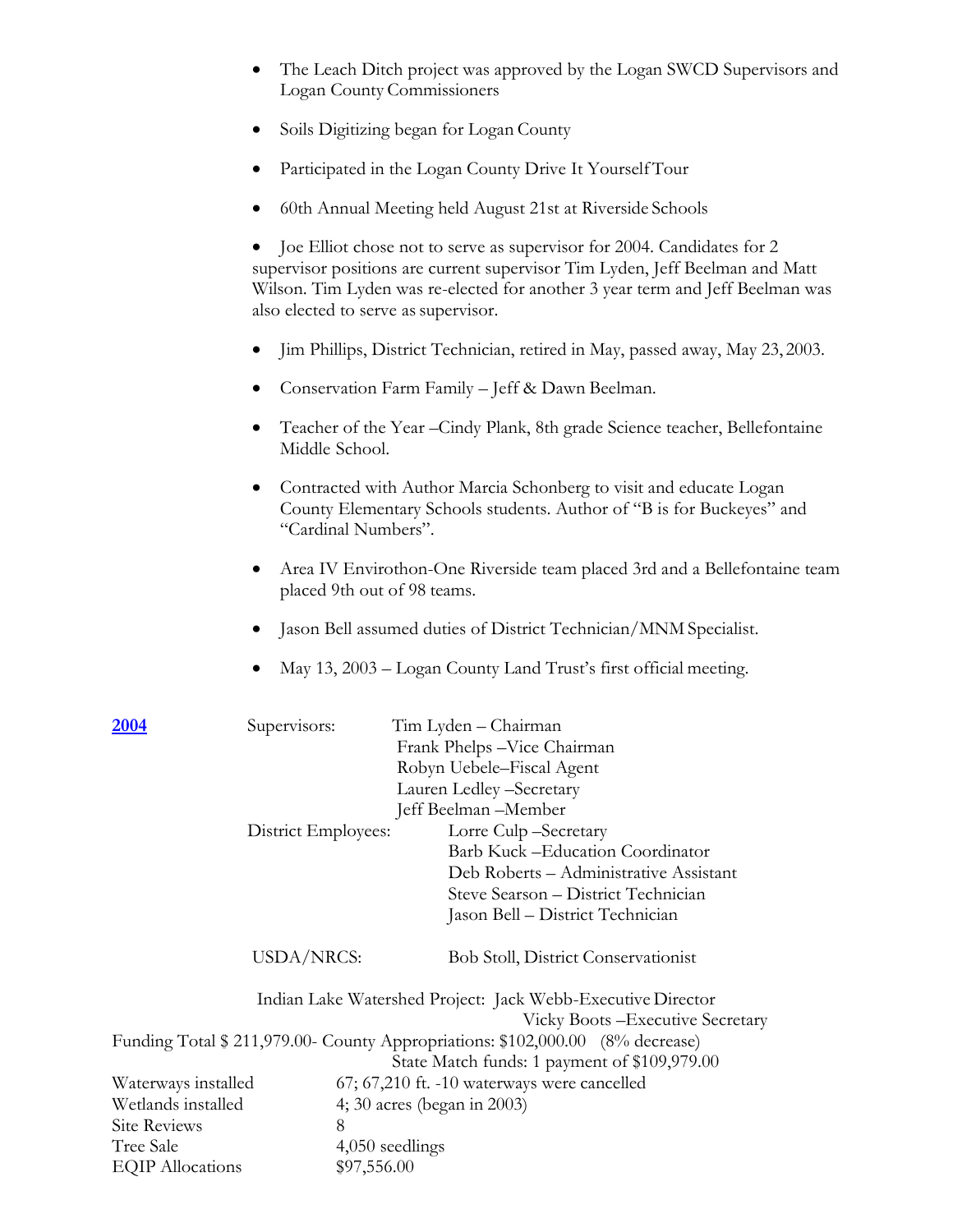| Current Ditch projects on the list: |  |  |  |
|-------------------------------------|--|--|--|
|                                     |  |  |  |

| *Baughman Joint Ditch | *Green Joint Ditch | *Stiles Ditch        | *McKees Creek |
|-----------------------|--------------------|----------------------|---------------|
| *O. S. Black Ditch    | *Spellman Ditch    | *Mayor Painter Ditch | *Miami River  |

- Assisted with the Logan County Drive It Yourself Tour School Day 550 1st & 3rd grade students attended.
- 8th year of Ag Festivals -3,800 elementary students; 209 volunteers.
- Riverside Envirothon team placed 3rd at the Area IV Envorithon; Bellefontaine placed 9th.
- A list of Logan County "Unique and Locally Important Soils" was approved and became a permanent fixture for Logan SWCD.
- Purchased 2 computers
- Purchased a John Deere 2X4 Gator -\$1,714.73 including trade-in

• The Miami River snag & clear project cost estimate process and log jam inventory was completed

- The USDA/NRCS Conservation Security Program began.
- The Painter Ditch project was approved by Logan SWCD Supervisors

• The 61st Logan SWCD Annual Meeting was held August 26th at Riverside Schools. Supervisor candidates were: Robyn Uebele, Roy Bragg, Ken Kauffman. Robyn Uebele was re-elected as supervisor.

• Terrill Farms –Dean, Linda, Brad & Heidi was the Conservation Farm Family.

- Bill Davis, Benjamin Logan FFA teacher was Teacher of the Year.
- Earth Team volunteers Gina Berry and Victory Early logged in 410.5 hours of volunteer time between them.
- Logan SWCD accepted a permanent CRP filter strip and conservation easement of 8.25 acres from Gary & Gloria Carson.

| 2005 | Supervisors:        | Frank Phelps-Chairman<br>Jeff Beelman - Vice Chairman<br>Lauren Ledley -Secretary<br>Robyn Uebele – Fiscal Agent<br>Tim Lyden – Member                                         |
|------|---------------------|--------------------------------------------------------------------------------------------------------------------------------------------------------------------------------|
|      | District Employees: | Lorre Culp-Secretary<br>Barb Kuck – Education Coordinator<br>Deb Roberts – Administrative Assistant<br>Steve Searson - District Technician<br>Jason Bell – District Technician |
|      | USDA/NRCS:          | <b>Bob Stoll, District Conservationist</b>                                                                                                                                     |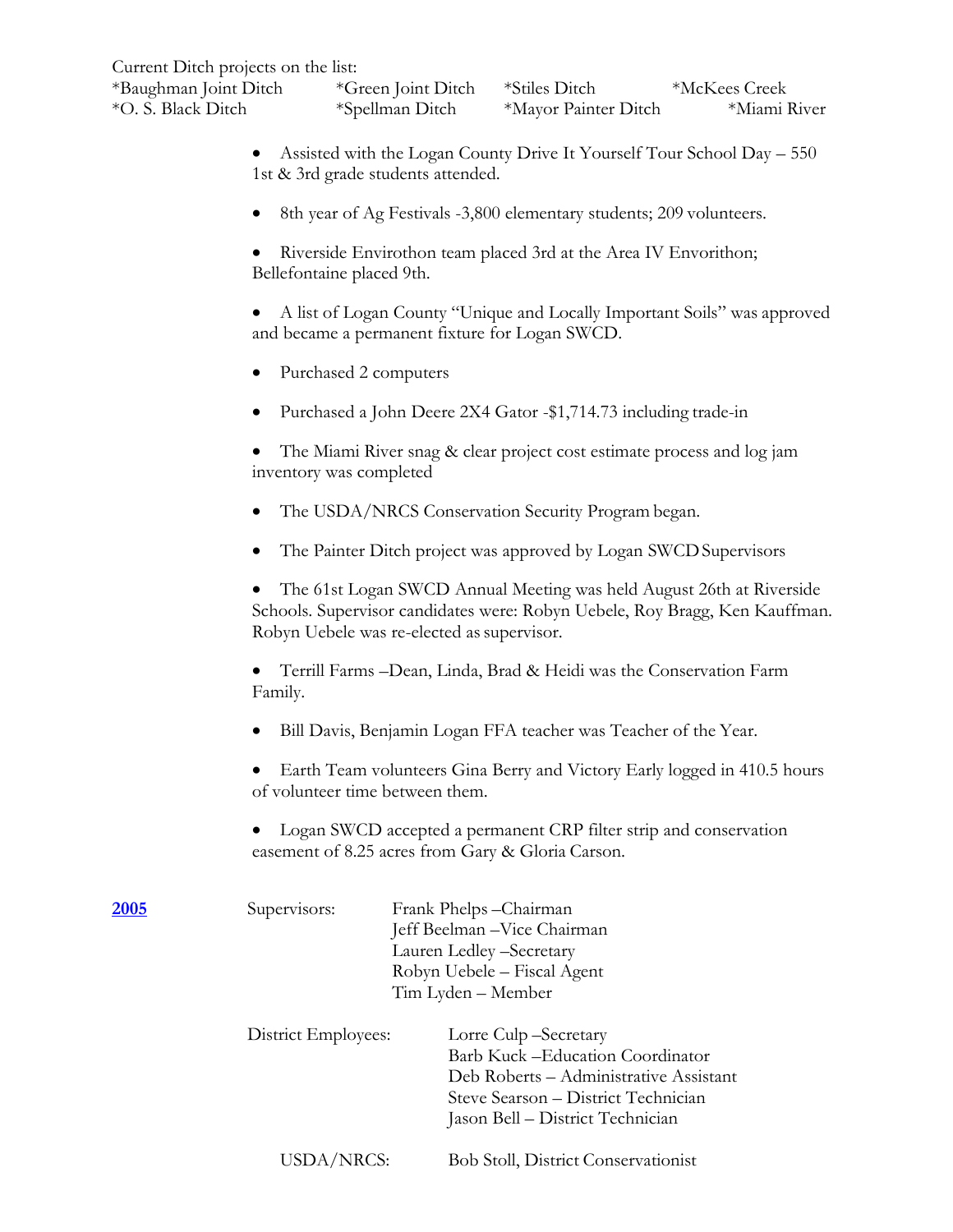| Funding Total \$195,036.00- County Appropriations: \$99,000.00 (3% decrease)              |                                                    |  |  |                                                       |              |
|-------------------------------------------------------------------------------------------|----------------------------------------------------|--|--|-------------------------------------------------------|--------------|
|                                                                                           |                                                    |  |  | State Match funds: \$96,036.00-received in 2 payments |              |
| Waterways installed                                                                       | 51; 41,250 ft.; 5,100 estimated tons of soil saved |  |  |                                                       |              |
| Waterway Cost Estimates                                                                   | \$172,425.00; Estimated cost share -\$155,182.00   |  |  |                                                       |              |
| <b>Erosion Control Structures</b>                                                         | 5; cost share \$16,800.00                          |  |  |                                                       |              |
| Pond Investigations                                                                       | 10                                                 |  |  |                                                       |              |
| <b>Site Reviews</b>                                                                       |                                                    |  |  |                                                       |              |
| Tree Sale                                                                                 | 2,749 seedlings                                    |  |  |                                                       |              |
| Current Ditch projects on the list:                                                       |                                                    |  |  |                                                       |              |
| *McClure Ditch                                                                            | *Green Joint Ditch *Stiles Ditch                   |  |  | *McKees Creek                                         |              |
| *O. S. Black Ditch                                                                        | *Spellman Ditch *Mayor Painter Ditch               |  |  |                                                       | *Miami River |
| • The year of the Miami River Improvement Project —inventorying the Muchinippi and Miami  |                                                    |  |  |                                                       |              |
| River, parcel data, cost estimates, many public meetings. Estimated cost estimate for the |                                                    |  |  |                                                       |              |

River, parcel data, cost estimates, many public meetings. Estimated cost estimate for the Muchinippi -\$360,000.00; Miami River -\$498,000.00. Due to excessive flooding in the spring of 2004, several landowners in the Miami River watershed organized a petition drive to rid the river of logjams and debris. An inventory of logjams and leaning trees was completed on 16 miles of the Miami River and 10 miles of the Muchinippi Creek by the Logan Soil & Water Conservation District.

The Miami River Improvement Project watershed includes approximately 250,000 acres and over 32,000 parcels in Logan, Auglaize, Hardin, Shelby and Champaign counties. A Joint Board of Supervisors was formed comprising of all five counties in the watershed. The Logan Soil & Water Conservation District and the Indian Lake Joint Board conducted an extensive public outreach effort to educate the community about the project. On May 25, 2006, a public viewing and hearing was held at the Indian Lake High School. On June 27, 2006, the Miami River Board of Supervisors met and recommended the project be forwarded on to the Joint Board of Commissioners.

The following is a list of public informational efforts for the Miami River Improvement Project.

| $\bullet$ July, 2005                     | Discussed project at the Logan County Farm                                  |
|------------------------------------------|-----------------------------------------------------------------------------|
|                                          | <b>Bureau Development meeting</b>                                           |
| $\bullet$ July 18-23,2005                | Logan County Fair 7'x 11' display with pictures of                          |
|                                          | flooding, log jams, watershed map and log jam locator                       |
|                                          | map amongst other items manned from 10:00 AM -                              |
| 7:00                                     | PM.                                                                         |
| August $20, 2005$                        | <b>ILWP Annual Recognition Banquet -Power Point</b>                         |
|                                          | presentation                                                                |
| • August 25, 2005                        | Logan SWCD Annual Meeting -Power Point                                      |
|                                          | presentation                                                                |
| •September 30, 2005                      | Top of Ohio Drive It Yourself Tour-display set up                           |
| •October 1-2, 2005                       | Display at Precision Custom Products                                        |
| $\bullet$ October 12, 2005               | Purchased 1/4 page color ads in the following                               |
|                                          | newspapers to publicize information meetings -ads were published            |
| November 1 and                           |                                                                             |
|                                          | •November 5, 2005 in the Bellefontaine Examiner, Kenton Times, Sidney Daily |
|                                          | News, Urbana Daily Citizen, Wapakoneta Daily News.                          |
| Public Informational Meetings were held: |                                                                             |
|                                          | •November 10-8:00 PM -Jackson Center Schools                                |
|                                          | • November 15 –3:30 PM -Bellefontaine High School                           |
|                                          | •November 15-7:00 PM -Riverside High School                                 |
|                                          | •November 17 –7:00 PM -Indian Lake High School                              |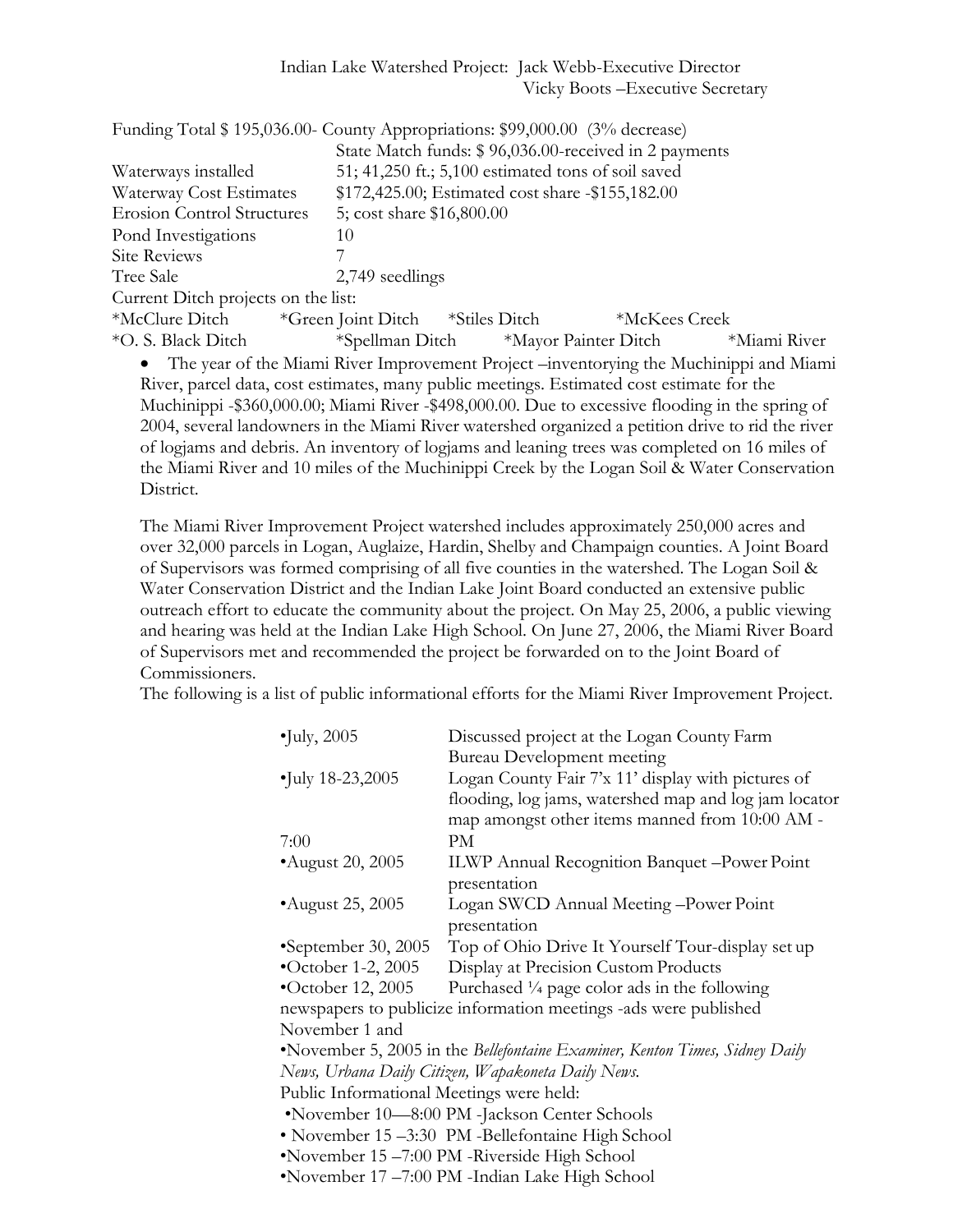Each meeting lasted approximately 2 hours with the exception of Bellefontaine which lasted approximately 1 1/2 hours. The number of attendees at each meeting was:

> Jackson Center Schools - 36 Bellefontaine High School -10 Riverside High School -32 Indian Lake High School -50

•November 30, 2005 Contacted *Bellefontaine Examiner* reporter Sue Pitts and provided a private showing and additional information for a news article.

Sent same information to *Kenton Times, Sidney Daily News, Urbana Daily Citizen, Wapakoneta Daily News.*

Met with the following civic organizations:

| $\bullet$ October 25, 2006 | Bellefontaine Exchange Club                      |
|----------------------------|--------------------------------------------------|
| *December 8, 2005          | Shelby Co. Agricultural Society                  |
| *December 29, 2005         | Bellefontaine Kiwianis                           |
| • May 1, 2006              | Mailed 18,500 letters of public notice to        |
|                            | landowners of over 30,500 parcels in project     |
|                            | area                                             |
| • May 9, 2006              | Additional public briefing held at Bellefontaine |
|                            | High School                                      |
| • May 11, 2006             | Additional public briefing held at Indian Lake   |
|                            | High School                                      |
| • May 25, 2006             | Public View and Hearing held at Indian           |
|                            | Lake High School attended by approximately       |
|                            | 400 individuals                                  |
|                            |                                                  |

Presentations were made at the following city and village council meetings and radio stations:

| $\Box$ January 10, 2006 | Bellefontaine City Council             |
|-------------------------|----------------------------------------|
| $\Box$ January 18       | "CBS" Meeting -Lakeview Municipal      |
|                         | Bldg.                                  |
| $\Box$ February 3       | WBLL-Will Zell and the Bell            |
| $\Gamma$ February 6     | Lakeview Village Council               |
| $\Gamma$ February 9     | Russells Point Radio Station -10:00 AM |
|                         | WPKO -Bill Tipple "In Sync" -7:00 PM   |
| $\Box$ February 13      | Jackson Center City Council            |
| $\Box$ February 16      | Logan County Farm Bureau               |
| $\Box$ February 21      | DeGraff Village Council                |
| $\Box$ February 27      | Waynesfield Village Council            |
| March 20                | Russells Point Village Council         |

- MRIP Joint Board of Supervisor Meetings were held February 28 and April 4, 2006 at 5:00 PM. These meeting notices were published in the *"Upcoming Events"* column in the *Bellefontaine Examiner, Kenton Times, Sidney Daily News, Urbana Daily Citizen and Wapakoneta Daily News.*
- The following articles were published in the participating countynewspapers as indicated:

| Slated" Bellefontaine Examiner, Kenton Times, Sidney Daily |
|------------------------------------------------------------|
| News, Urbana Daily Citizen and Wapakoneta Daily News       |
| "Miami River Meetings Held" - "Urbana Daily Citizen"       |
|                                                            |
|                                                            |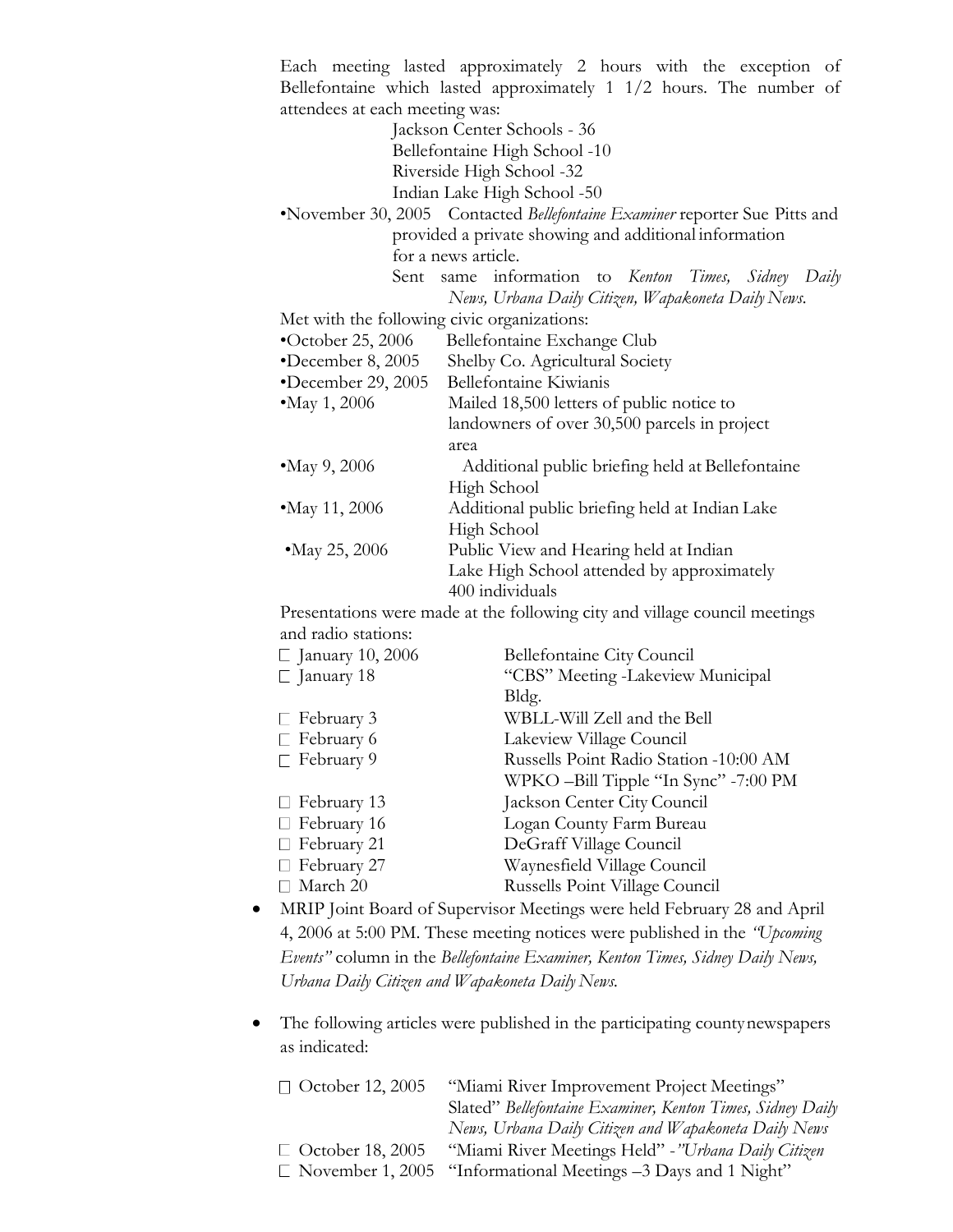|                                | Sidney Daily News                                                       |
|--------------------------------|-------------------------------------------------------------------------|
| $\Box$ December 3, 2006        | "Project Aims to Reduce Flooding:"                                      |
|                                | <b>Bellefontaine Examiner</b>                                           |
| March 2006                     | "Council Learns About Improvement Project"                              |
|                                | Sidney Daily News                                                       |
| March 1, 2006<br>$\mathsf{L}$  | "City Residents Would Pay Same Fee as River"                            |
|                                | Neighbors"                                                              |
|                                | <b>Bellefontaine Examiner</b>                                           |
| March 15, 2006<br>$\mathsf{L}$ | "County Hears Report on Miami River                                     |
|                                | Improvement "                                                           |
|                                | Urbana Daily Citizen                                                    |
| March 17, 2006<br>$\mathsf{L}$ | "Officials Consider River Improvement"                                  |
|                                | Project"                                                                |
|                                | Sidney Daily News                                                       |
| March 17, 2006<br>$\mathsf{L}$ | "Rainfall Supports County Farmers"                                      |
|                                | Sidney Daily News                                                       |
|                                | Held an Urban Forestry workshop with the Bellefontaine Tree Commission. |

• 62nd Annual Meeting held at Riverside Schools August 25th. Election of 2 supervisor positions. Lauren Ledley did not run for re-election. Supervisor candidates: Frank Phelps, Joe Ramsey and Eric Johnson. Frank Phelps reelected, Joe Ramsey re-elected.

• Conservation Farm Family –Steve and Winnie Jacks.

• Principals of the Year (instead of Teacher of the Year) Benjamin Logan Principal Shari Rice, and Vice Principal Brian Hunt.

• Logan County Drive It Yourself Tour – School Day September 30th, public –October 1st and 2nd. Stops were: Precision Custom Products, Inc., Shroyer Show Stock, Knight's Cattle Farm, Ladson View Farm, Jeff & Dawn Beelman's.

• Adopted a new group drainage project petition deposits policy. Watersheds of 1-100 acres require a \$100.00 deposit; 101-500 acres a \$500.00 required; involving 501 acres or more a \$1,000.00 deposit.

• Development of the Logan County Land Use Plan began –several agencies participated including Logan SWCD.

| Barb Kuck - Education Coordinator<br>Deb Roberts – Administrative Assistant<br>Steve Searson – District Technician<br>Jason Bell – District Technician |
|--------------------------------------------------------------------------------------------------------------------------------------------------------|
| <b>Bob Stoll, District Conservationist</b>                                                                                                             |
|                                                                                                                                                        |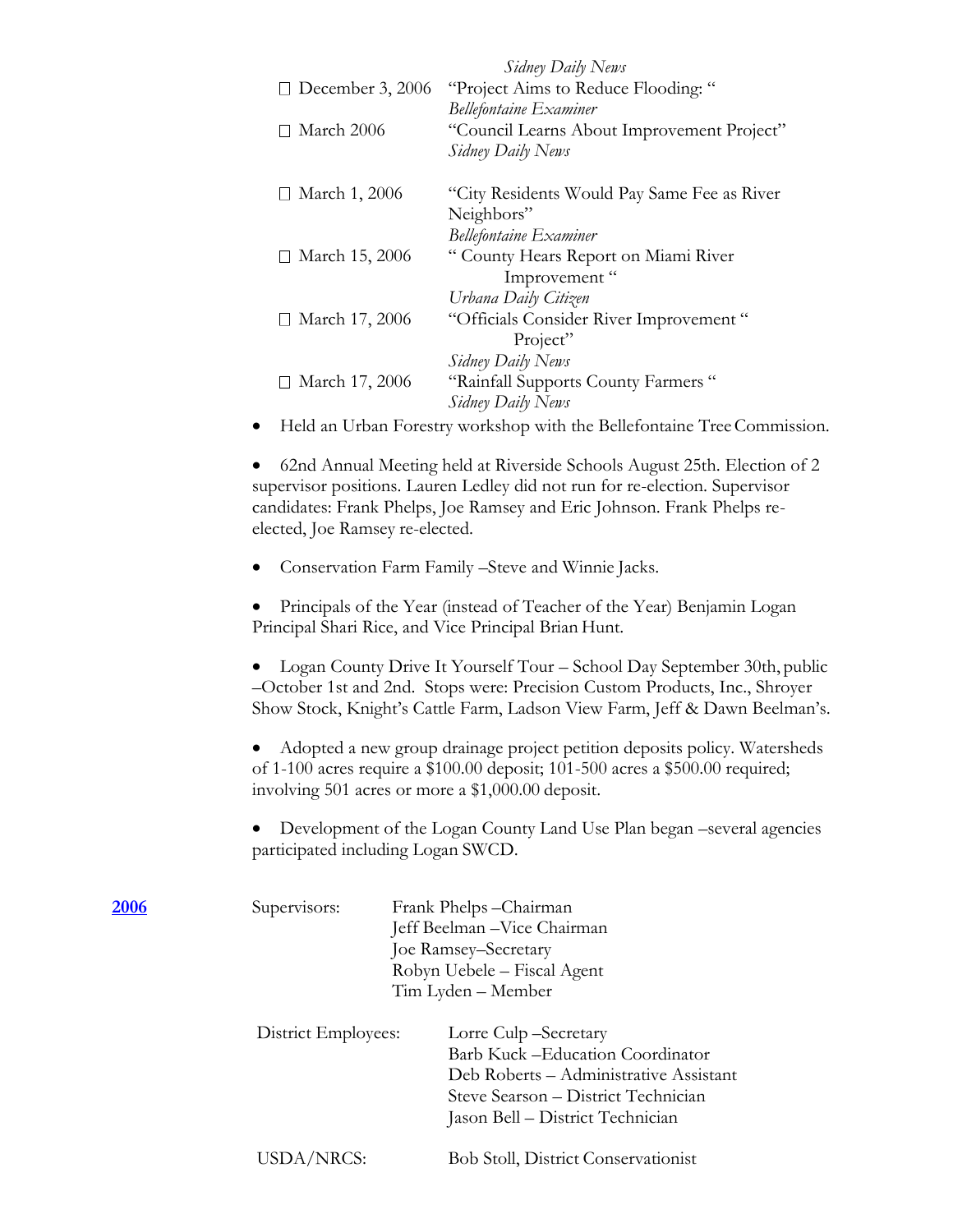Indian Lake Watershed Project: Jack Webb-Executive Director Vicky Boots –Executive Secretary

| Funding Total \$194,608.00- County Appropriations: \$99,000.00           |                                                   | (flat)                                                |                    |  |  |
|--------------------------------------------------------------------------|---------------------------------------------------|-------------------------------------------------------|--------------------|--|--|
|                                                                          |                                                   | State Match funds: \$95,608.00-received in 3 payments |                    |  |  |
| Waterways installed                                                      | 59; 60,130 ft.; 7,400estimated tons of soil saved |                                                       |                    |  |  |
| Waterway Cost Estimates \$444,962.00; Estimated cost share -\$400,465.00 |                                                   |                                                       |                    |  |  |
| <b>Erosion Control Structures</b>                                        | 6; cost share \$13,440.00                         |                                                       |                    |  |  |
| Pond Investigations                                                      | 8                                                 |                                                       |                    |  |  |
| Tree Sale                                                                | 5,410 seedlings                                   |                                                       |                    |  |  |
| Current Ditch projects on the list:                                      |                                                   |                                                       |                    |  |  |
| *Green Joint Ditch<br>*Spellman Ditch                                    | *Stiles Ditch<br>*Mayor Painter Ditch             | *McKees Creek<br>*Miami River                         | *O. S. Black Ditch |  |  |

• There were 61 Conservation Security Program (CSP) applications.

• Enough signatures received to put the Miami River Improvement Project on for referendum for the November 2007 election.

• Logan County Homeowner's Guide completed. Logan Count Commissioners paid to have 1,000 printed. The Homeowner's Guides were taken to realtors, townships and appropriate county agencies and variousevents.

• Employees received training for the SWIMS reporting system.

• 63rd Annual Meeting held August 31st at Riverside Schools. Jeff Beelman did not run for Supervisor position. 2007 supervisor candidates for two supervisor positions were Tim Lyden, Eric Johnson and Renee Winner. Tim Lyden was re-elected and Eric Johnson was elected.

• Conservation Farm Family –Harold and Coronita Longbrake.

• Teachers of the Year –Jennifer Davis, Benjamin Logan Elementary art teacher and Bruce Smith, Benjamin Logan 4th grade teacher.

| 2007                | Supervisors:                                                   | Frank Phelps - Chairman                                     |
|---------------------|----------------------------------------------------------------|-------------------------------------------------------------|
|                     |                                                                | Joe Ramsey - Vice Chairman                                  |
|                     |                                                                | Tim Lyden-Secretary                                         |
|                     |                                                                | Robyn Uebele - Fiscal Agent                                 |
|                     |                                                                | Eric Johnson-Member                                         |
|                     | District Employees:                                            | Lorre Culp – Secretary                                      |
|                     |                                                                | Barb Kuck - Education Coordinator                           |
|                     |                                                                | Deb Roberts - Administrative Assistant                      |
|                     |                                                                | Steve Searson - District Technician                         |
|                     |                                                                | Jason Bell – District Technician                            |
|                     | <b>USDA/NRCS:</b>                                              | <b>Bob Stoll, District Conservationist</b>                  |
|                     |                                                                | Indian Lake Watershed Project: Jack Webb-Executive Director |
|                     |                                                                | Vicky Boots – Executive Secretary                           |
|                     | Funding Total \$205,474.00 County Appropriations: \$101,970.00 | $(3\%$ increase)                                            |
|                     |                                                                | State Match funds: \$103,504.00 - received in 2 payments    |
| Waterways installed |                                                                | 40; 38,000ft.; 4,470 estimated tons of soil saved           |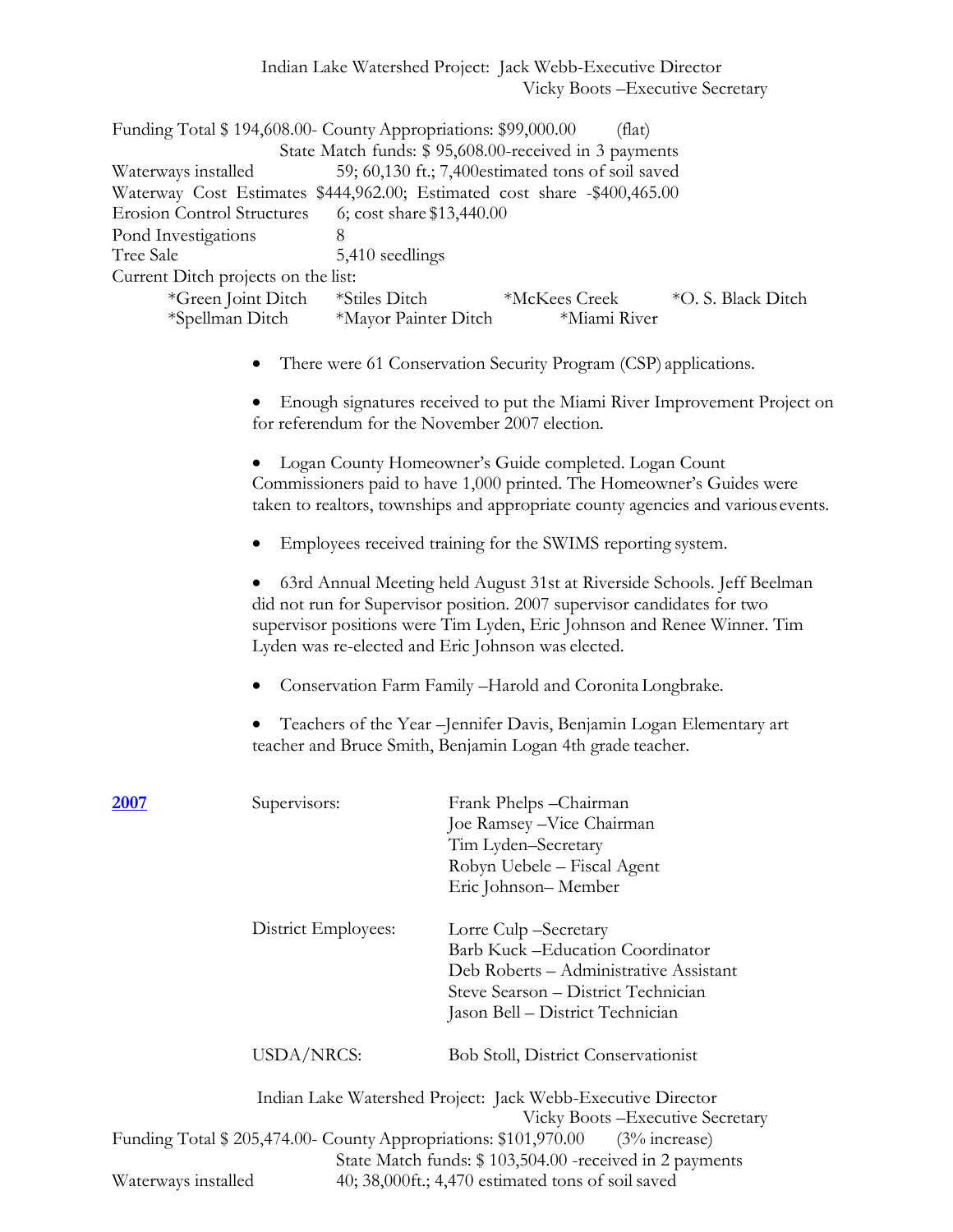| Waterway Cost Estimates             | \$253,820.00                                           |                                                            |                    |  |
|-------------------------------------|--------------------------------------------------------|------------------------------------------------------------|--------------------|--|
| <b>Erosion Control Structures</b>   | 5; cost share \$18,900.00                              |                                                            |                    |  |
| Pond Investigations                 |                                                        |                                                            |                    |  |
| Tree Sale                           |                                                        | 3,260 seedlings; 18 wildflower packets; 15 tree protectors |                    |  |
| Installed wetlands                  | $3;70 \text{ acres}$                                   |                                                            |                    |  |
| CRP:                                | 55 contracts; approximately 7,000 acres                |                                                            |                    |  |
| EQIP:                               | 7 approved applications -\$184,624.00 for Logan County |                                                            |                    |  |
| Current Ditch projects on the list: |                                                        |                                                            |                    |  |
| *Green Joint Ditch                  | *Stiles Ditch                                          | *McKees Creek                                              | *O. S. Black Ditch |  |
| *Spellman Ditch                     | *Mayor Painter Ditch                                   | *Miami River                                               |                    |  |

• Riverside High School placed 1st at the Area IV Envirothon held at Camp Hugh Taylor Birch in Green County and advanced to the Ohio Envirothon at Ohio Wesleyan University in Delaware.

• The Ohio Federation of Soil and Water Conservation Districts County Commissioners Tour was held in Logan County.

Phase II of the Logan County Land Use Plan began.

• Macocheek Project, a project funded by the WHIP program and ODNR Division of Wildlife Voluntary Check Off began. This project allows 1,500 feet of the Macocheek to meander to its natural flow.

• A mutual landowner agreement was approved for the Barnett Ditch project.

• Supervisors accepted the Green Ditch petition that was a joint project with Union County.

• Logan SWCD employees constructed a Rain Garden at Green Hills Community utilizing a \$500.00 grant. OSU Master Gardeners assisted with the planting of flowers and upkeep.

• Summer Supervisor School was held in Area IV at the Marriot in West Chester. Logan SWCD employees assisted with the Children's Tour that was held at Union Terminal.

• An Agricultural Security Area (ASA) of approximately 700 acres was accepted by Logan County Commissioners.

• 64th Annual Meeting, August 21st at Riverside Schools. Supervisor Robyn Uebele resigned as Supervisor due to the relocation of her family to St. Louis, Missouri. 2008 Supervisor candidates were Renee Winner and Leslie Warne. Renee Winner was elected as supervisor and began her duties immediately due to Robyn's resignation.

• Due to Robyn Uebele's resignation as Logan SWCD Supervisor, The board re-organized 3 positions: Vice President –Eric Johnson, Fiscal Agent –Joe Ramsey, Member –Renee Winner.

• The Miami River Improvement Project went on the ballot in November's election and was voted down.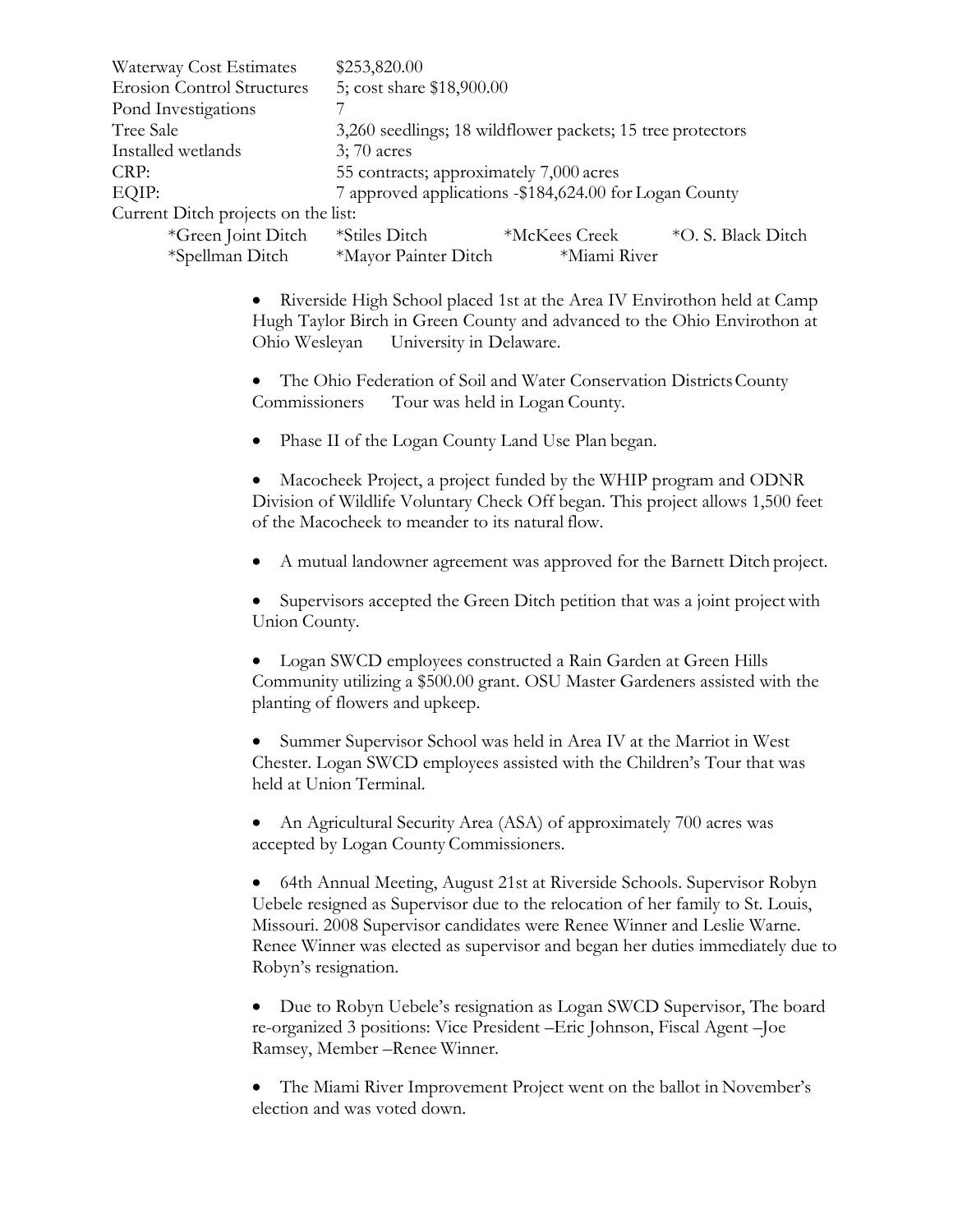| <u>2008</u>                                                                                                                                                                                                                         | Supervisors:                                                                                                                                                                                                                                                                             |                                                                                                                              | Frank Phelps-Chairman<br>Eric Johnson - Vice Chairman<br>Tim Lyden-Secretary<br>Joe Ramsey - Fiscal Agent<br>Renee Winner - Member |  |                                                                                                                                                           |                                                                                                                                                                                                                                                                                                                      |
|-------------------------------------------------------------------------------------------------------------------------------------------------------------------------------------------------------------------------------------|------------------------------------------------------------------------------------------------------------------------------------------------------------------------------------------------------------------------------------------------------------------------------------------|------------------------------------------------------------------------------------------------------------------------------|------------------------------------------------------------------------------------------------------------------------------------|--|-----------------------------------------------------------------------------------------------------------------------------------------------------------|----------------------------------------------------------------------------------------------------------------------------------------------------------------------------------------------------------------------------------------------------------------------------------------------------------------------|
|                                                                                                                                                                                                                                     | District Employees:                                                                                                                                                                                                                                                                      |                                                                                                                              | Lorre Culp-Secretary                                                                                                               |  | <b>Barb Kuck-Education Coordinator</b><br>Deb Roberts - District Administrator<br>Steve Searson - District Technician<br>Jason Bell - District Technician |                                                                                                                                                                                                                                                                                                                      |
|                                                                                                                                                                                                                                     | USDA/NRCS:                                                                                                                                                                                                                                                                               |                                                                                                                              |                                                                                                                                    |  | <b>Bob Stoll, District Conservationist</b><br>Donnie Knight - Farm Bill Biologist                                                                         |                                                                                                                                                                                                                                                                                                                      |
|                                                                                                                                                                                                                                     |                                                                                                                                                                                                                                                                                          |                                                                                                                              |                                                                                                                                    |  | Indian Lake Watershed Project: Jack Webb-Executive Director                                                                                               | Vicky Boots - Executive Secretary                                                                                                                                                                                                                                                                                    |
| Funding Total: \$202,394.00 - County Appropriations: \$101,970.00<br>Waterways installed<br>Waterway Cost Estimates<br><b>Erosion Control Structures</b><br>Pond Investigations<br>Tree Sale<br>Current Ditch projects on the list: | 5<br>*Green Joint Ditch<br>*Spellman Ditch                                                                                                                                                                                                                                               | \$218,650.00<br>1; cost share \$18,900.00<br>3,605 seedlings; 23 wildflower packets<br>*Stiles Ditch<br>*Mayor Painter Ditch |                                                                                                                                    |  | (flat)<br>State Match funds: \$100,424.00-received in 6 payments<br>36; 27197 ft.; 4,793 estimated tons of soil saved<br>*McKees Creek<br>*Barnett Ditch  | *O. S. Black Ditch                                                                                                                                                                                                                                                                                                   |
|                                                                                                                                                                                                                                     |                                                                                                                                                                                                                                                                                          | Livestock Mortality Composting class                                                                                         |                                                                                                                                    |  |                                                                                                                                                           |                                                                                                                                                                                                                                                                                                                      |
|                                                                                                                                                                                                                                     |                                                                                                                                                                                                                                                                                          | Pheasants Forever Logan County Chapter #285 sponsored the Logan<br>County Envirothon teams                                   |                                                                                                                                    |  |                                                                                                                                                           |                                                                                                                                                                                                                                                                                                                      |
|                                                                                                                                                                                                                                     |                                                                                                                                                                                                                                                                                          | The first Agricultural Education Tour was held June 24-25, 2008.                                                             |                                                                                                                                    |  |                                                                                                                                                           |                                                                                                                                                                                                                                                                                                                      |
|                                                                                                                                                                                                                                     | Received \$17,300.00 from Tamplin Trust for Ag Festival and classroom<br>programs                                                                                                                                                                                                        |                                                                                                                              |                                                                                                                                    |  |                                                                                                                                                           |                                                                                                                                                                                                                                                                                                                      |
|                                                                                                                                                                                                                                     | The Mad River Watershed Joint Board was formed                                                                                                                                                                                                                                           |                                                                                                                              |                                                                                                                                    |  |                                                                                                                                                           |                                                                                                                                                                                                                                                                                                                      |
|                                                                                                                                                                                                                                     | 35,000 assessment letters were mailed to landowners in the Miami River<br>Watershed for the Miami River Improvement Project. The appeals hearing for<br>the project was held May 29, 2007. The Miami River Joint Board of<br>Commissioners voted to discontinue the project in May 2008. |                                                                                                                              |                                                                                                                                    |  |                                                                                                                                                           |                                                                                                                                                                                                                                                                                                                      |
|                                                                                                                                                                                                                                     | Pheasants Forever Chapter #285 funded \$900.00 for the Logan County<br>Envirothon teams                                                                                                                                                                                                  |                                                                                                                              |                                                                                                                                    |  |                                                                                                                                                           |                                                                                                                                                                                                                                                                                                                      |
|                                                                                                                                                                                                                                     |                                                                                                                                                                                                                                                                                          |                                                                                                                              |                                                                                                                                    |  |                                                                                                                                                           | The 65th Annual Meeting was held in conjunction with the Forestry Field<br>Day October 26th at Camp Wesley. Frank Phelps, Joe Ramsey and Leslie Warne<br>were supervisor candidates for two 2009 supervisor positions. Frank Phelps and<br>Joe Ramsey were re-elected for the two positions. Volunteer of the Year - |

Warren Taylor. Conservation Farm Family –Bill & Susan Shultz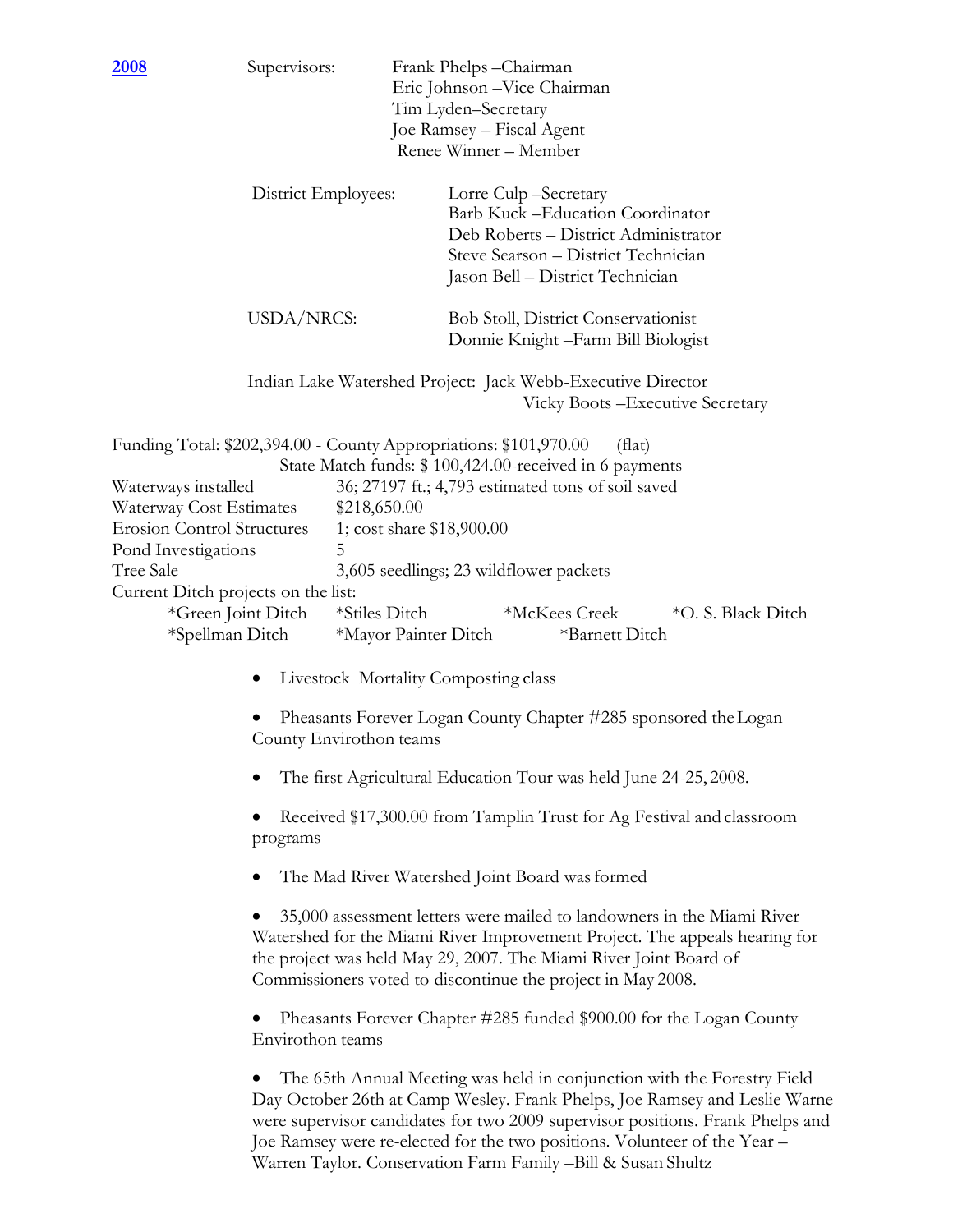|                                     | $\bullet$<br>maple syrup demonstration. | Forestry Field Day – October 26, 2008. 250 attended. Chili and hot dogs<br>were served. Activities during the Field Day: Smokey Bear, Ohio Raptors, the<br>ODNR Archery Trailer, Logan SWCD Soils Tent, Proper Tree Pruning<br>Techniques, Emerald Ash Borer session, portable sawmill demonstrations,<br>beekeeping, woodland management practices, tree planting demonstrations, |
|-------------------------------------|-----------------------------------------|------------------------------------------------------------------------------------------------------------------------------------------------------------------------------------------------------------------------------------------------------------------------------------------------------------------------------------------------------------------------------------|
|                                     | Camp Myeerah.                           | 38 children attended the Passport to Fishing Program held June 18th at                                                                                                                                                                                                                                                                                                             |
|                                     |                                         | NRCS has plant materials available for wetland for home sewer systems.<br>NRCS and Logan County Health District has been working with a landowner<br>outside of Big Springs on a wetland sewer system.                                                                                                                                                                             |
|                                     | \$1,400.00.                             | The District purchased a ProStar utility trailer to haul the gator with for                                                                                                                                                                                                                                                                                                        |
|                                     | with education grant funds.             | Author Ann Purmell was brought to Logan County Schools by the District                                                                                                                                                                                                                                                                                                             |
|                                     | various areas in Logan County.          | George Feltham, Earth Team Volunteer began water quality testing at                                                                                                                                                                                                                                                                                                                |
|                                     | October 2008.                           | Jack Webb, Indian Lake Watershed Project Executive Director resigned in                                                                                                                                                                                                                                                                                                            |
| <u>2009</u><br>Supervisors:         |                                         | Frank Phelps-Chairman<br>Eric Johnson - Vice Chairman<br>Tim Lyden-Secretary<br>Joe Ramsey – Fiscal Agent<br>Renee Winner - Member                                                                                                                                                                                                                                                 |
|                                     | District Employees:                     | Lorre Culp-Secretary<br><b>Barb Kuck-Education Coordinator</b><br>Deb Roberts - District Administrator<br>Steve Searson - District Technician                                                                                                                                                                                                                                      |
|                                     | USDA/NRCS:                              | Jason Bell - District Technician<br>Bob Stoll, District Conservationist<br>Brian Leptak - Civil Engineering Technician<br>Mike Retterer-Farm Bill Biologist                                                                                                                                                                                                                        |
|                                     | Indian Lake Watershed Project:          |                                                                                                                                                                                                                                                                                                                                                                                    |
|                                     |                                         | Vicky Boots-Executive Director                                                                                                                                                                                                                                                                                                                                                     |
|                                     |                                         | Funding Total: \$135,390.00 - County Appropriations: \$81,576.00 (20% decrease)                                                                                                                                                                                                                                                                                                    |
| Waterways installed                 |                                         | State Match funds: \$ 66,606.00-received in 6 payments<br>43; 36,640 ft.; 7,770 estimated tons of soil saved                                                                                                                                                                                                                                                                       |
| Waterway Cost Estimates             | \$218,650.00                            |                                                                                                                                                                                                                                                                                                                                                                                    |
| Pond Investigations                 | 1                                       |                                                                                                                                                                                                                                                                                                                                                                                    |
| Tree Sale                           |                                         | 9,695 seedlings; 16 wildflower packets                                                                                                                                                                                                                                                                                                                                             |
| EQIP:                               |                                         | 7 approved in Logan County -\$207,247.00 in funding                                                                                                                                                                                                                                                                                                                                |
| CRP:                                |                                         | 624 contracts through the Farm Service Agency -\$818,705.00                                                                                                                                                                                                                                                                                                                        |
| WHIP:                               |                                         | 1 contract of 98.6 acres -\$20,435.00                                                                                                                                                                                                                                                                                                                                              |
| Current Ditch projects on the list: |                                         |                                                                                                                                                                                                                                                                                                                                                                                    |
|                                     | *Green Joint Ditch -completed           | O. S. Black Ditch                                                                                                                                                                                                                                                                                                                                                                  |
|                                     |                                         |                                                                                                                                                                                                                                                                                                                                                                                    |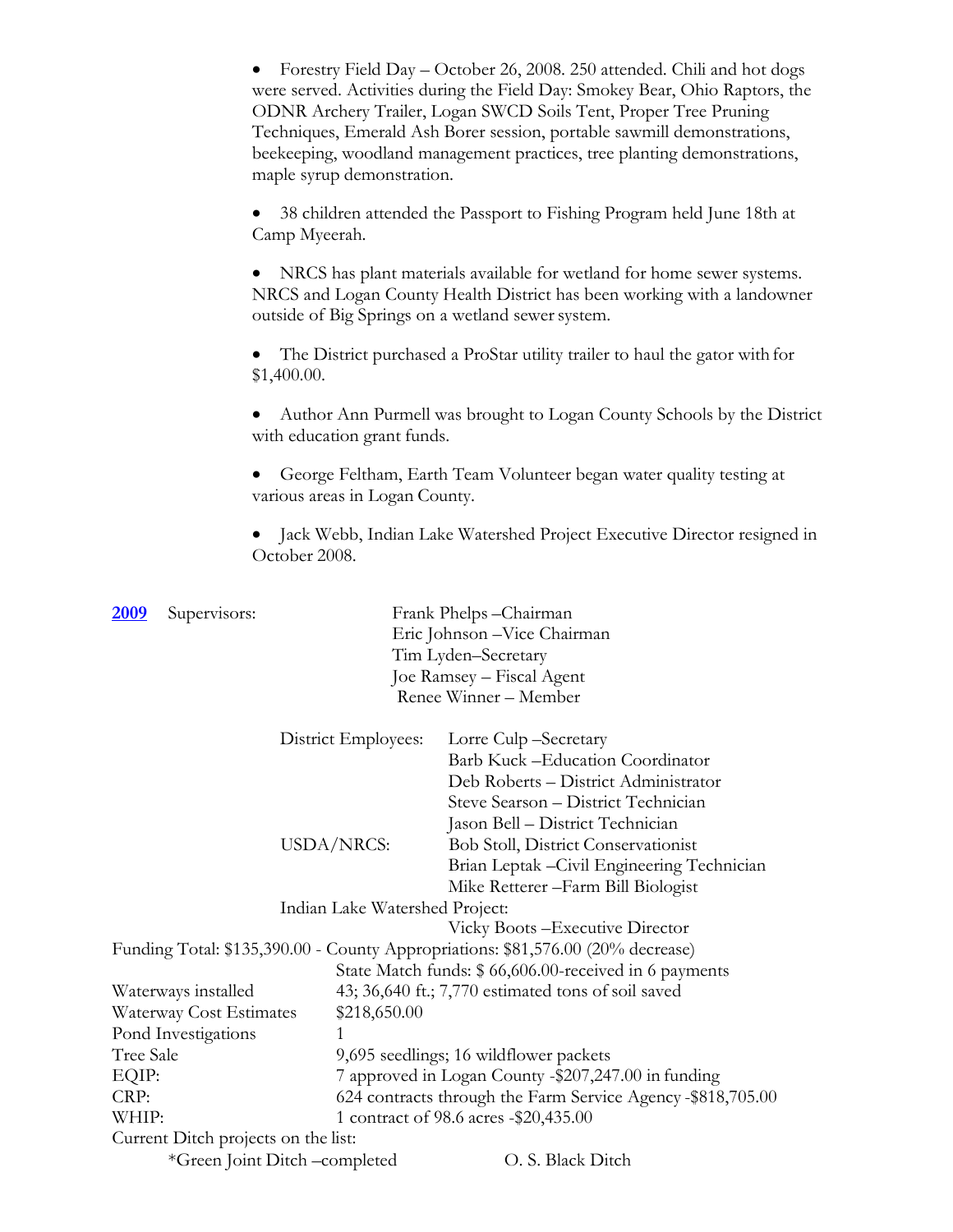• Area IV Envirothon May 5th at Honda of America, East Libertyplant

• Passport To Fishing program – Jun 17th at Camp Myeerah, 68 children attended

• July –Logan SWCD supervisors regrettably lay off the Education Coordinator due to budget cuts

• 66th Annual Meeting/Open House held at the Logan SWCD office August 13, 2009. Supervisor candidates: Tim Lyden, Eric Johnson, Pat Myers, Don Selhorst. Eric Johnson and Tim Lyden were re-elected.

• Conservation Farm Family – R & K Farm – the Kinney Family

• Drive It Yourself Tour September 19th. Stops included: Logan County Farm Bureau's Farmer's Share Breakfast, Logan County Farmers Market at the Fair Grounds, Logan County Cooperative at Ohio High Point Career Center, Stoneyfield Farm – Dwight & Bonnie Hanson, Meadowbrook Farm –Don & Doris Selhorst, Ledley Dairy – Loren & Nancy Ledley

- Contracted with Toni Cox for school education programs
- Agricultural Security Area Informational meeting held in LoganCounty
- Logan County EMS Mapping project started
- Board members voted to not be reimbursed for their accumulated meeting mileage for 2009

• Logan SWCD employees' hours reduced by 20% effective 12/28/09. Hours: Monday –Thursday, 7:30 AM to 4:30 PM

| 2010                         | Supervisors: |                                | Frank Phelps - Chairman                                                                            |
|------------------------------|--------------|--------------------------------|----------------------------------------------------------------------------------------------------|
| Eric Johnson - Vice Chairman |              |                                |                                                                                                    |
|                              |              |                                | Tim Lyden-Secretary                                                                                |
|                              |              |                                | Joe Ramsey – Fiscal Agent                                                                          |
|                              |              |                                | Renee Winner - Member                                                                              |
|                              |              | District Employees:            | Lorre Culp – Secretary                                                                             |
|                              |              |                                | Deb Roberts - District Administrator                                                               |
|                              |              |                                | Steve Searson - District Technician                                                                |
|                              |              |                                | Jason Bell – District Technician                                                                   |
|                              |              | <b>USDA/NRCS:</b>              | <b>Bob Stoll, District Conservationist</b>                                                         |
|                              |              |                                | Brian Leptak-Civil Engineering Technician                                                          |
|                              |              |                                | LaRae Baker-Soils Conservationist                                                                  |
|                              |              |                                | Justin McBride -NRCS Summer Intern                                                                 |
|                              |              |                                | Mike Retterer – Farm Bill Biologist                                                                |
|                              |              | Indian Lake Watershed Project: |                                                                                                    |
|                              |              |                                | Vicky Boots – Executive Director                                                                   |
|                              |              |                                | Funding Total: \$135,390.00 - County Appropriations: \$65,000.00 +6,600.00 administrative contract |

services with the Commissioner's office =\$71,600.00, State Match funds: \$ 71,600.00-received in 12 payments;  $\frac{1}{2}$  in 2010 and  $\frac{1}{2}$  in 2011

Waterways installed 10; 18,600 ft.; 1,750 estimated tons of soil saved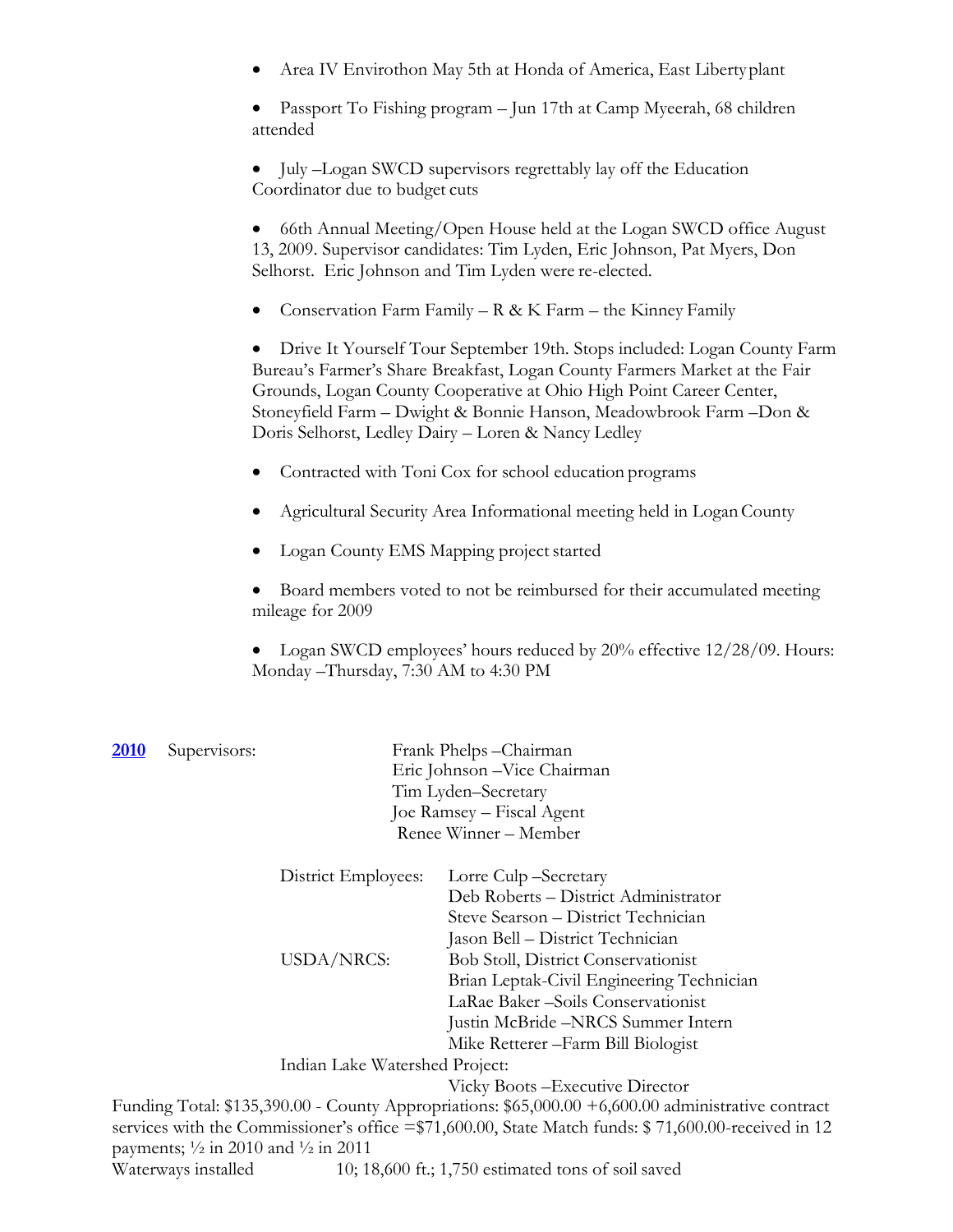| Waterway Cost Estimates             | \$182,270.00                                                |  |  |
|-------------------------------------|-------------------------------------------------------------|--|--|
| Pond Investigations                 |                                                             |  |  |
| Tree Sale                           | 6,875 seedlings; 26 wildflower packets; 652 tree shelters   |  |  |
| EQIP:                               | 3 approved in Logan County - \$97,323.00.00 in funding      |  |  |
| CRP:                                | 623 contracts through the Farm Service Agency -\$803,517.00 |  |  |
| WRP:                                | 5 contracts of 798 acres -\$20,435.00                       |  |  |
| CSP:                                | 6 contracts equaling \$101,500.00                           |  |  |
| Current Ditch projects on the list: |                                                             |  |  |
| * Roach Ditch                       | * O. S. Black Ditch<br><i><b>*Kreglow Ditch</b></i>         |  |  |
|                                     |                                                             |  |  |

• One CNMP plan was completed involving 145 dairy cows and 282 acres of conservation and nutrient management planning.

• Technicians assisted with 2 milk house sprinkler systems and 1 animalwaste storage structure.

• Logan SWCD contracted with Logan County Commissioners to provide office support in their office 2 days a week.

• Contracted with Toni Cox to provide school programs focusing onvarious agricultural activities that match the State Science Standards to the programs.

• 67th Annual Meeting held August 11, 2010, an open house at the office. Supervisor candidates for one supervisor position were Renee Winner & Kelly Mobley. Renee Winner was re-elected for another 3 year ter. The Re-Al Winner Family Farm was the Conservation Farm Family.

• Area IV Envirothon was held in West Chester. Bellefontaine teams placed 14th and 15th, Indian Lake placed 21st and the Riverside teams placed 49thand 63rd.

• 2nd Bi-Annual Agricultural Education Tour held June 24-25. Fifty-seven attended. Stops included: Wyandot, Inc. –Marion, The Ohio State Agricultural Research Center –Wooster, Fred Cannons Beef Farm and Barn Restoration – Wooster, Pine Tree Farms –Wooster, an organic farm- Sterling, Pioneer Equipment –Dalton, Malabar Farms –Wooster, Mockingbird Meadows Farm – Marysville.

• The Larry Kinney was honored at the Farm Science Review as the area's Conservation Farm Family

• December 2010-District Technician left Logan SWD to accept a position as a West Lake Basin Conservationist in Auglaize, Allen and Hardin counties.

The vacant District Technician position was not filled due to the budget situation.

| <b>2011</b> | Supervisors:        | Frank Phelps - Chairman              |
|-------------|---------------------|--------------------------------------|
|             |                     | Eric Johnson - Vice Chairman         |
|             |                     | Tim Lyden-Secretary                  |
|             |                     | Joe Ramsey – Fiscal Agent            |
|             |                     | Renee Winner – Member                |
|             | District Employees: | Lorre Culp -Secretary                |
|             |                     | Deb Roberts - District Administrator |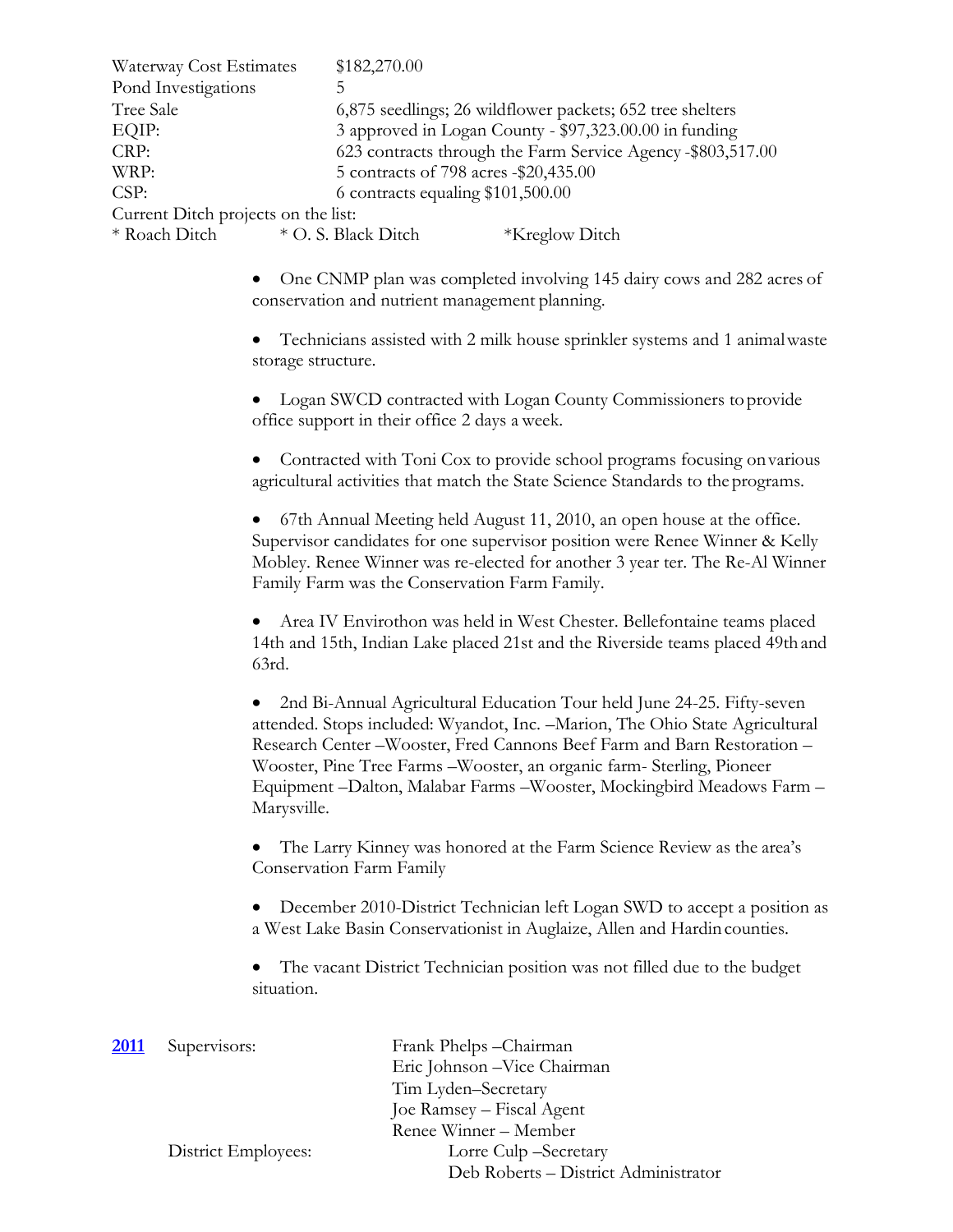|                                     | USDA/NRCS:                                                                | Steve Searson - District Technician<br><b>Bob Stoll, District Conservationist</b><br>Brian Leptak-Civil Engineering Technician<br>LaRae Baker-Soils Conservationist<br>Mike Retterer-Farm Bill Biologist                   |
|-------------------------------------|---------------------------------------------------------------------------|----------------------------------------------------------------------------------------------------------------------------------------------------------------------------------------------------------------------------|
|                                     | Indian Lake Watershed Project:                                            |                                                                                                                                                                                                                            |
|                                     |                                                                           | Vicky Boots - Executive Director                                                                                                                                                                                           |
|                                     | received in 12 payments; $\frac{1}{2}$ in 2011 and $\frac{1}{2}$ in 2012. | Funding Total: \$152,395.00 - County Appropriations: \$65,000.00 +\$15,205.00 administrative<br>contract services with the Commissioner's office =\$80,205.00, State Match funds: \$72,190.00-                             |
| Waterways installed                 |                                                                           | 41; 33.900 ft.; 4,476 estimated tons of soil saved                                                                                                                                                                         |
| Waterway Cost Estimates             | \$280,000.00                                                              |                                                                                                                                                                                                                            |
| Pond Investigations                 | 6                                                                         |                                                                                                                                                                                                                            |
| Manure Investigations -             |                                                                           | 8, not including follow-up visits, reporting and correspondence<br>with agencies and landowners                                                                                                                            |
| Drainage Investigations -           | 23                                                                        |                                                                                                                                                                                                                            |
| Tree Sale                           |                                                                           | 2,680 seedlings; 16 wildflower packets, 12 tree shelters                                                                                                                                                                   |
| EQIP:                               |                                                                           | 5 approved in Logan County – 2,726 acres–funding \$26,933.00                                                                                                                                                               |
| Forestry EQIP:                      |                                                                           | 1 contract, 40 acres -funding -\$16,693.00                                                                                                                                                                                 |
| CRP:                                |                                                                           | 628 contracts through the Farm Service Agency -\$786,027.00 to<br>Logan County producers                                                                                                                                   |
| WRP:                                | Involving 1,189.2 acres                                                   | 2 easements of 861 acres -\$2,177,816.00 also 6 applications                                                                                                                                                               |
| CSP:                                |                                                                           | 3 contracts -766.7 acres equaling \$122,810.00                                                                                                                                                                             |
| Current Ditch projects on the list: |                                                                           |                                                                                                                                                                                                                            |
| * Roach Ditch                       | * O. S. Black Ditch                                                       | *Kreglow Ditch                                                                                                                                                                                                             |
|                                     | locations of emergency runs in the county                                 | Contracted with the Logan EMS Association to create maps and notebooks<br>for the Sheriff's Department and each squad and fire department to use for                                                                       |
|                                     |                                                                           | Assisted with 7 applications for the Ohio Department of Agriculture's Clean<br>Ohio Agricultural Easement Purchase Program                                                                                                 |
|                                     | 4th grade classes involving 285 students                                  | 2011 Top of Ohio Drive It Yourself Tour –served on the committee,<br>compiled teacher and student packets for 812 students and 38 teachers,<br>coordinated the conservation school day stop that involved 13, Logan County |
|                                     |                                                                           | Logan County held the Manure Science Review at Re-Al Winner Farms.                                                                                                                                                         |

• Contracted with Bill Fulton, retired Indian Lake teacher to coordinate the Logan County Teams for the Area IV Envirothon.

• Conservation Tillage Club meetings held January –March with approximately 65 individuals attending each of 6 breakfasts.

• 68th Annual Meeting was held September 8th at Winner Harvest Barn. Logan SWCD and Logan County Farm Bureau combined their Annual Meetings. Supervisor candidates included: current Supervisors Frank Phelps and Joe Ramsey with Jim Hoffman also running for one of two positions. Frank Phelps and Joe Ramsey were both re-elected to serve 3 year terms.

• The 2011 Logan SWCD Cooperator of the Year – Joe and Andy Forsythe.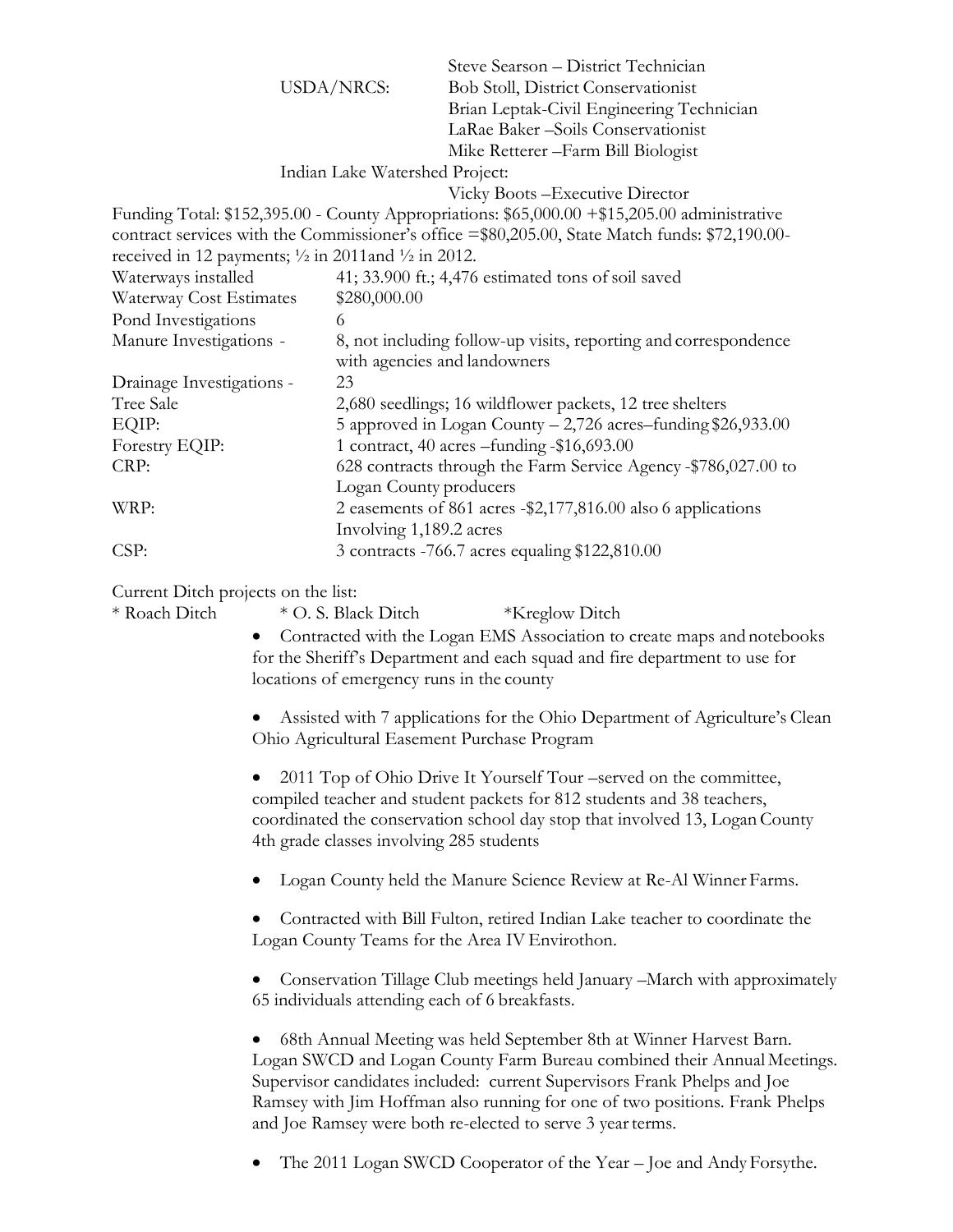| <u>ZUIZ</u>                                                              |                   |                                |                                                                                                                                                                                                                                                                                                                                                                                                                                                                                                                                                                   |
|--------------------------------------------------------------------------|-------------------|--------------------------------|-------------------------------------------------------------------------------------------------------------------------------------------------------------------------------------------------------------------------------------------------------------------------------------------------------------------------------------------------------------------------------------------------------------------------------------------------------------------------------------------------------------------------------------------------------------------|
|                                                                          | Supervisors:      |                                | Frank Phelps-Chairman<br>Eric Johnson - Vice Chairman<br>Tim Lyden-Secretary<br>Joe Ramsey – Fiscal Agent                                                                                                                                                                                                                                                                                                                                                                                                                                                         |
|                                                                          |                   |                                | Renee Winner - Member                                                                                                                                                                                                                                                                                                                                                                                                                                                                                                                                             |
|                                                                          |                   | District Employees:            | Lorre Culp -Secretary<br>Deb Roberts - District Administrator                                                                                                                                                                                                                                                                                                                                                                                                                                                                                                     |
|                                                                          |                   | USDA/NRCS:                     | Steve Searson - District Technician<br><b>Bob Stoll, District Conservationist</b><br>Brian Leptak-Civil Engineering Technician<br>LaRae Baker-Soils Conservationist<br>Brian Ortman - Farm Bill Biologist                                                                                                                                                                                                                                                                                                                                                         |
|                                                                          |                   | Indian Lake Watershed Project: |                                                                                                                                                                                                                                                                                                                                                                                                                                                                                                                                                                   |
|                                                                          |                   |                                | Vicky Boots - Executive Director                                                                                                                                                                                                                                                                                                                                                                                                                                                                                                                                  |
|                                                                          |                   |                                | Funding Total: \$131,096.00 - County Appropriations: \$65,000.00; State Match funds: \$66,096.00-                                                                                                                                                                                                                                                                                                                                                                                                                                                                 |
| received in 12 payments; $\frac{1}{2}$ in 2012and $\frac{1}{2}$ in 2013. |                   |                                |                                                                                                                                                                                                                                                                                                                                                                                                                                                                                                                                                                   |
| Waterways installed                                                      |                   |                                | 40; 42,840 ft.; 6,900 estimated tons of soil saved                                                                                                                                                                                                                                                                                                                                                                                                                                                                                                                |
| Waterway Cost Estimates                                                  |                   | \$413,815.00                   |                                                                                                                                                                                                                                                                                                                                                                                                                                                                                                                                                                   |
| Pond Investigations                                                      |                   |                                |                                                                                                                                                                                                                                                                                                                                                                                                                                                                                                                                                                   |
|                                                                          |                   |                                | Manure Investigations -9, not including follow-up visits, reporting and correspondence                                                                                                                                                                                                                                                                                                                                                                                                                                                                            |
|                                                                          |                   | with agencies and landowners   |                                                                                                                                                                                                                                                                                                                                                                                                                                                                                                                                                                   |
| Drainage Investigations -                                                |                   | 16                             |                                                                                                                                                                                                                                                                                                                                                                                                                                                                                                                                                                   |
| Group Ditch Projects -                                                   |                   | $\overline{2}$                 |                                                                                                                                                                                                                                                                                                                                                                                                                                                                                                                                                                   |
| Urban-                                                                   |                   | 41 hours                       |                                                                                                                                                                                                                                                                                                                                                                                                                                                                                                                                                                   |
| Tree Sale                                                                |                   |                                | 5,015 seedlings; 230 3 gallon container stock, 20 wildflower                                                                                                                                                                                                                                                                                                                                                                                                                                                                                                      |
| EQIP:                                                                    |                   | packets, 3,412 tree shelters   | 3 approved in Logan County - 200 acres-funding \$45,000.00                                                                                                                                                                                                                                                                                                                                                                                                                                                                                                        |
| Forestry EQIP:                                                           |                   |                                | 3 contract, 200 acres – funding -\$19,300.00                                                                                                                                                                                                                                                                                                                                                                                                                                                                                                                      |
| CRP:                                                                     |                   |                                | 589 contracts through the Farm Service Agency -8,440 acres -                                                                                                                                                                                                                                                                                                                                                                                                                                                                                                      |
|                                                                          |                   |                                | \$722,181.00 to Logan County producers                                                                                                                                                                                                                                                                                                                                                                                                                                                                                                                            |
| WRP:                                                                     |                   |                                | 5 easements of 429.3 acres -1.2 million dollars                                                                                                                                                                                                                                                                                                                                                                                                                                                                                                                   |
| CSP:                                                                     |                   |                                | 3 contracts -766.7 acres equaling \$122,810.00                                                                                                                                                                                                                                                                                                                                                                                                                                                                                                                    |
|                                                                          | Tomorrow Program. |                                | Held 6 Conservation Tillage Club Breakfast Meetings. Approximated 330<br>landowners attended the 6 meetings. One education breakfast focused on the 4R                                                                                                                                                                                                                                                                                                                                                                                                            |
|                                                                          |                   |                                | Assisted with the Amazing Adventure at the Logan County Fair and had a<br>display with Logan County Farm Bureau and Heritage Cooperative where the 4R<br>Tomorrow program was displayed along with various educational handouts. We<br>also had a "Name that Farm" contest where each day an aerial map was provided<br>and participants could guess whose farm was showcased on the map. The winner<br>each day was rewarded with a \$10.00 Chamber Choice certificate. The Amazing<br>Adventure (formerly known as Happy Hoofing) had not been held for several |

• Lorre and Deb spent a day at the Ohio State Fair August 3rd. Franklin SWCD invited SWCD's to showcase their District. Logan SWCD participated. Deb & Lorre shared the District's "Nature Paints a Picture" program where

years previously. Children learned about soil and soilspainting.

**2012**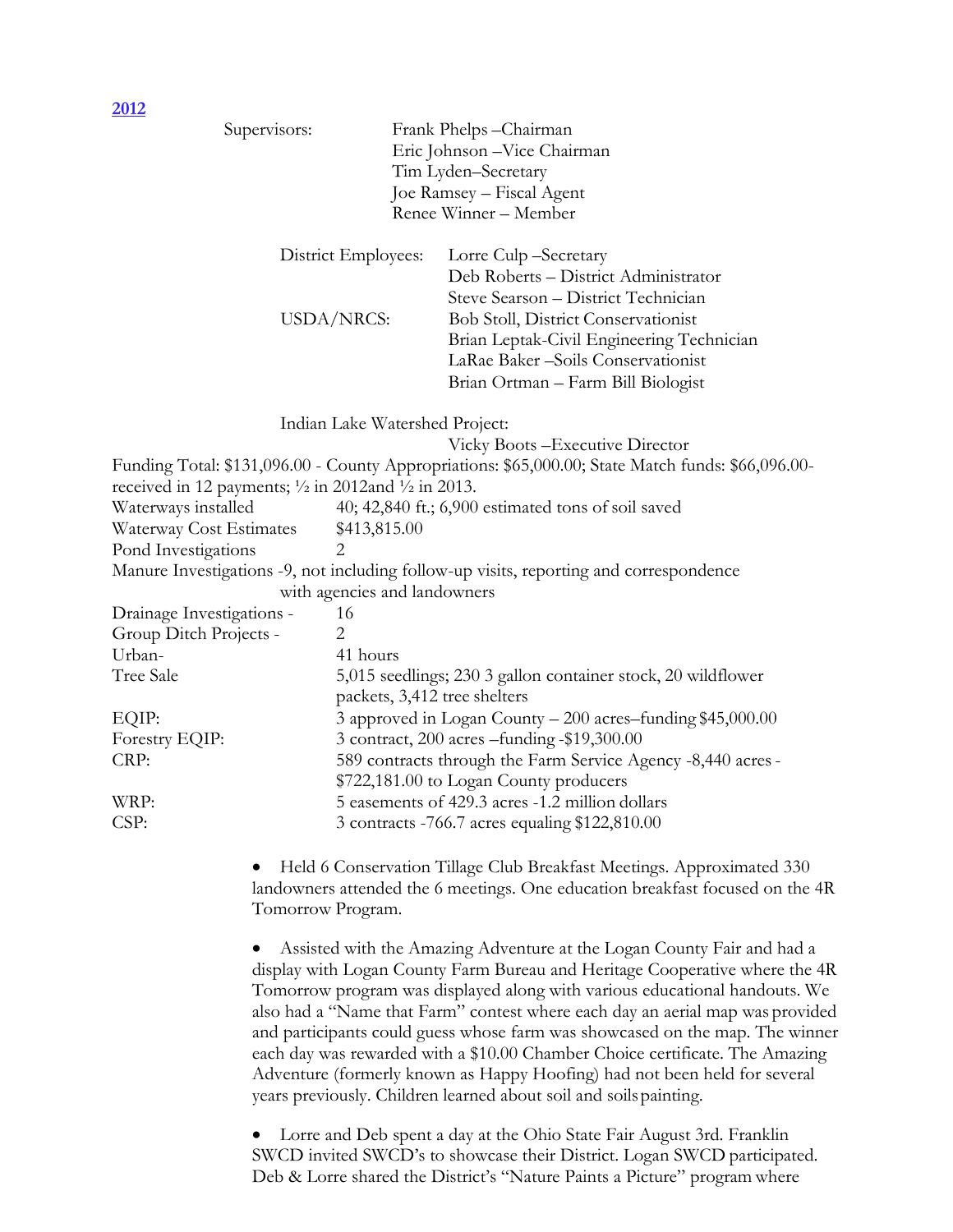participants were given the opportunity to create their own picture painting with soils and natural embellishment such as flowers, grasses, bark, etc.

• 69th Logan SWCD Annual Meeting was held September 18th at Winner Harvest Barn. The Annual Meeting was held in conjunction with LoganCounty Farm Bureau. Candidates running for 2 Supervisor positions were current Supervisors Eric Johnson and Tim Lyden along with Adam Graham. Eric Johnson and Tim Lyden were re-elected for another 3 year term.

• The 2012 Logan SWCD Cooperator of the Year – Randy and Vicki Smith. Randy and Vicky were also selected as the Farm Credit Services Cooperator of the Year Award.

• Held the 3rd Bi-Annual Agricultural Education Tour June 26 – 28, 2012. 37 individuals attended the 3 day, 2 night event visiting Canal Junction Farmstead Cheese, Defiance, Ohio, Forrest Woods Nature Preserve, Antwerp, Bridgewater Dairy, Montpelier, The Andersons' in Maumee, Kitty Todd Nature Preserve, Swanton, Hirzel Farms in Luckey, American Sweet Bean Company and Sisters of Saint Francis Seeds of Hope Farm, Tiffin and the University of Findlay James L. Child Equestrian Complex in Findlay.

• A Women in Agriculture workshop was held July  $18<sup>th</sup>$  at the Ohio Hi-Point Career Center. Topics included: Conservation Planning, Financial Assistance, Wildlife on your Farm Including Pollinator Habitat, Web Soil Survey,Landlord & Tenant Relations, Estate Planning and Locally Grown Foods & Marketing Your Products. A local panel of Logan County agriculture women –Lisa Bambauer, Renee' Winner and Vicky Boots shared their experiences and answered questions.

### **2013**

| Supervisors:        |                     | Frank Phelps-Chairman                      |  |  |
|---------------------|---------------------|--------------------------------------------|--|--|
|                     |                     | Eric Johnson - Vice Chairman               |  |  |
|                     | Tim Lyden-Secretary |                                            |  |  |
|                     |                     | Joe Ramsey – Fiscal Agent                  |  |  |
|                     |                     | Renee Winner – Member                      |  |  |
| District Employees: |                     | Lorre Culp – Secretary                     |  |  |
|                     |                     | Deb Roberts – District Administrator       |  |  |
|                     |                     | Steve Searson - District Technician        |  |  |
| USDA/NRCS:          |                     | <b>Bob Stoll, District Conservationist</b> |  |  |
|                     |                     | Brian Leptak-Civil Engineering Technician  |  |  |
|                     |                     | LaRae Baker-Soils Conservationist          |  |  |
|                     |                     | Brian Ortman – Farm Bill Biologist         |  |  |
|                     |                     |                                            |  |  |

Indian Lake Watershed Project: Vicky Boots –Executive Director

Funding Total: \$128,984.00- County Appropriations: \$65,000.00; State Match funds: \$63,984.00 received in 12 payments; ½ in 2013 and ½ in 2014.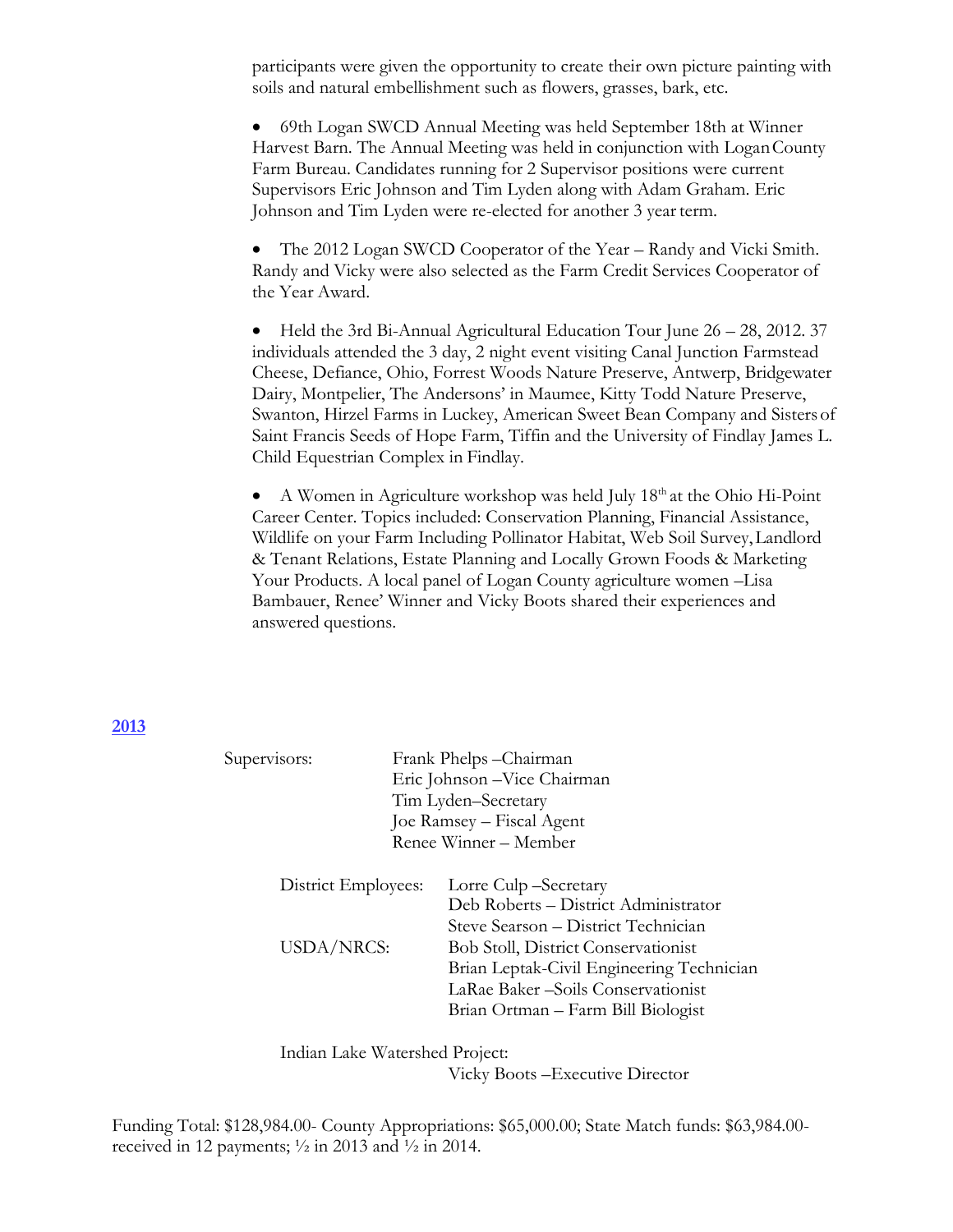Waterways planned – 9, 11,000 ft. Cost Estimate of waterways - \$ 121,560.00 Estimated tons of soil saved by the installation of waterways– 1,250 tons Pond site investigations –1 Manure Investigations – 7 - (58 hrs.) –This includes follow-up visits and correspondence with agencies and landowners Drainage Investigations –10–50 hours Group Ditch Projects –1 Urban –4 sites—(25 hrs.) 2013 Tree Sale– 12,625 seedlings 20 wildflower packets and 1,604 tree shelters. Five large orders of

seedlings were purchased for USDA conservation plantings.

• Logan SWCD along with Hardin SWCD and Hardin County OSU Extension held 4 Conservation Tillage Meetings. Held at the Plaza Inn, Mt. Victory in January, February and March, these informational meeting brought in a total of 330 attendee, averaging approximately 70 at each meeting. Each attendee received free breakfasts.

• Logan SWCD agreed to contract with the U.S. Fish and Wildlife to administer project payments. The contract brings in approximately \$1,000.00 of additional funding per agreement to the District.

• District supervisors contracted with Bill Fulton, retired Indian Lake High School to coordinate Logan County teams to compete in the Area IV Envirothon. On May  $7<sup>th</sup>$ , 29 Bellefontaine, Indian Lake and Riverside high school students competed at the Maria Stein Spiritual Center in Mercer County. The highest scoring Logan County team was Bellefontaine. The team placed 9<sup>th</sup> out of 69 teams.

• Logan SWCD employees showcased the 4R Tomorrow program with their display at the Logan County Fair and participated in the Amazing Agriculture Adventure educated children about soils and then completed a "hands-on" soil painting activity. Each day of the fair a different aerial photo was displayed. Fairgoers were invited to guess what farm was being displayed.

• District employees along with Jill Smith, Logan County Farm Bureau, Vicky Boots with Indian Lake Watershed Project, Pat Myers, Rick Petty with Logan County Cooperative Electric and Becky Hoffman with Farm Credit Mid-America planned the 2013 Top of Ohio Drive It Yourself Tour. The tour was held Sunday, September 22<sup>nd</sup>. Stops for the event were RE-AL Winner Farms, Bunker Hill Farm, Logan County Electric Cooperative and Yeasel Farms. Approximately 1,032 first and fourth grade students participated in an Ag School Day on Friday, September  $20<sup>th</sup>$ . The conservation stop for the Ag School Day was held at Riverside Schools.

• Approximately 80 individuals attended a Cover Crop workshop August 14<sup>th</sup>.

• The  $70<sup>th</sup>$  Logan Soil and Water Conservation District Annual Meeting was held September  $12<sup>th</sup>$  at Winner's Harvest Barn in conjunction with the Logan County Farm Bureau Annual Meeting. David Knight and Dawn Beelman ran for the one open supervisor position to replace Renee Winner who decided not to seek re-election. David Knight was elected for a three year commencing January 1, 2014.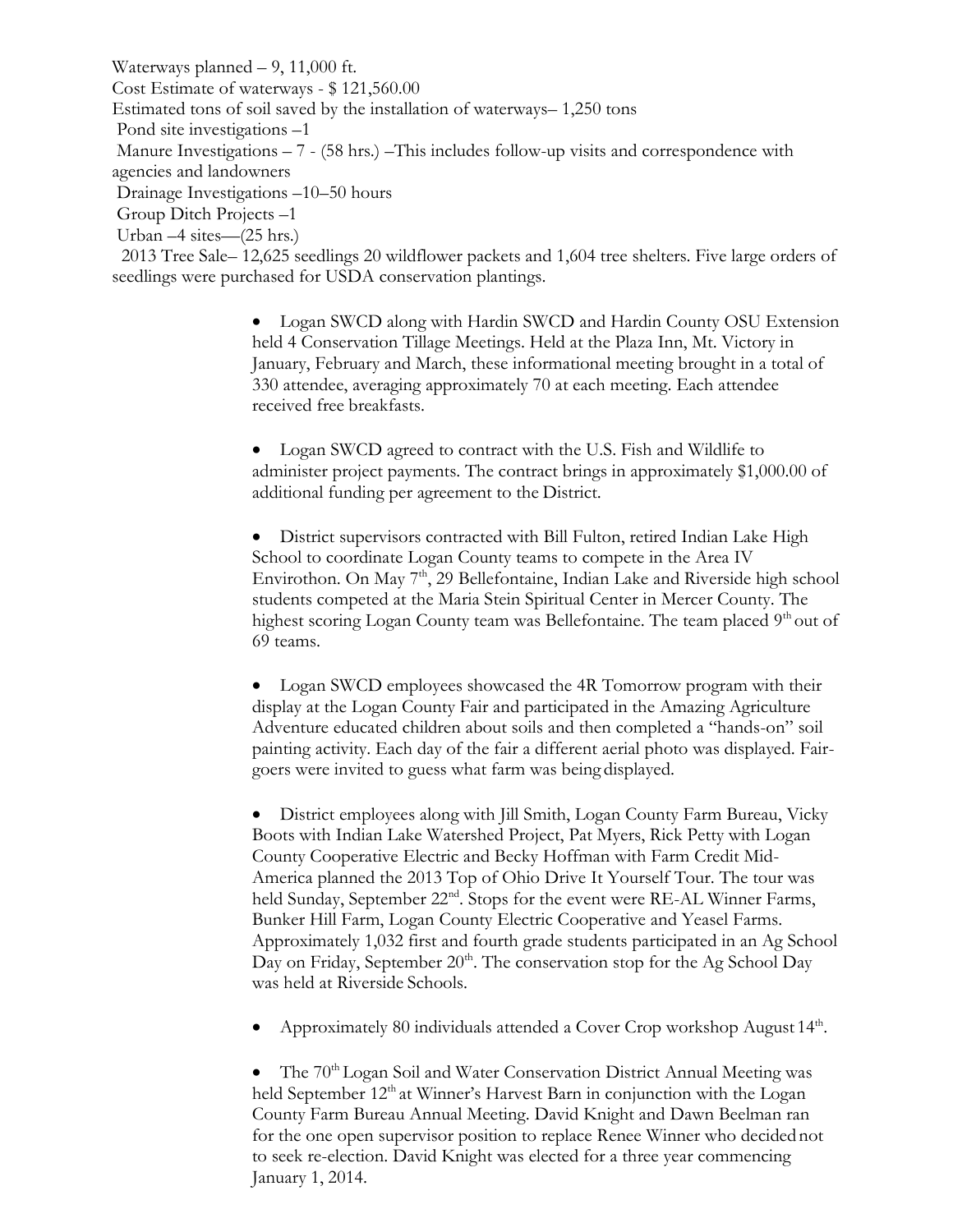Lisa Bambauer was honored as the 2013 Cooperator of the Year receiving a plaque and gift certificate. Becky Hoffman and Andrea Dicke with Farm credit Mid-America presented a Cooperator of the Year sign. The meal was catered by the Plaza Inn, Mt. Victory and the dessert by the Heidout, Jackson Center.

• Bob Stoll, USDA Natural Resources Conservation Service, District Conservationist, Bellefontaine Field Office retired after 30+ years of service with NRCS.

### **2014**

| Supervisors:                                           | Frank Phelps - Chairman                   |  |
|--------------------------------------------------------|-------------------------------------------|--|
|                                                        | Eric Johnson-Vice Chairman                |  |
|                                                        | Joe Ramsey-Fiscal Agent                   |  |
|                                                        | Tim-Lyden -Secretary                      |  |
|                                                        | David Knight-Member                       |  |
|                                                        |                                           |  |
| District Staff:                                        | Lorre Culp-Secretary/GIS                  |  |
|                                                        | Deb Roberts-District Administrator        |  |
|                                                        | Steve Searson-District Technician         |  |
| USDA/NRCS: Leisha Billenstein-District Conservationist |                                           |  |
|                                                        | Brian Leptak-Civil Engineering Technician |  |
|                                                        | LaRae Baker-Soils Conservationist         |  |
|                                                        | Brian Ortman – Farm Bill Biologist        |  |

Indian Lake Watershed Project: Vicky Boots –Executive Director

Funding Total: \$137,118.00- County Appropriations: \$70,000.00; State Match funds: \$67,118.00 received in 12 payments;  $\frac{1}{2}$  in 2014 and  $\frac{1}{2}$  in 2015.

Wetland Reserve Program (WRP) – none– closed this year Environmental Quality Incentive Program (EQIP) – 4 contracts, 300 acres, \$255,600.00 Conservation Security Program (CSP) – 21contract, 37 acres, \$ 2,650.00 Conservation Reserve Program (CRP) -562 contracts, 5,916 acres, \$ 633,208.00 to Logan County producers.

Waterways planned – 18 projects, 21,000 ft. Cost Estimate of waterways - \$ 204,900.00 Estimated tons of soil saved by the installation of waterways– 3,543 tons

Pond site investigations –6

Pollution Abatement Investigations (Manure)– 4

Group Project Drainage Project Assistance –2

Drainage Investigations –12

Urban Site Reviews –8

Logan SWCD 2014 Tree Sale– 4,550 seedlings 9 wildflower packets and 582 tree shelters sold. Four large orders of seedlings were purchased for USDA conservation plantings.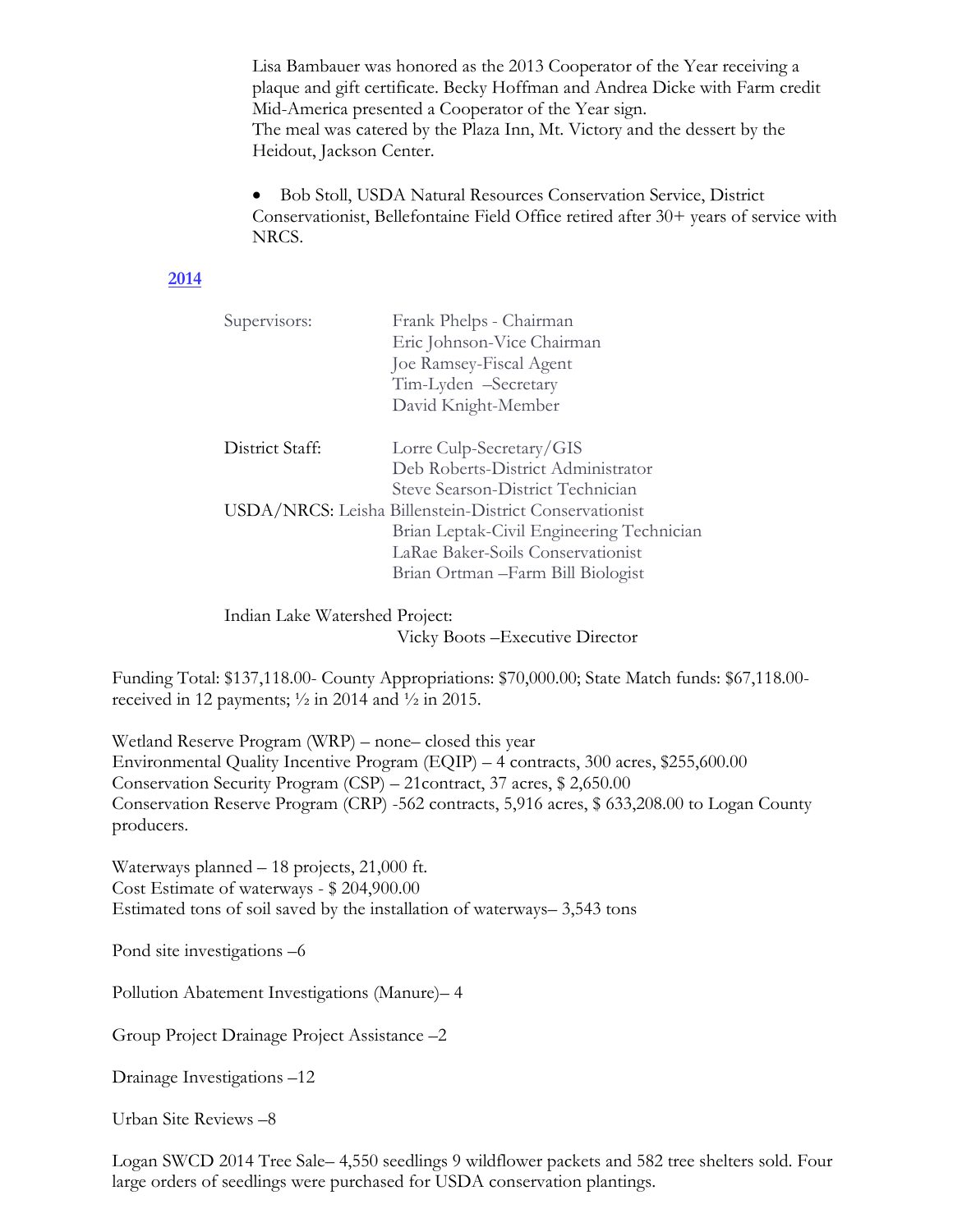• Conservation Tillage Club Meetings**-**Logan Soil & Water Conservation District along with Hardin Soil & Water Conservation District, Union Soil & Water Conservation District, Logan County OSU Extension, and Hardin County OSU Extension, held four conservation education meetings for landowners. The meetings were held at the Plaza Inn, Mt. Victory in January, February and March with approximately 330 landowners attending the meetings, averaging 65 per meeting. A free breakfast was served at each meeting, with several organizations and business sponsoring the breakfasts. Topics at the breakfast meetings were: Economics of Disease Control, Weed Management, Grain Marketing, Ag Law and CDL Requirements for Ag.

• Logan County Fair Activities: The Logan Soil and Water Board of Supervisors thank those who stopped by our display that focused on cover crops at the 2014 Logan County Fair. We also extend a special thank you to the Logan County Farm Bureau and Logan County Electric Cooperative for graciously providing space for our display. While at the fair, Logan Soil and Water Conservation District was pleased to participate in the "Amazing Agriculture Adventure" organized by the Logan County Farm Bureau.

Employees demonstrated the Enviroscape focusing on watersheds and the effects pollution can affect our natural resources and shared "Soils to Spoon" teaching youth the importance of soil in the food they eat every day.

• Envirothon**-**4 Logan County teams participated in the Area 4 Envirothon April 29th at the Proctor Center in London, Ohio. All placed well with the Bellefontaine Red Team of Olivia Martin, J. D. Bensman, Monica Martz, Matt Baughman and Connor Mason placing 5th out of 82 teams. The participant of the Logan County teams would not be possible without the support of Pheasants Forever Logan County Chapter #285 financialsupport.

• Cover Crop Workshops **–**Logan SWCD assisted NRCS with 3 cover crop sessions with approximately 90 participants for the 3 sessions.

• Water Quality Testing– Logan SWCD and NRCS are blessed to have a fantastic Earth Team Volunteer, George Feltham. George and his team have conducting water quality testing for the past 4 years at various creeks and streams in Logan County with landowner permission.

• Camp Myeerah—U.S. Fish & Wildlife project- Steve Searson, District Technician, has been providing assistance for a wetland project at Camp Myeerah.

• August -Leisha Billenstein is the new NRCS District Conservationist.

• The 71<sup>st</sup> Logan SWCD Annual Meeting was held September 11, 2014 at Winner's Harvest Barn. Candidates for two supervisor positions were Liz Core, Richard Kinney, Frank Phelps and Joe Ramsey. Frank Phelps and Joe Ramsey were re-elected for three year terms beginning January 1, 2015. A touching tribute for Nevin Smith who served as Logan SWCD Supervisor for 30 years and served as president for Ohio Federation of Soil and Water Conservation Districts was presented by Frank Phelps. Bob Stoll, retired District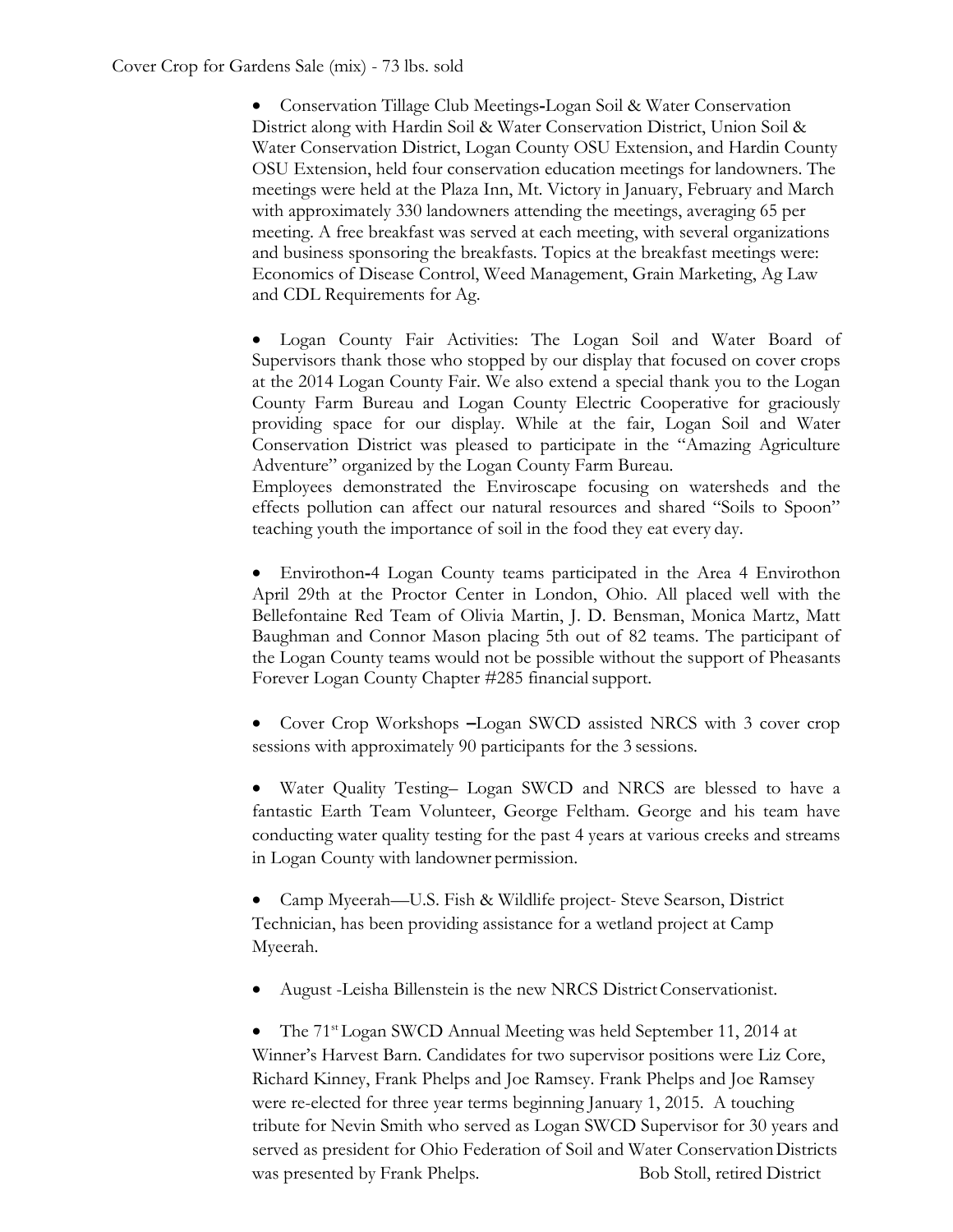Conservationist introduced our new District Conservationist Leisha Billenstein and presented to her a "District conservations Survival Kit". Bob Stoll presented the 2014 Cooperator of the Year Award to Carol and Alice O'Brien. Becky Hoffman and Andrea Dicke with Farm Credit Mid-America presented the Cooperator of the Year sign.

• Carol and Alice O'Brien were honored with the OFSWCD Conservation Cooperator of the Year.

• The bi-annual Ag Education Tour was cancelled to lack ofregistrations.

## **2015**

| Supervisors:                   | Tim Lyden - Chairman<br>Eric Johnson-Vice Chairman<br>Joe Ramsey-Fiscal Agent<br>Frank Phelps -Secretary<br>David Knight-Member                                    |
|--------------------------------|--------------------------------------------------------------------------------------------------------------------------------------------------------------------|
| District Staff:                | Lorre Culp-Secretary/GIS<br>Deb Roberts-District Administrator<br>Steve Searson-District Technician                                                                |
| <b>USDA/NRCS:</b>              | Leisha Billenstein-District Conservationist<br>Brian Leptak-Civil Engineering Technician<br>LaRae Baker-Soils Conservationist<br>Mike Retterer-Farm Bill Biologist |
| Indian Lake Watershed Project: |                                                                                                                                                                    |
|                                | Vicky Boots – Executive Director                                                                                                                                   |

Funding Total: \$153,420.00- County Appropriations: \$80,000.00; State Match funds: \$73,420.00 received in 12 payments;  $\frac{1}{2}$  in 2015 and  $\frac{1}{2}$  in 2016.

Wetland Reserve Program (WRP) -one easement closing in FY 15 Environmental Quality Incentive Program (EQIP) -2 Conservation Nutrient Management Plans (CNMP's) and 1 pasture contract; 805.6 ac. \$41,210.00 Conservation Stewardship Program (CSP) - 2 –2015 contracts, both re-enrolls; 118.9 acres, \$1,000.00. Sixty-five CSP & CS+P contracts involving 35,861 acres were completed in 2015 Conservation Reserve Program (CRP) -532contracts, 5,027.46 acres, \$ 567 to Logan County producers.

The 2015 construction season got off to a late start. Several waterways that were not constructed due to delays with the Agriculture Act of 2014 carried into 2015 and there were numerous waterways signed up in 2015. Of course because of the large amount of rainfall Logan County experienced construction was delayed. Despite these set backs Logan Soil and Water Conservation District worked to assist landowners to get conservation on the land.

Waterways planned-32 projects; 38,345 ft. Cost Estimate of waterways - \$ 356,850.00 Estimated tons of soil saved by the installation of waterways– 4,313.80

Pond site investigations-5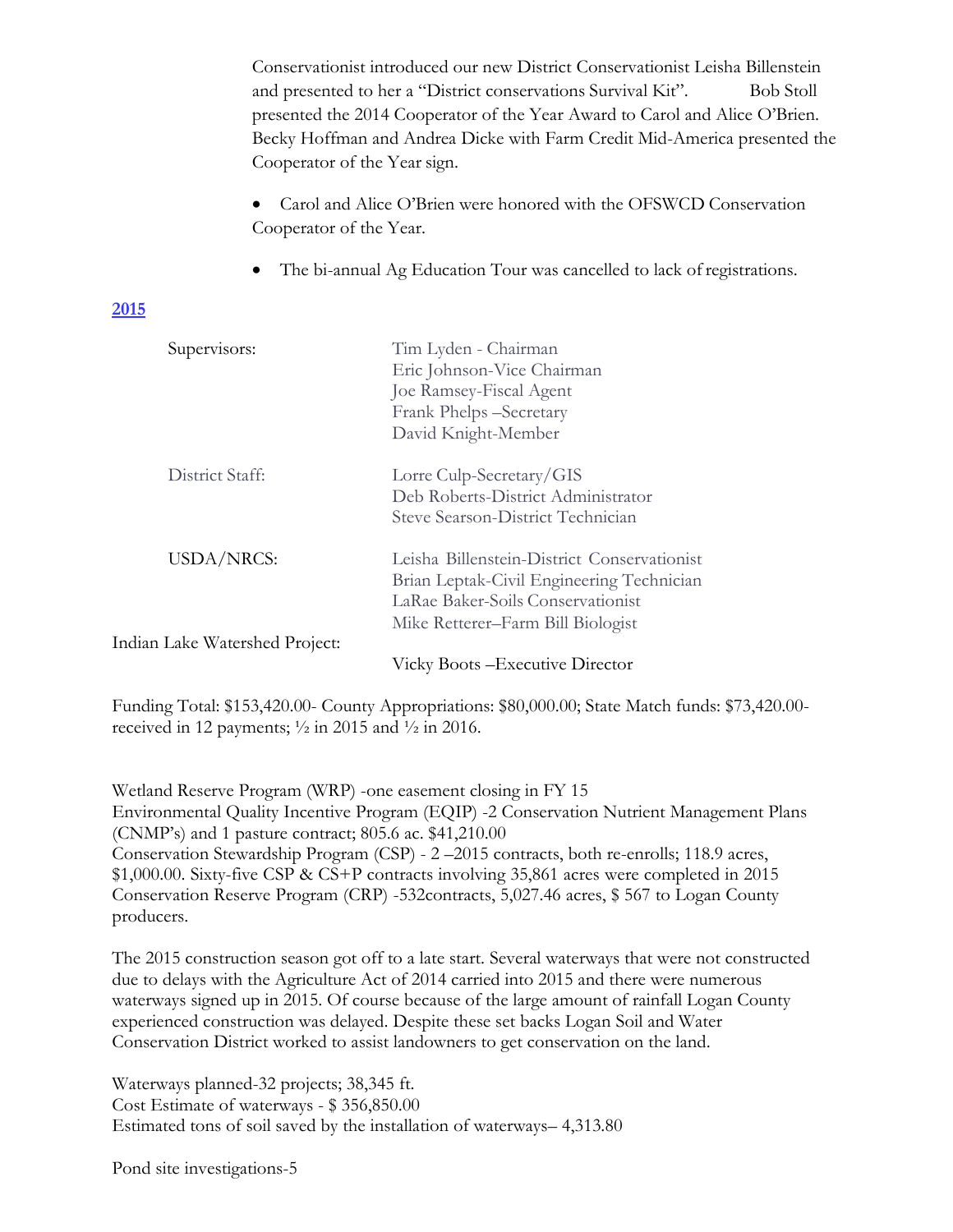Pollution Abatement Investigations (Manure)-7 Group Project Drainage Project Assistance-1 Drainage Investigations-7 Urban Site Reviews-10 Logan SWCD 2015 Tree Sale-2,620 seedlings, 18 wildflower packets and 172 tree shelters sold. Left over seedlings were donated to the Russells Point for ball park and restoration projects. Cover Crop for Gardens Sale (mix) - 100 lbs. sold

The 2015 Cooperator of the Year was the Tim and Lynn Miller family.

• Conservation Tillage Club Meetings-Logan Soil & Water Conservation District along with Hardin Soil & Water Conservation District, Union Soil & Water Conservation District, Logan County OSU Extension, and Hardin County OSU Extension, held four conservation education meetings for landowners. The meetings were held at the Plaza Inn, Mt. Victory in January, February and March with approximately 330 landowners attending the meetings, averaging 65 per meeting. A free breakfast was served at each meeting, with several organizations and business sponsoring the breakfasts. Topics at the breakfast meetings were "New Weed Management Options", "Grain Market Outlook", "Budgets, Cash Rents and the Bottom Line", "Water Quality/Nutrient Management".

• Logan County Fair Activities-The Logan Soil and Water Conservation District Board of Supervisors thank those who stopped by our display that focused on nutrient management and pollinators at the 2015 Logan County Fair. We also extend a special thank you to the Logan County Farm Bureau and Logan County Electric Cooperative for graciously providing space for our display. While at the fair, Logan Soil and Water Conservation District employees enjoyed making Chia Pets with children and educating them about soil facts.

• Envirothon-7 Logan County high school teams participated in the Area 4 Envirothon at Camp Friedlander in Loveland, Ohio. The participation of the Logan County teams would not be possible without the financial support of Pheasants Forever Logan County Chapter #285.

• Water Quality Testing-Logan SWCD and NRCS are blessed to have a fantastic Earth Team Volunteer, George Feltham. George and his team have conducting water quality testing for the past 5 years at various creeks and streams in Logan County with landowner permission.

• Myeerah Park-U.S. Fish & Wildlife project-Steve Searson, District Technician, has provided assistance for a wetland project at Myeerah Park and has assisted Indian Lake Watershed Project with the survey and technical assistance for a rain garden.

• Earth Day Celebration **-** Participated with an Earth Day Celebration held at Mary Rutan Park Saturday April 25th.

• Top of Ohio Drive It Yourself Tour- District employees along with Jill Smith, Logan County Farm Bureau, Vicky Boots with Indian Lake Watershed Project, Pat Myers, Michael Wilson with Logan County Cooperative Electricand Becky Hoffman with Farm Credit Mid- America planned the 2015 Top of Ohio Drive It Yourself Tour. The tour was held Sunday, September 20th. Stops for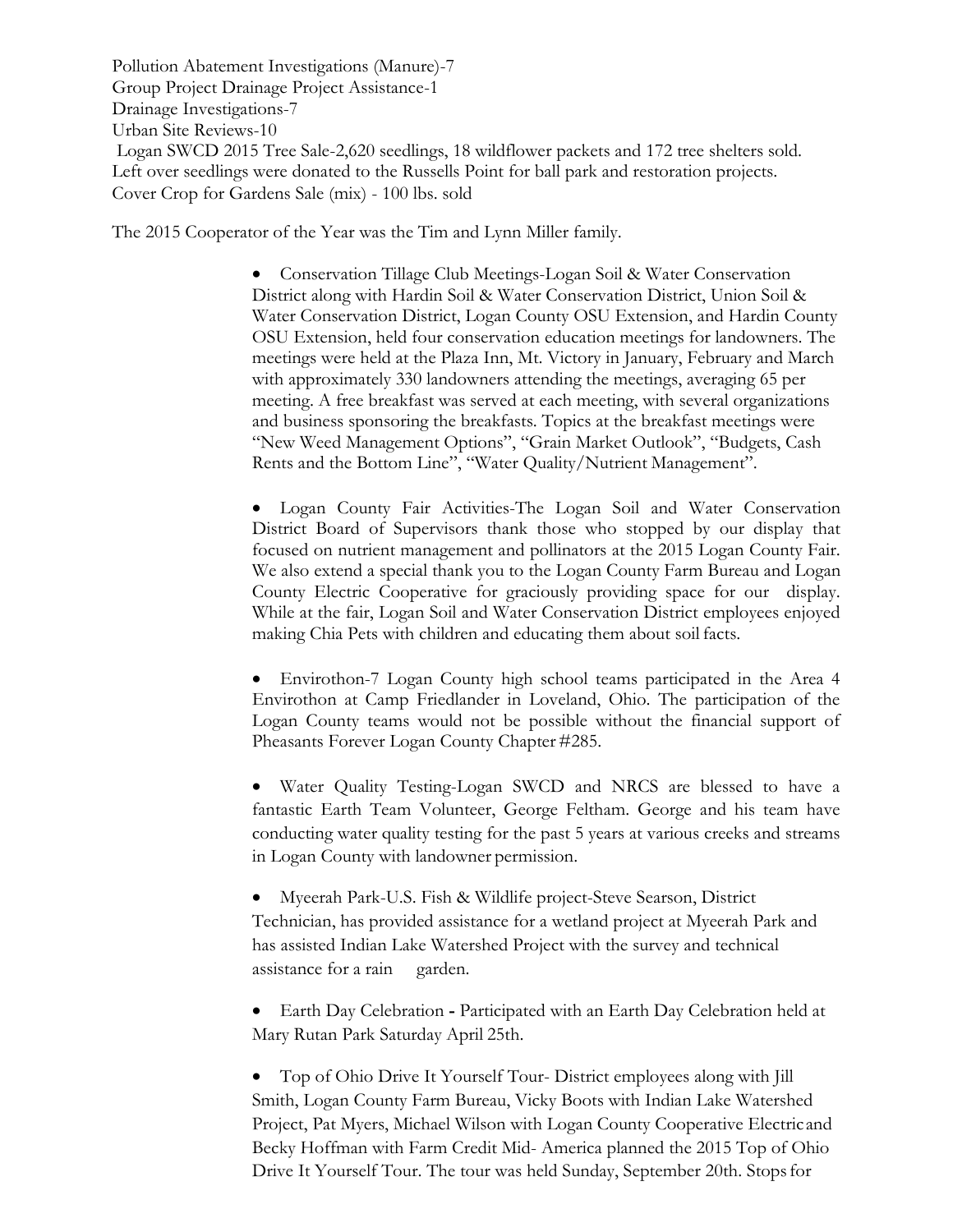the event were Forsythe Farms, Lyden Polypay Farms and Wishwell Farms. Approximately 1,054 first and fourth grade students participated in an Ag School Day on Friday, September 18<sup>th</sup>. In addition to enjoying the 3 stops on the tour first grade students were educated at an Amish farm, Kramer's Dairy Farm. Fourth grade students also went to Logan County Cooperative Electric and Camp Wesley for the conservation stop.

 $\bullet$  June 20<sup>th</sup> -Leisha Billenstein, District Conservationist added a new addition to her family –a daughter Rose Belle. Big Sister Qwinn and parents Jeffry and Leisha were very pleased.

• The 72<sup>nd</sup> Annual Meeting was held September 1<sup>st</sup> at Winner Harvest Barn in conjunction with Logan County Farm Bureau's Annual Meeting. Candidates for two supervisor positions were Beau Graham, Jamie Rice, Warren Taylor, Eric Johnson and Tim Lyden. Eric Johnson and Tim Lyden were re-elected to serve another 3 year term. The Tim and Lynn Miller Family were awarded the 2015 Cooperator of the Year Award.

#### **2016**

| Supervisors:              | Tim Lyden, Chairman                          |  |
|---------------------------|----------------------------------------------|--|
|                           | Eric Johnson, Vice Chairman                  |  |
|                           | Joe Ramsey, Fiscal Agent                     |  |
|                           | Frank Phelps, Secretary                      |  |
|                           | David knight, Member at Large                |  |
| District Staff:           | Deb Roberts, District Administrator          |  |
|                           | Lorre Culp, Secretary/GIS support            |  |
|                           | <b>Steve Searson, District Technician</b>    |  |
| <b>Natural Resource</b>   |                                              |  |
| <b>Conservation Serv:</b> | Leisha Billenstein, District Conservationist |  |
|                           | LaRae Baker, Resource Conservationist        |  |
|                           | Randy Smith, Soil Conservation Technician    |  |
|                           | Mike Retterer, Farm Bill Biologist           |  |
| Indian Lake Watershed     |                                              |  |
| Project:                  | <b>Vicky Boots, Executive Director</b>       |  |

District Funds ending balance as of 12/31/2016 is \$90942.86. Special Funds ending balance as of 12/31/2016 is \$37649.69.

27 waterways planned and installed totaling 70911 linear feet of waterway (13.43 miles). Total cost estimate for waterways is \$521,610.00, 8627.6 estimated tons of soil saved by installation of waterways.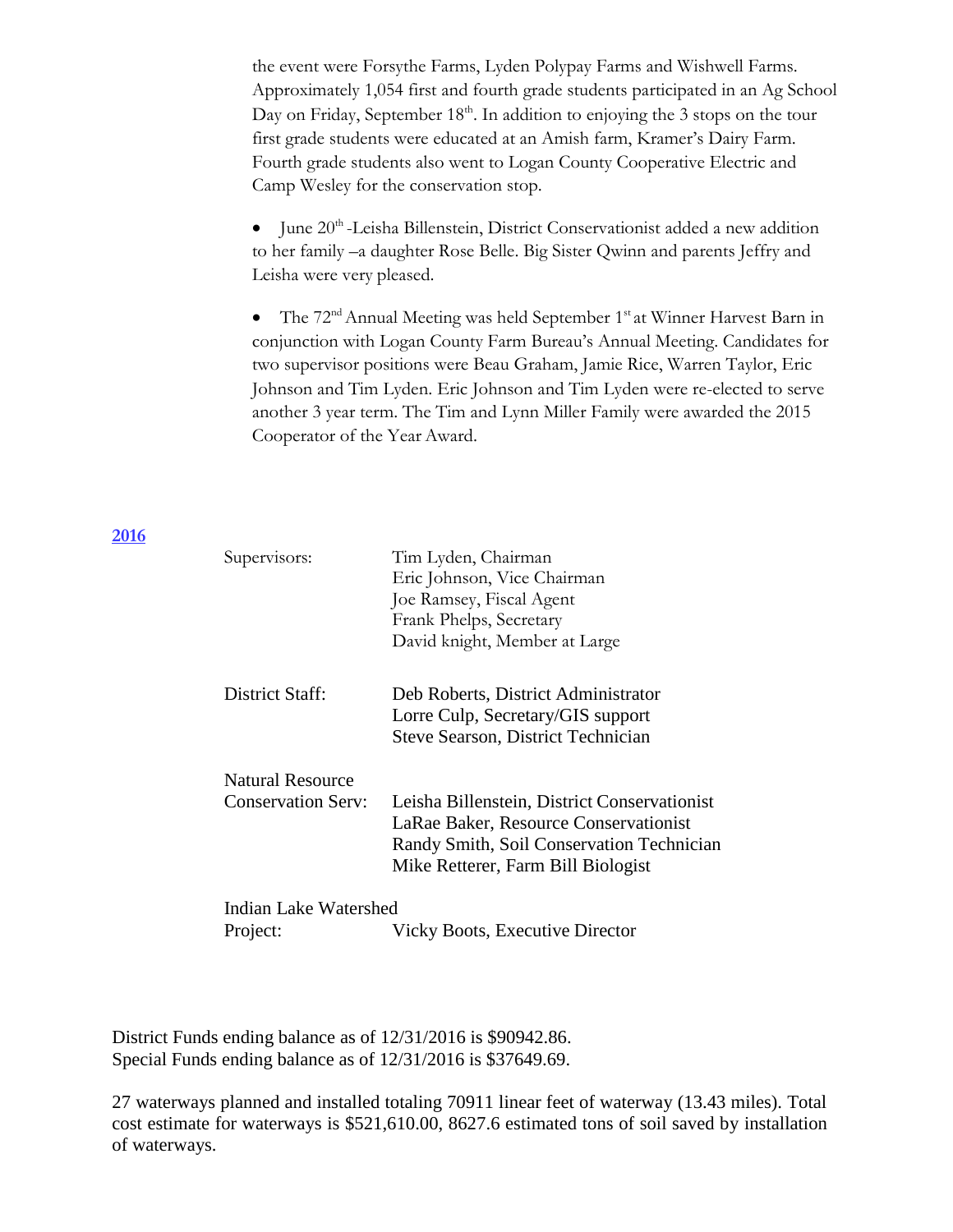1 pond site investigation 6 pollution abatement investigation 4 drainage investigation 3 urban site reviews. 17 Environmental Quality Incentive Program applications received in 2016. 56 Highly erodible land determinations completed in 2016. 56 Wetland determinations completed for 2016. ! Wetland Reserve Program easement closed. Logan SWCD purchased a new Chevrolet pickup truck with a topper. The 2002 truck was posted for bid on government website.

Cover Crop Workshops were conducted in the spring and fall of 2016.

The Ohio State Auditor's office conducted an audit of Logan SWCD for years 2011-2015. There were no findings.

Grazing management workshop was planned by Logan SWCD and NRCS, hosted at the Van Winkle Farm, West Mansfield, OH.

Logan SWCD is a collection site for milkweed pod collection sponsored by the Ohio Pollinator Habitat Initiative.

Logan SWCD had a display at the Logan Co Fair and conducted a conservation education activity for fair goers.

Logan SWCD sold 3,280 tree seedlings, 29 wildflower packets, 6 cover crop seed packets and 51 tree shelters in districts annual tree sale program. The tree sale program netted \$1665.37

Ten teams represented Logan County at the Area IV Envirothon on April 26, 2016 at Chenoweth Trails, Greenville, OH. Bill Fulton organizes and coordinates the high school teams training and participation on behalf of Logan SWCD. Logan County team participation is facilitated with financial support of Pheasants Forever Logan County Chapter #285.

District Board of Supervisors revised and updated the Logan SWCD Personnel Policy

. Logan Soil and Water Conservation District along with Hardin Soil and Water Conservation District, Logan County OSU Extension and Hardin OSU Extension conducted 4 conservation education meetings for landowners.. Approximately 280 landowners attended, averaging 70 per meeting. Meeting convened at the Plaza Inn, Mt.Victory. Area organization and businesses assumed responsibility for the expenses of the provided breakfast buffet.

David and Gina Tighe were recognized as Logan SWCD 2016 Cooperator of the Year.

George Feltham, Earth Team Volunteer, continued his water quality data collection on various creeks and streams in Logan County.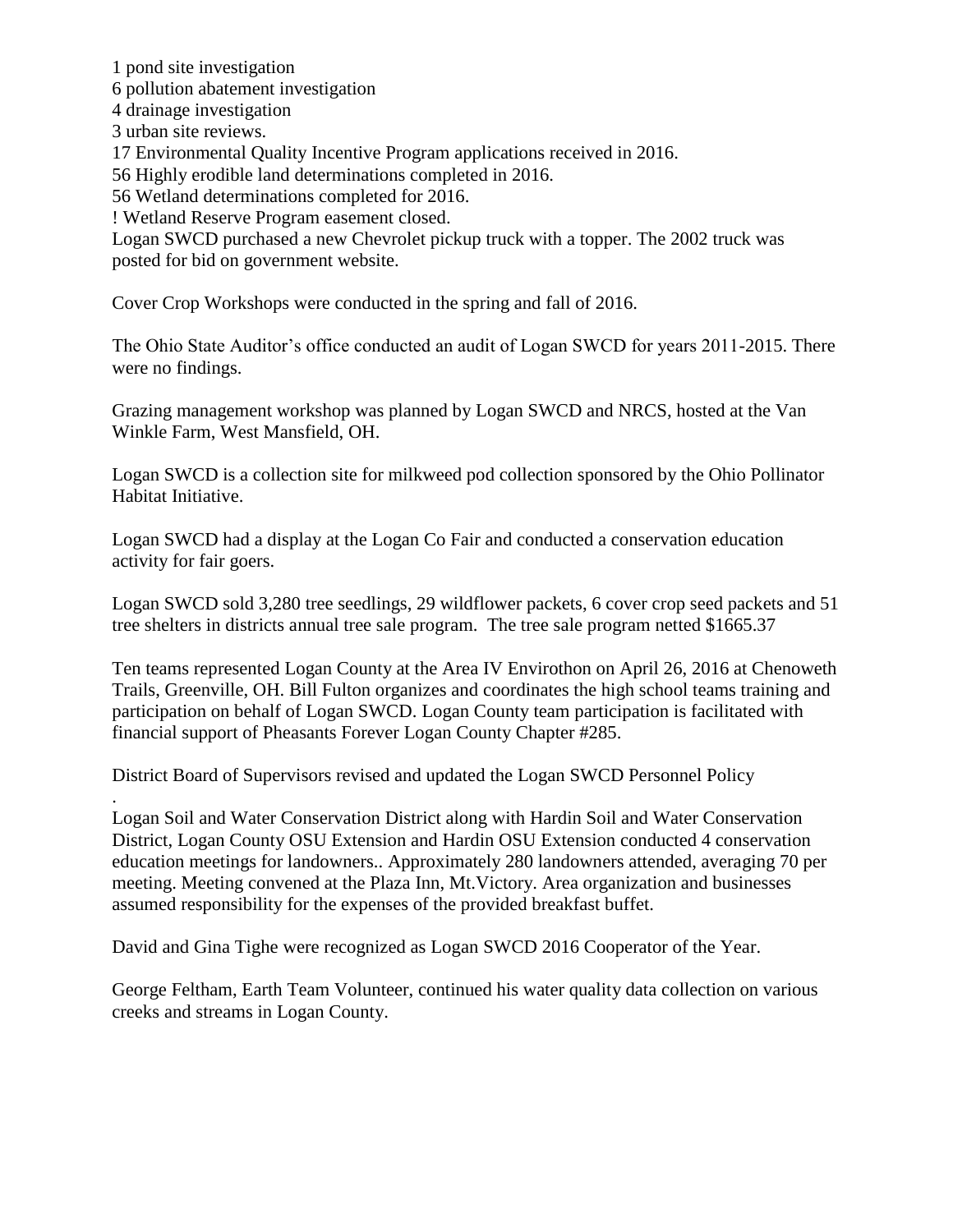| Supervisors:              | Tim Lyden, Chairman                          |  |
|---------------------------|----------------------------------------------|--|
|                           | Eric Johnson, Vice Chairman                  |  |
|                           | Joe Ramsey, Fiscal Agent                     |  |
|                           | Frank Phelps, Secretary                      |  |
|                           | David Knight, Member at Large                |  |
| District Staff:           | Deb Roberts, District Administrator          |  |
|                           | Lorre Culp, Secretary/GIS support            |  |
|                           | <b>Steve Searson, District Technician</b>    |  |
| <b>Natural Resource</b>   |                                              |  |
| <b>Conservation Serv:</b> | Leisha Billenstein, District Conservationist |  |
|                           | LaRae Baker, Resource Conservationist        |  |
|                           | Randy Smith, Soil Conservation Technician    |  |
|                           | Mike Retterer, Farm Bill Biologist           |  |
| Indian Lake Watershed     |                                              |  |
| Project:                  | Vicky Boots, Executive Director              |  |

District Funds ending balance as of 12/31/207 is \$111541.88. Special Funds ending balance as of 12/31/2017 is \$670593.69.

1 Wetland Reserve Program easement restoration completed, 34.3 acres.

4 Wetland Reserve Program easements accepted for funding, 112.3 acres.

10 Environmental Quality Incentive Program contracts, totaling 1,157 acres, \$438,323.00

8 Conservation Stewardship Program contracts,, for 6,909 acres, \$117,983.00

548 Conservation Reserve Program contract, 5,148 acres, \$647,800 in payment for Logan County contract holders.

20 CRP waterways, 41,323 feet, 7l8 miles.

Cost estimate for waterway completion is \$382,300.

Estimated 6500 tons of soil save by the installation of waterways.

4 pond site investigation.

5 Pollution Abatement Investigations.

5 Urban Site reviews completed.

100 Highly Erodible determinations were completed for 2017.

100 Wetland Determinations were completed for 2017.

Logan SWCD 2017 tree sale program sold 2,985 tree seedlings, 23 wildflower packets and 17 tree shelters.

Pollinator seed sales resulted in enough seed to plant 214 acres.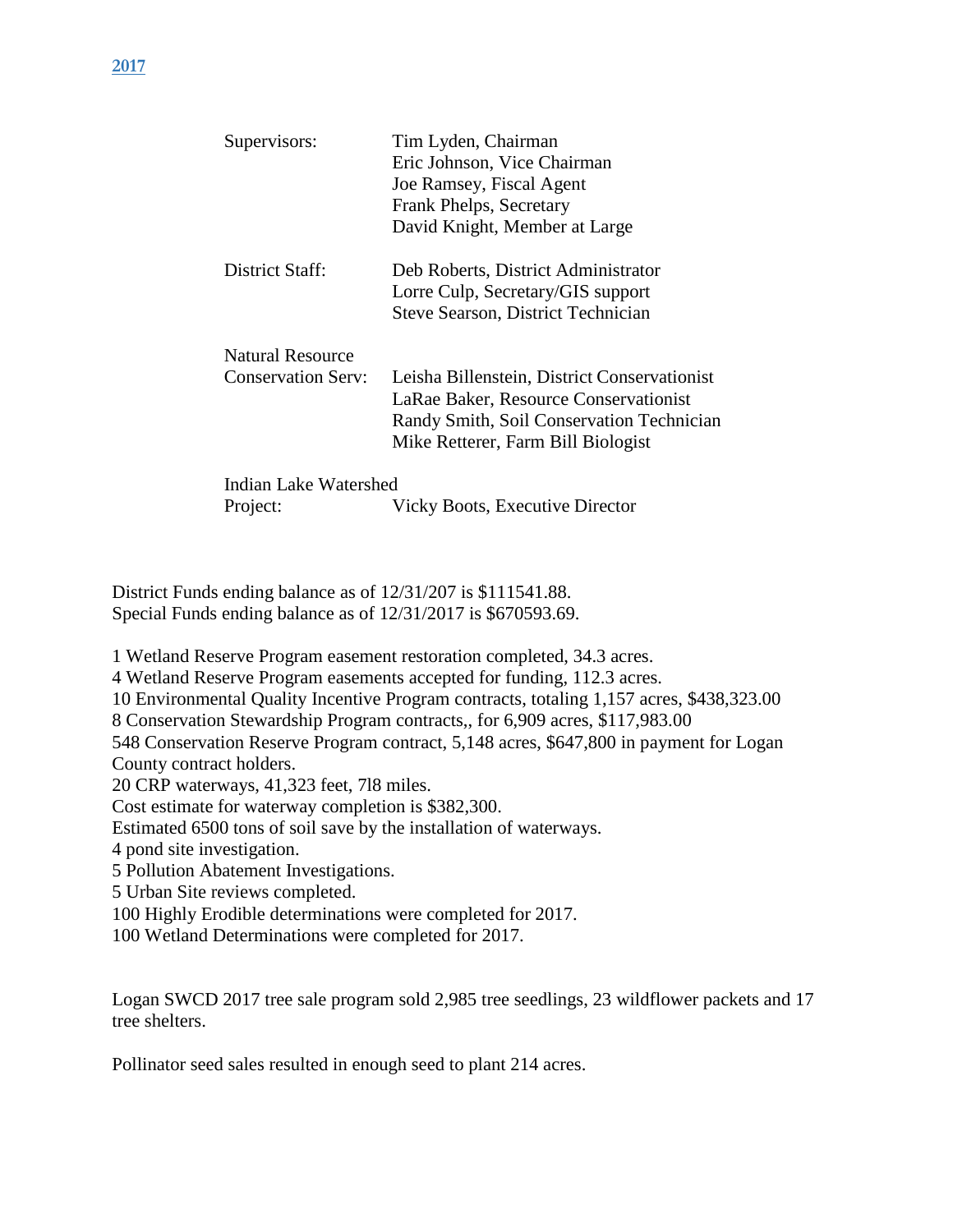Logan Soil and Water Conservation District along with Hardin Soil and Water Conservation District, Logan County OSU Extension and Hardin OSU Extension conducted 4 conservation education meetings for landowners. Approximately 270 landowners attended, averaging 67 per meeting. Meeting convened at the Plaza Inn, Mt.Victory. Area organization and businesses assumed responsibility for the expenses of the provided breakfast buffet Topics at the breakfast meetings were "Grain Marketing Outlook", "Soil Health", Precision Ag & the 4 R's", and "New Weed Control Options".

12 Logan County high school teams participated in the area 4 Envirothon held at Fernald Preserve in Hamilton County. Bellefontaine  $#2$  Envirothon team finished  $6<sup>th</sup>$  at the Area 4 Envirothon and qualified to compete at the Ohio Envirothon. Pheasants Forever Logan County Chapter #285 provided financial support for Logan County students to participate in Envirothon. Bill Fulton coordinates Logan County's training and participation.

George Feltham continues to conduct stream water quality testing throughout Logan County.

Logan SWCD received an Ohio Environmental Education Fund grant for "Exploring Effects of Water Quality in Wester Ohio" workshop.

Logan SWCD and NRCS presented water infiltration through the soil demonstrations to Benjamin Logan third grade students.

Logan SWCD participated in the planning and implementation of Logan County Top of Ohio Ag Tour. The tour tops included Ack-Lee Dairy Farm, Marmon Valley Farm, Darling Tunis Farm, Myeerah Nature Preserve and Ohio Hi-Point Career Center Animal Care Unit, Outdoor Careers and Culinary Arts Program. The tour was coordinated effort from various Logan County Ag groups and Logan County businesses.

Pheasants Forever Logan County Chapter #285 was recognized as 2017 Cooperator of the Year. The Chapter has consistently provided financial support for Envirothon participation and PF volunteers have volunteered time and expertise in workshop and education events benefitting Logan County students.

Two cover crop meeting were planned and implemented for Logan County landowners.

Logan SWCD Supervisor and NRCS representative provided soils judging for Logan County FFA students.

David and Gina Tighe hosted a pasture walk at their farm as did the Ron Smith Family.

Logan SWCD staff provided soils and water quality education for Logan County girl Scout. The event convened at Myeerah Nature Preserve.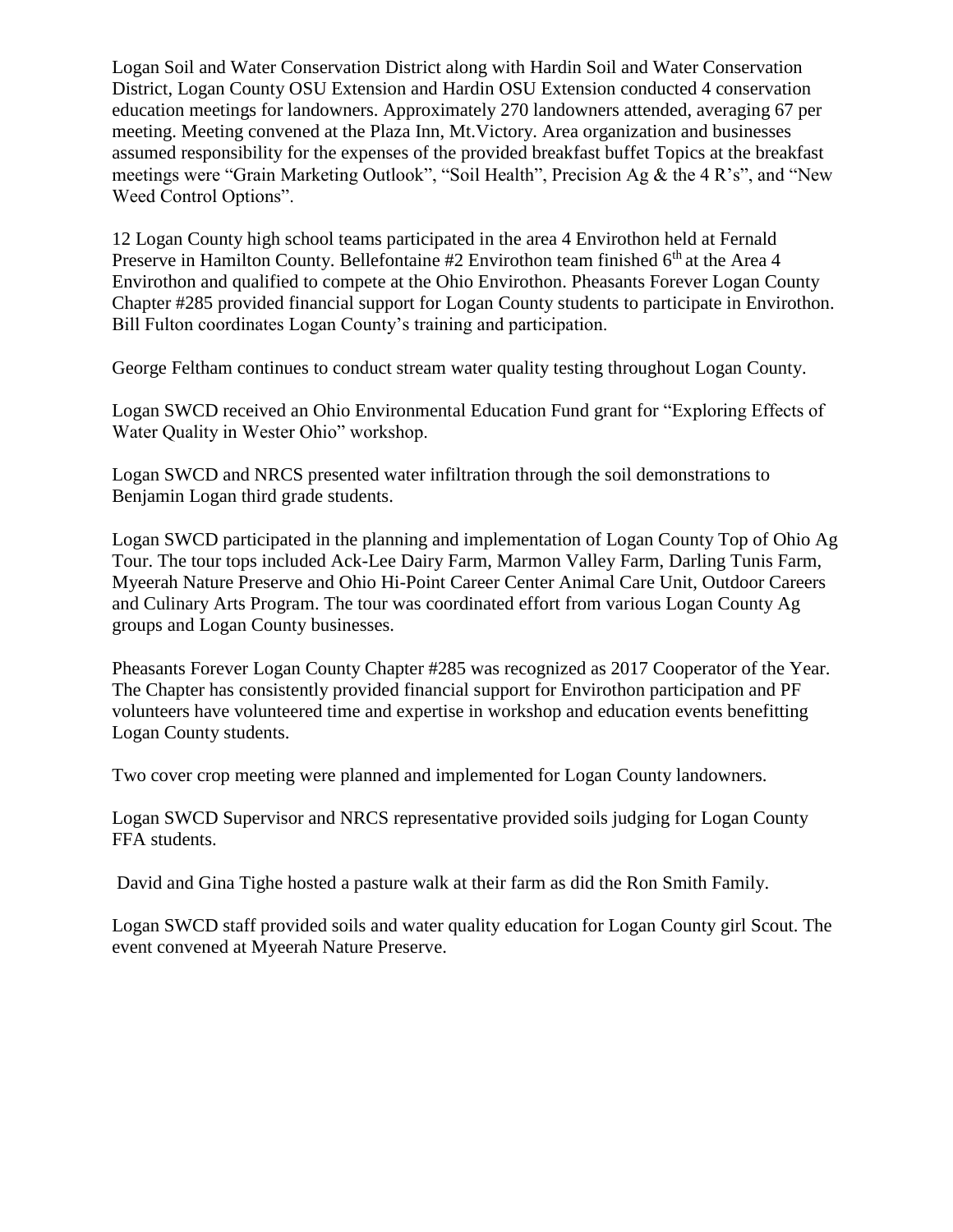| Supervisors:                        | Tim Lyden, Chairman                                 |  |
|-------------------------------------|-----------------------------------------------------|--|
|                                     | Eric Johnson, Vice Chairman                         |  |
|                                     | Joe Ramsey, Fiscal Agent                            |  |
|                                     | Frank Phelps, Secretary                             |  |
|                                     | David Knight, Member at Large                       |  |
|                                     | District Staff: Deb Roberts, District Administrator |  |
|                                     | Lorre Culp, Secretary/GIS support                   |  |
|                                     | Steve Searson, District Technician                  |  |
| Natural Resource Conservation Serv: |                                                     |  |
|                                     | Leisha Billenstein, District Conservationist        |  |
|                                     | LaRae Baker, Resource Conservationist               |  |
|                                     | Randy Smith, Soil Conservation Technician           |  |
|                                     | Mike Retterer, Farm Bill Biologist                  |  |
|                                     | Indian Lake Watershed Project:                      |  |

2018 was a year of hellos and goodbyes. Deb Roberts, District Program Administrator, retired in September after 18 years of service. Steve Searson assumed the role of District Program Administrator and Jennifer Snipes was employed as the Administrative Assistant. In April, Vicky Boots retired as the Indian Lake Watershed Project Executive Director and Abi Hastings was hired as the new Executive Director. Charlie Allen filled the vacancy of Farm Bill Biologist, when Mike Retterer moved to another position. The Board employed Kiersten McMahon as a summer intern to assist Steve Searson with field work. She left in

Vicky Boots, Executive Director

August when it was time to return to her college studies. Logan Soil and Water Conservation District celebrates 75 years of service. July 8, 1943, Morgan Connor, J.R. Renick, David Coover, Jack Richardson and Bill Bosart conducted

The board updated the Logan SWCD Personnel Policy and the Logan SWCD District Policies.

the first Logan Soil and Water Conservation District Board of Supervisors meeting.

The Top of Ohio RC & D Council dissolved effective March 1, 2018.

Logan SWCD Board of Supervisors replaced the truck used for survey work and farm visits with a new Chevy pick up truck.

The District office was painted and floor covering will soon be replaced.

2018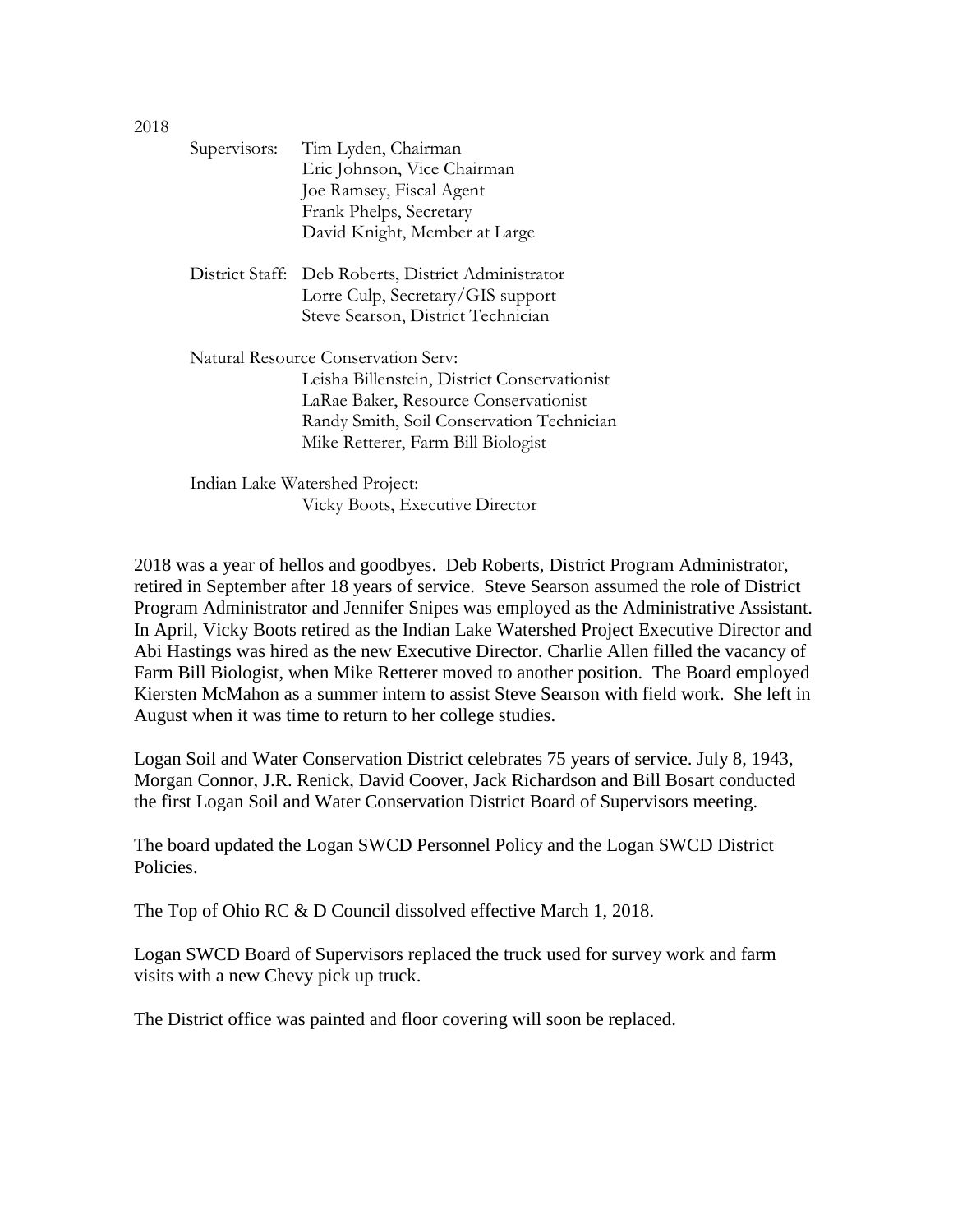## Financial Report

| District                                             |              |
|------------------------------------------------------|--------------|
| ∘Balance 1/1/2017 (includes change fund of \$100.00) | \$111,542.82 |
| ∘Income                                              | \$53,648.53  |
| <b>Expenses</b>                                      | \$33,481.17  |
| ∘Ending Balance 12/31/17                             | \$131,710.18 |
| •Funds committed to education                        | \$19,559.00  |
| <b>•Funds remaining in District Fund</b>             | \$112,151.18 |
| Special (County) Funds                               |              |
| $\circ$ Balance 1/1/2017                             | \$67,059.64  |
| • Income - County & State Match Funds                | \$155,109.44 |
| ∘ Expenses                                           | \$150,905.95 |

 $\degree$  Ending Balance  $12/31/17$  \$ 71,263.13

2018 Conservation Programs and Technical Activities

The following conservation programs have provided funding for technical assistance and financial assistance for the implementation of conservation practices. Logan Soil and Water Conservation District (Logan SWCD) and Natural Resources Conservation Service (NRCS) provides technical assistance. Farm Service Agency administers the government programs with the exception of EQIP and CSP which is administered by NRCS.

Environmental Quality Incentive Program (EQIP) - 5 contracts, 1,433 acres, \$312,396.00.

Conservation Stewardship Program (CSP) - 6 contracts, 4,810 acres, \$281,535.00.

Conservation Reserve Program (CRP) - 400 contracts, 3,175 acres, \$441,387.00 to Logan County producers.

The 2018 construction season was very busy this year! Several waterways that were not constructed in 2017 were completed along with 2018 waterway applications. Logan Soil and Water Conservation District worked to assist landowners getting conservation on the land by surveying, designing and laying out as built conservation practices and providing technical assistance to properly establish various other conservation practices.

Waterways planned - 13 projects; 23,000 ft (4.2 miles).

Cost Estimate of waterways - \$200,000.00 (with cost share funds from Farm Service Agency along with landowners expense).

Estimated tons of soil saved by the installation of waterways - 3900 tons.

Pond site investigations - 8.

Pollution Abatement Investigations (Manure) - 4.

Group Drainage Assistance - 3.